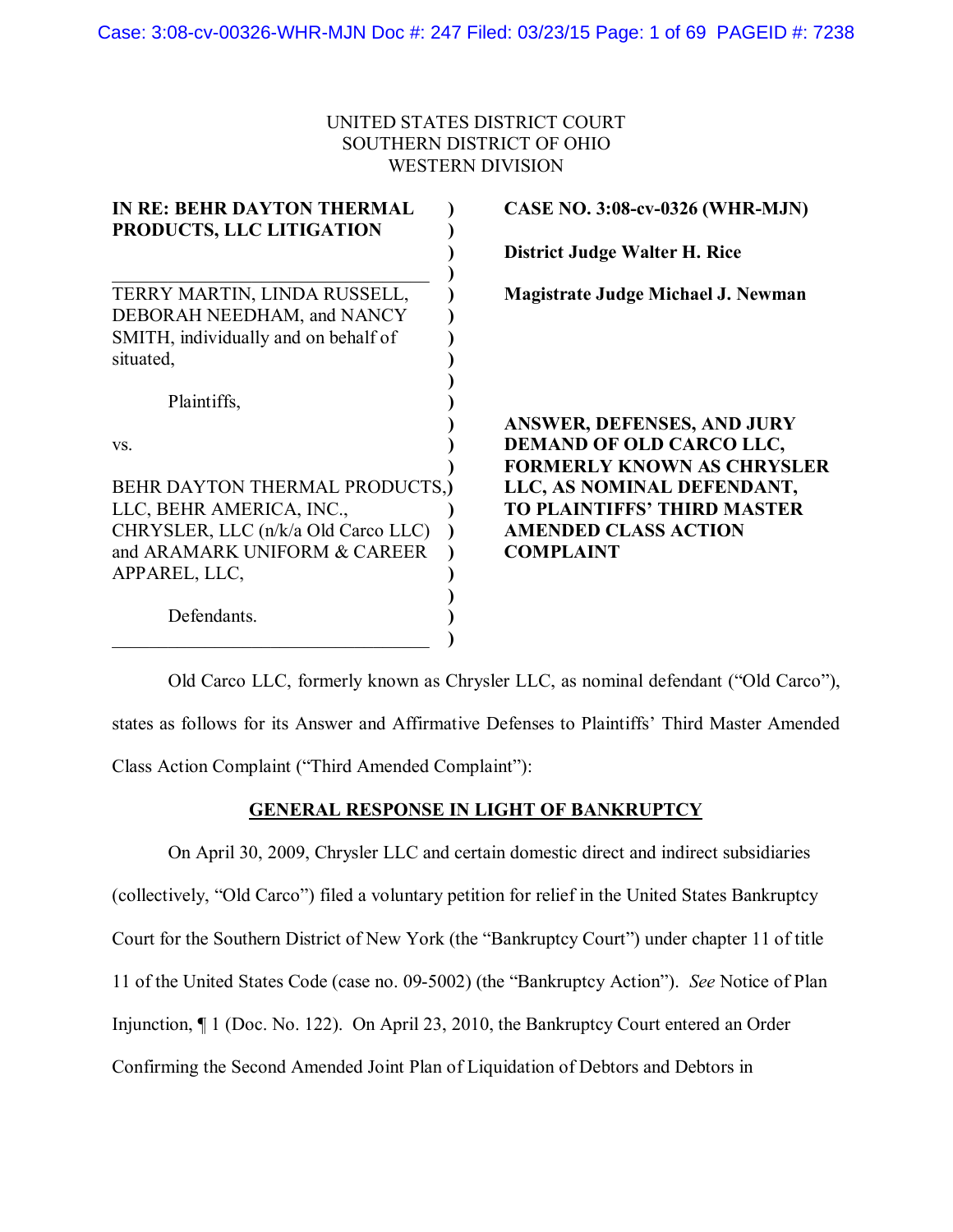Possession, as Modified (docket number 6875 in case no. 09-5002) (the "Confirmation Order"), with attached Second Amended Joint Plan of Liquidation ("Liquidating Plan"). *See id.*, ¶ 2 (Doc. No. 122). Pursuant to the Liquidating Plan, Old Carco was dissolved as of 11:59 p.m. Eastern Time on April 30, 2010. As such, Old Carco is participating in this matter solely as a nominal defendant and all actions involving Old Carco are subject to the Bankruptcy Action, and the terms of the Confirmation Order and the Liquidating Plan.

#### **GENERAL ALLEGATIONS**

1. This is an action for money damages and injunctive and other relief arising out of Defendants' contamination of Plaintiffs' properties in Dayton, Ohio with toxic, carcinogenic and otherwise ultra-hazardous chemicals. Defendants' use of trichloroethylene ("TCE"), tetrachloroethylene ("PCE" or "PERC"), Dichloroethene ("DCE"), other volatile organic compounds ("VOCs") and other hazardous substances (collectively with TCE, PERC, DCE, and VOCs, "VOC Contaminants") were caused to be released and leave Defendants' respective properties and enter onto Plaintiffs' properties, have contaminated Plaintiffs' water, soil, vegetation, air, land, and dwellings, thereby causing Plaintiffs to suffer damage to their properties and personal finances, interference with their exclusive possession of their properties, loss of the use and enjoyment of their properties and destruction of their community. Plaintiffs seek an injunction requiring Defendants to promptly and completely remove all VOC Contaminants from Plaintiffs' properties and to prevent the future migration of VOC Contaminants onto their properties, and Plaintiffs also seek compensatory and punitive damages.

**Old Carco neither admits nor denies the factual allegations that relate to Behr and Aramark and leaves Plaintiffs to their proofs with respect to those allegations. Answering further, Old Carco denies the remaining factual allegations set forth in Paragraph 1 of**

- 2 -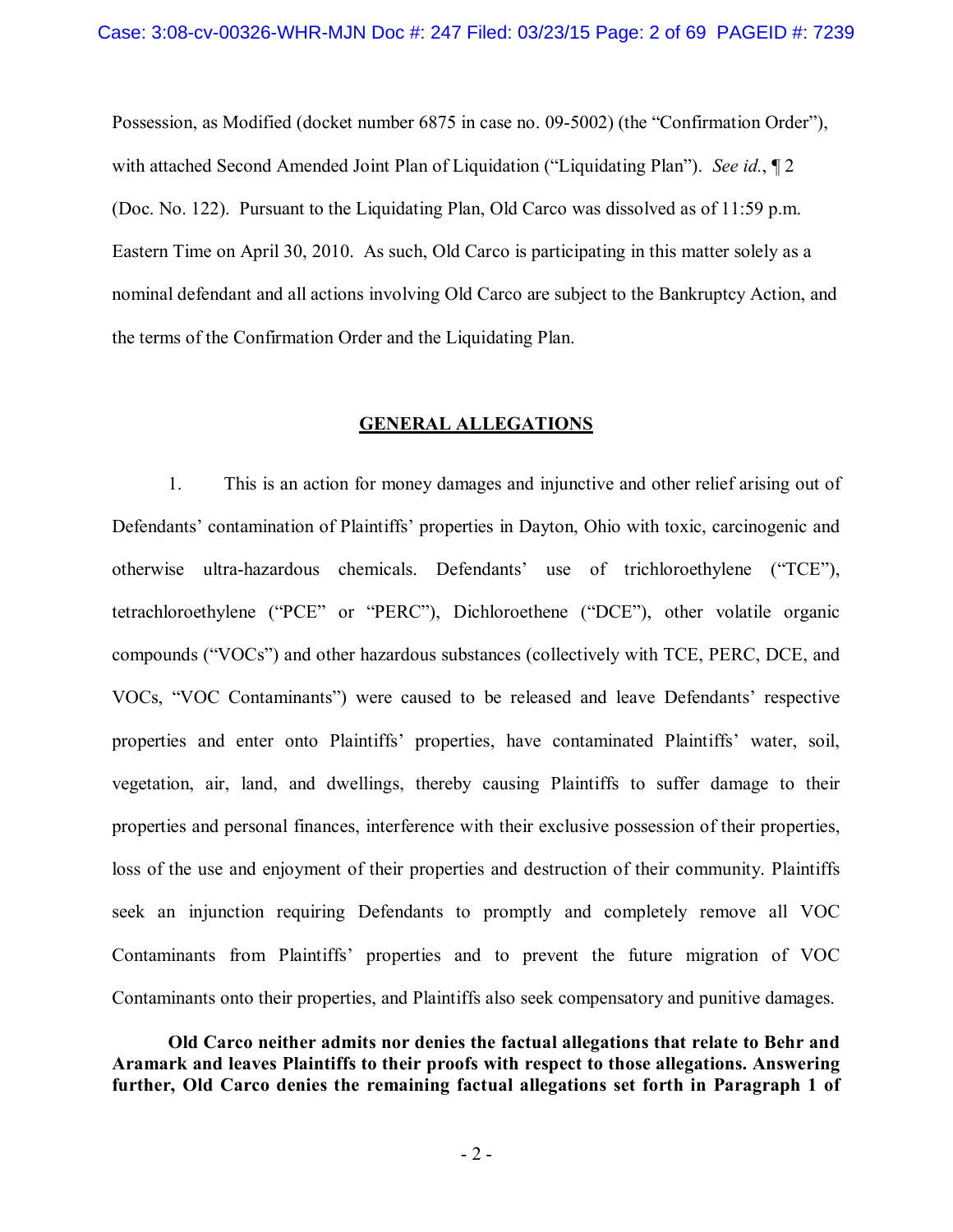### **Plaintiffs' Third Amended Complaint. As to any remaining legal conclusions, no response is required. Old Carco also refers Plaintiffs to its above General Response.**

2. Chrysler owned, operated or was otherwise responsible for operating the automotive parts and analytical instruments facility at 1600 Webster Street, Dayton, Ohio (the "Behr Facility") from approximately 1937 until Behr purchased the Behr Facility in 2002. From 2002 until 2004, Chrysler and Behr jointly operated the Behr Facility, pursuant to a joint venture agreement. From 2004 to the present, Behr alone has owned and operated the Behr Facility. Chrysler, or its predecessors, has been aware of the presence of VOC Contaminants in the groundwater and in the soil under and around the Behr Facility for many years, and Behr has been aware of VOC Contaminants in the groundwater and in the soil under and around the Behr Facility and the surrounding neighborhoods, since before its purchase of the Behr Facility. Both Chrysler and Behr have failed to take adequate steps to prevent the migration of groundwater polluted with VOC Contaminants ("Contaminated Groundwater") onto and under the Chrysler-Behr Plaintiffs' (as defined below) land and have failed to undertake any program to promptly and completely remove these VOC contaminants from the Chrysler-Behr Plaintiffs' land.

**Old Carco neither admits nor denies the factual allegations that relate to Behr and leaves Plaintiffs to their proofs with respect to those allegations. Answering further, Old Carco states that on or about 1937, Chrysler purchased the facility located at 1600 Webster Street, Dayton, Ohio (the "Behr Facility") and that from on or about 1937 until 2002, Chrysler operated and managed the Behr Facility. Old Carco also states that from on or about 2002 until 2004, Chrysler and Behr jointly operated the Behr Facility pursuant to a joint venture agreement. Old Carco denies the remaining factual allegations set forth in Paragraph 2 of Plaintiffs' Third Amended Complaint. As to any remaining legal conclusions, no response is required.**

3. Aramark owns, operates or has been otherwise responsible for operations at a laundry and cleaning facility at 1200 Webster Street, Dayton, Ohio (the "Aramark Facility" and together with the Behr Facility, the "Facilities"). Aramark has been aware of the presence of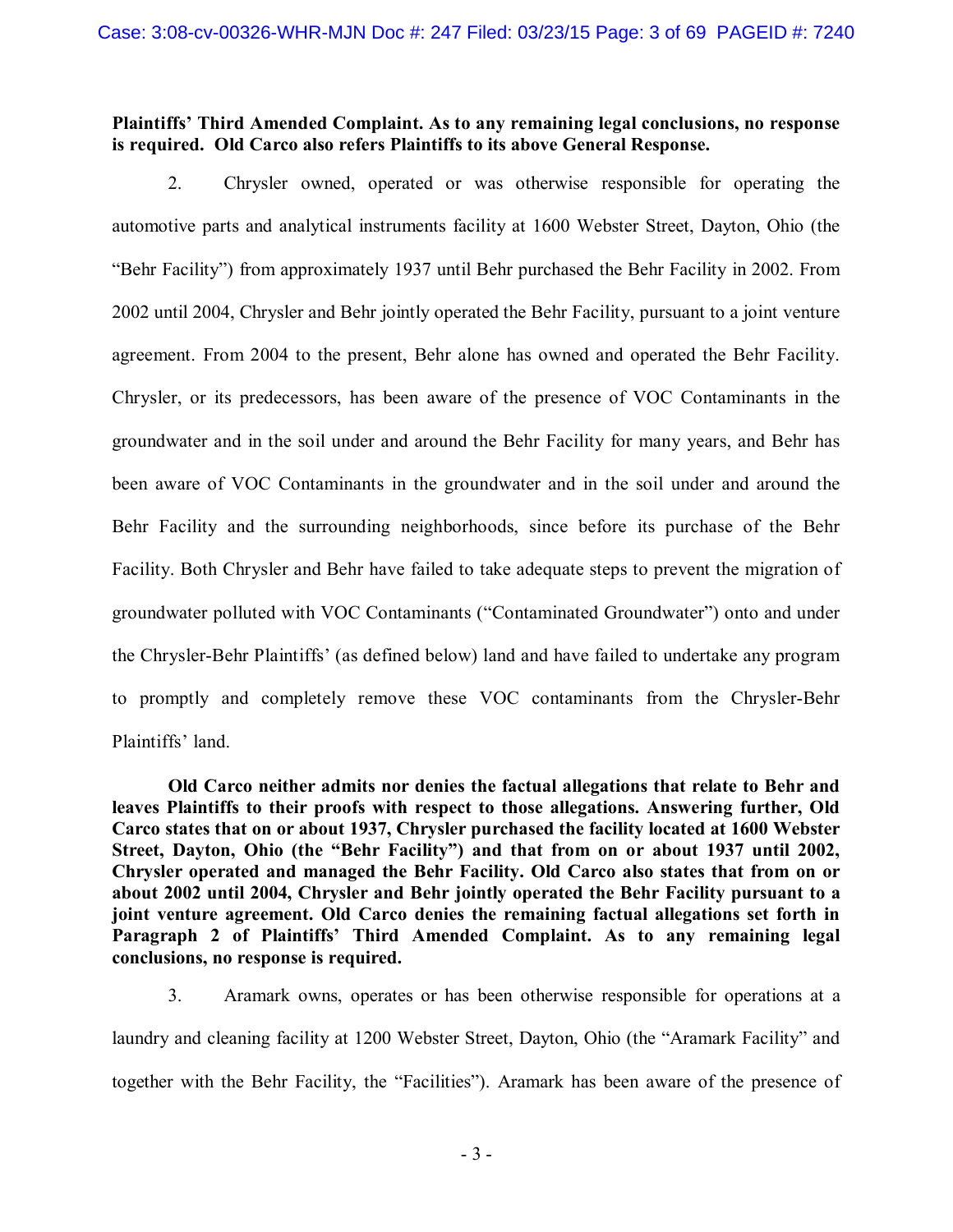VOC Contaminants in the groundwater and in the soil under and around the Aramark Facility and the surrounding neighborhoods for at least 20 years. Aramark has failed to take adequate steps to prevent the migration of Contaminated Groundwater onto and under the Chrysler-Behr-Aramark Plaintiffs' (as defined below) land and has failed to undertake any program to promptly and completely remove these VOC contaminants from the Chrysler-Behr-Aramark Plaintiffs' land.

**Old Carco neither admits nor denies the factual allegations that relate to Aramark and leaves Plaintiffs to their proofs with respect to those allegations. Answering further, Old Carco denies the remaining factual allegations set forth in Paragraph 3 of Plaintiffs' Third Amended Complaint. As to any remaining legal conclusions, no response is required.**

4. Defendants have knowingly or recklessly caused VOC Contaminants to spread

from their respective Facilities under and onto Plaintiffs' properties.

**Old Carco neither admits nor denies the factual allegations that relate to Aramark and Behr and leaves Plaintiffs to their proofs with respect to those allegations. Answering further, Old Carco denies the remaining factual allegations set forth in Paragraph 4 of Plaintiffs' Third Amended Complaint. As to any remaining legal conclusions, no response is required.**

5. Defendants know that VOC Contaminants from their respective Facilities

continue to migrate onto the surrounding properties in an uncontrolled manner.

**Old Carco neither admits nor denies the factual allegations that relate to Aramark and Behr and leaves Plaintiffs to their proofs with respect to those allegations. Answering further, Old Carco denies the remaining factual allegations set forth in Paragraph 5 of Plaintiffs' Third Amended Complaint.**

6. Defendants know that Plaintiffs' properties have been used by Defendants for

years and are continuing to be used by Defendants as *de facto* storage and disposal facilities for

VOC Contaminants.

**Old Carco neither admits nor denies the factual allegations that relate to Aramark and Behr and leaves Plaintiffs to their proofs with respect to those allegations. Answering further, Old Carco denies the remaining factual allegations set forth in Paragraph 6 of**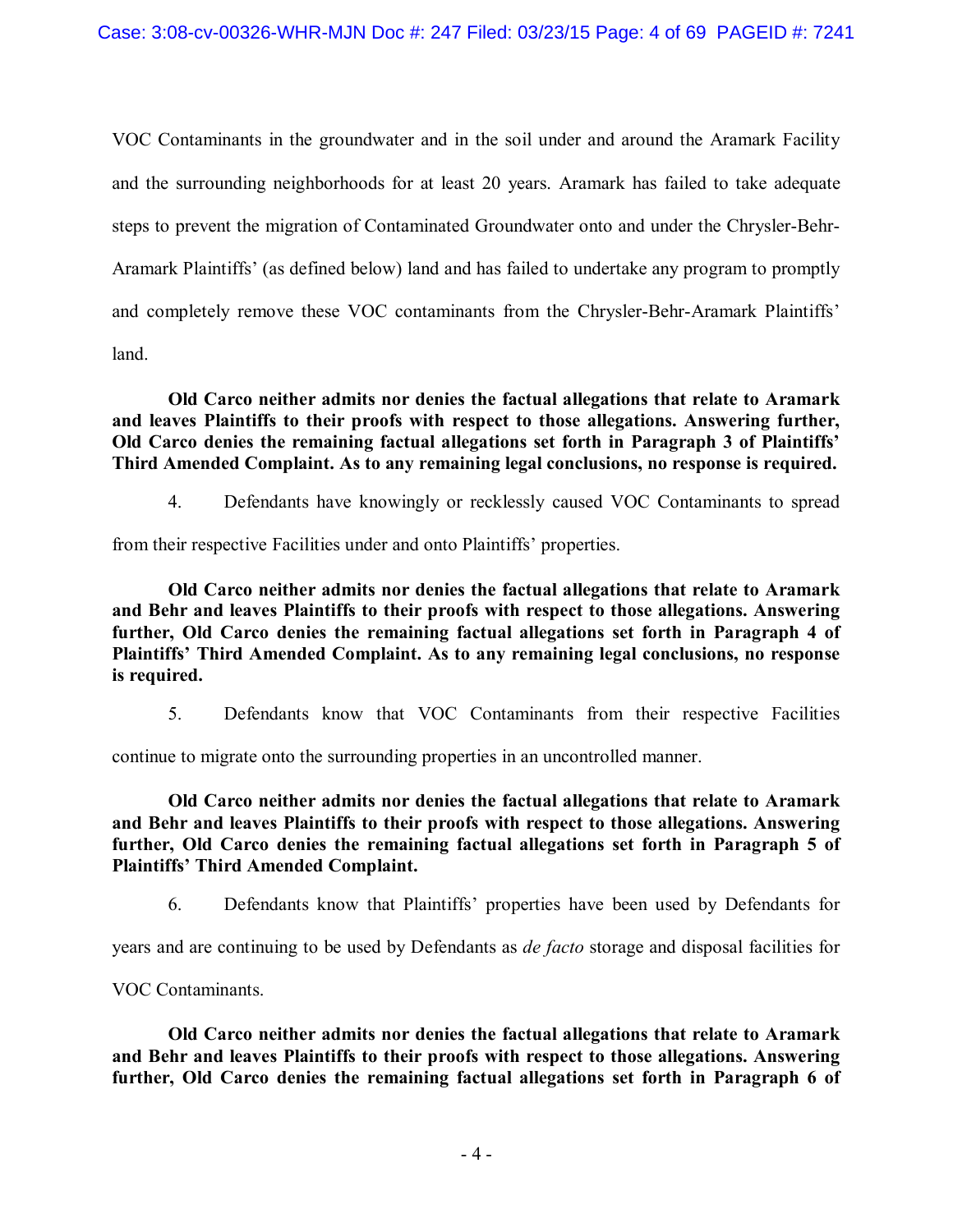## **Plaintiffs' Third Amended Complaint. As to any remaining legal conclusions, no response is required.**

7. These *de facto* storage and disposal facilities, which are being used without the permission of the property owners, lack suitable siting and the extensive safeguards which are required of a permitted facility containing the nature and volume of VOC Contaminants released

by Defendants.

**Old Carco neither admits nor denies the factual allegations that relate to Aramark and Behr and leaves Plaintiffs to their proofs with respect to those allegations. Answering further, Old Carco denies the remaining factual allegations set forth in Paragraph 7 of Plaintiffs' Third Amended Complaint. As to any remaining legal conclusions, no response is required.**

8. Specifically, VOC Contaminants contain such hazardous constituents as TCE, PCE, and other toxic chemicals which cause cancer, birth defects and other serious illnesses. Government agencies have determined that VOC Contaminants present an ongoing risk to human health.

## **Old Carco lacks knowledge or information sufficient to form a belief as to the truth of the allegations set forth in Paragraph 8 and thus neither admits nor denies the factual allegations in Paragraph 8 and leaves Plaintiffs to their proofs.**

9. In an effort to limit their liability and their expense associated with government efforts to contain or minimize the extent of VOC Contaminants in both the Chrysler-Behr Plume Area (as defined below) and the Chrysler-Behr-Aramark Plume Area (as defined below), Chrysler and Behr have engaged in a conspiracy to perpetrate a fraud on the public, which includes paying for and/or funding various illegitimate "studies" and making material misrepresentations regarding the character of their operations, their remediation efforts, and the risks posed to human health as a result of exposure to VOC Contaminants.

# **Old Carco denies the factual allegations set forth in Paragraph 9 of Plaintiffs' Third Amended Complaint. As to any remaining legal conclusions, no response is required.**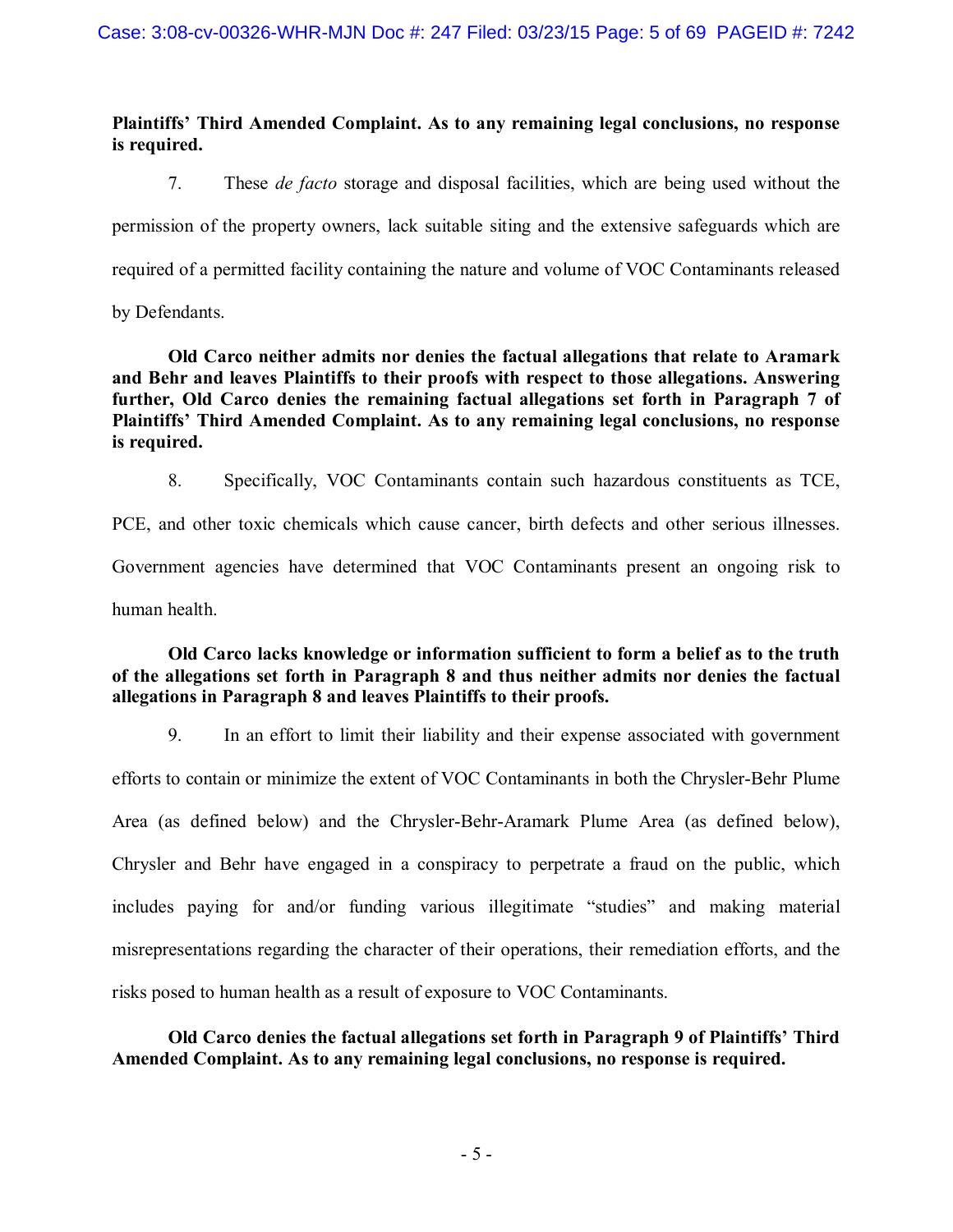10. Defendants have misled the public by fraudulently, negligently and/or knowingly

suppressing the nature and extent of VOC Contaminants that have migrated off their properties,

all at the expense of the health and well-being of the unknowing public.

**Old Carco neither admits nor denies the factual allegations that relate to Aramark and Behr and leaves Plaintiffs to their proofs with respect to those allegations. Answering further, Old Carco denies the remaining factual allegations set forth in Paragraph 10 of Plaintiffs' Third Amended Complaint. As to any remaining legal conclusions, no response is required.**

## **JURISDICTION AND VENUE**

11. This Court has subject matter jurisdiction pursuant to the Class Action Fairness

Act, 28 U.S.C. 1332(d).

**Old Carco admits that this Court has subject matter jurisdiction but denies that Plaintiffs are entitled to any recovery. As to any remaining legal conclusion, no response is required.**

12. The size of the class involves 100 or more members.

**Old Carco denies the factual allegations set forth in Paragraph 12 of Plaintiffs' Third Amended Complaint. As to any remaining legal conclusion, no response is required.**

13. The amount in controversy exceeds \$5,000,000.00, excluding interest and costs.

**Old Carco neither admits nor denies the factual allegation or legal conclusion in Paragraph 13 of Plaintiffs' Third Amended Complaint and leaves Plaintiffs to their proofs.**

14. At least one class member is diverse from one Defendant.

**Old Carco admits only that one named plaintiff is diverse from one Defendant. Old Carco denies any remaining factual allegations set forth in Paragraph 14 of Plaintiffs' Third Amended Complaint. As to any remaining legal conclusions, no response is required.**

15. Venue is appropriate in the Southern District of Ohio because the acts which give

rise to this Complaint occurred and continue within the District.

**Old Carco admits only that venue in the Southern District of Ohio is appropriate. Old Carco denies any remaining factual allegations set forth in Paragraph 15 of Plaintiffs' Third Amended Complaint.**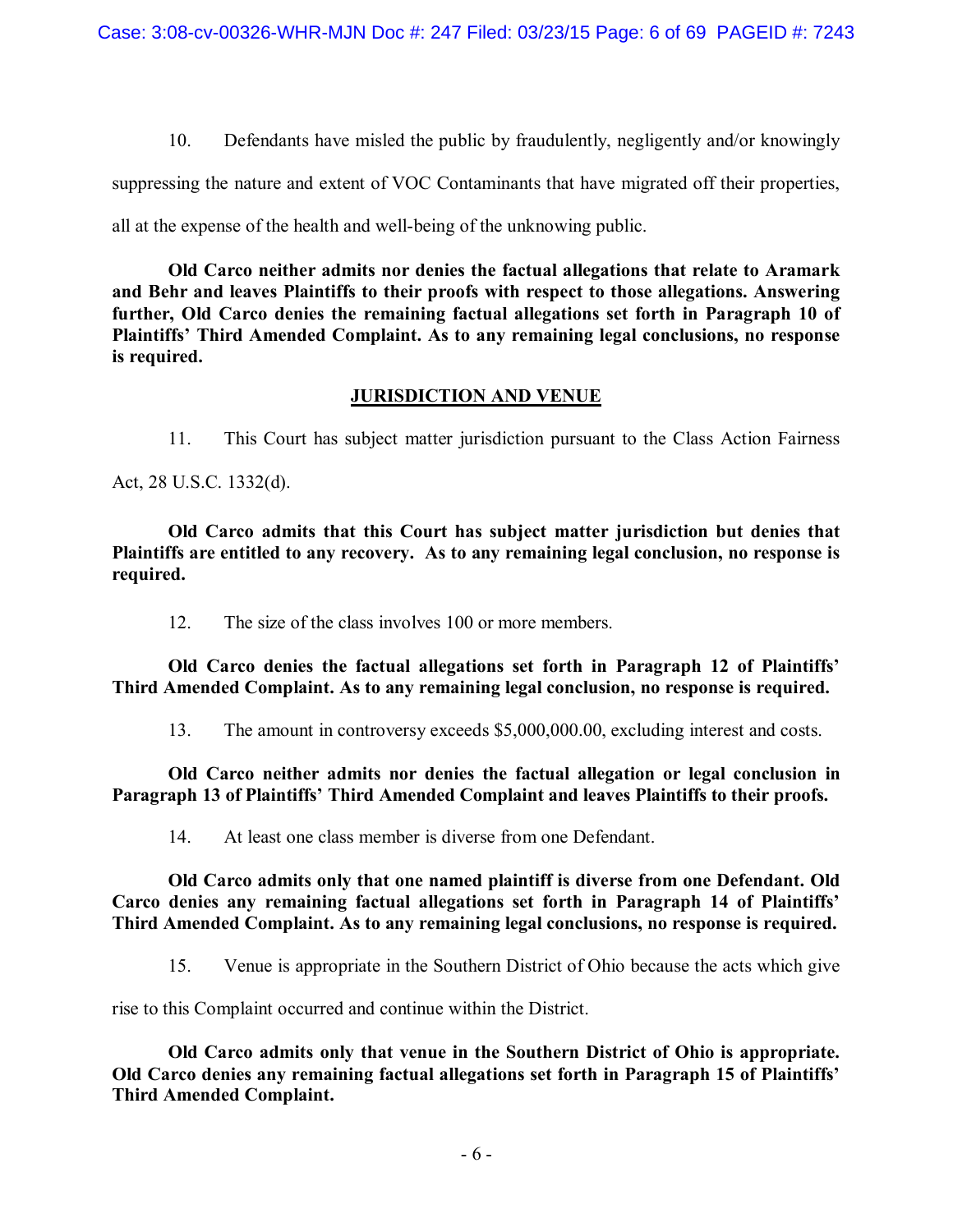## **THE PARTIES Plaintiffs**

16. Plaintiffs own property in the City of Dayton, Montgomery County, Ohio, within the parameters of the defined Classes, set forth below.

**Old Carco lacks knowledge or information sufficient to form a belief as to the truth of the allegations set forth in Paragraph 16 and thus neither admits nor denies the factual allegations in Paragraph 16 and leaves Plaintiffs to their proofs. As to the remaining legal conclusion regarding "the defined Classes," no response is required.**

17. Plaintiff Terry Martin currently owns and resides on the property located at 624 Earl Avenue, Dayton, Ohio and has owned and resided on such property since 1996. Plaintiff Terry Martin also owns the property on 626 Earl Avenue, which he purchased in 1996. Plaintiff Terry Martin is a putative class representative for the Chrysler-Behr-Aramark Property Damage Class proposed herein. As a result of the actions of Defendants Chrysler, Behr and Aramark, VOC Contaminants have entered onto his property, have contaminated his groundwater, soil, vegetation, air, land, and dwelling, thereby causing Terry Martin to suffer interference with his exclusive possession of his property, damage to his property and personal finance, loss of the use and enjoyment of his residence/property, and destruction of his community.

**Old Carco lacks knowledge or information sufficient to form a belief as to the truth of the allegations set forth in Paragraph 17 and thus neither admits nor denies the factual allegations in Paragraph 17 and leaves Plaintiffs to their proofs. As to any remaining legal conclusions, no response is required.**

18. Plaintiff Nancy Smith co-owns and resides on the property located at 615 Earl Avenue Dayton, Ohio and has co-owned and resided on such property since 2001. Plaintiff Nancy Smith is a putative class representative for the Chrysler-Behr-Aramark Property Damage Class proposed herein. As a result of the actions of Defendants Chrysler, Behr and Aramark, VOC Contaminants have entered onto her property, have contaminated her dwelling and the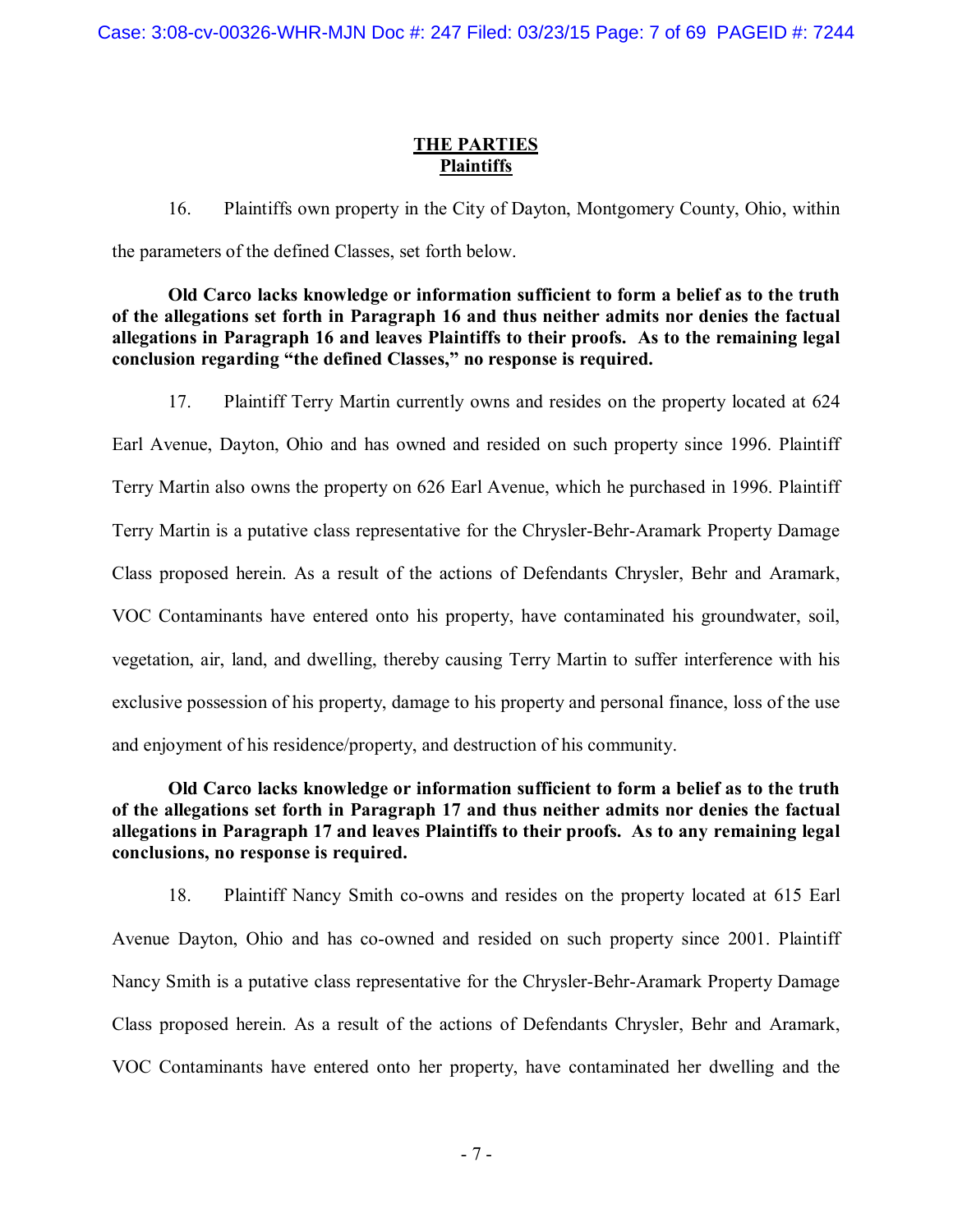groundwater, soil, vegetation, air, and land on or around such dwelling, thereby causing Nancy Smith to suffer interference with her exclusive possession of her property, damage to her property and personal finance, loss of the use and enjoyment of her residence/property, and destruction of her community.

### **Old Carco lacks knowledge or information sufficient to form a belief as to the truth of the allegations set forth in Paragraph 18 and thus neither admits nor denies the factual allegations in Paragraph 18 and leaves Plaintiffs to their proofs. As to any remaining legal conclusions, no response is required.**

19. Plaintiff Deborah Needham owns and resides, and has owned and resided since 2004, at the property located at 600 Daniel Street Dayton, Ohio and is a putative class representative for Chrysler-Behr Property Damage Class. As a result of the actions of Defendants Chrysler and Behr, VOC Contaminants have entered onto her property, have contaminated her dwelling and the groundwater, soil, vegetation, air, and land on or around such dwelling, thereby causing Deborah Needham to suffer interference with her exclusive possession of her property, damage to her property and personal finance, loss of the use and enjoyment of her residence/property, and destruction of her community.

## **Old Carco lacks knowledge or information sufficient to form a belief as to the truth of the allegations set forth in Paragraph 19 and thus neither admits nor denies the factual allegations in Paragraph 19 and leaves Plaintiffs to their proofs. As to any remaining legal conclusions, no response is required.**

20. Plaintiff Linda Russell co-owns and resides at, and has co-owned and resided since 2005, at the property located at 612 Daniel Street Dayton, Ohio and is a putative class representative for the Chrysler-Behr Property Damage Class. As a result of the actions of Defendants Chrysler and Behr, VOC Contaminants have entered onto her property, have contaminated her dwelling and the groundwater, soil, vegetation, air, and land on or around such dwelling, thereby causing Linda Russell to suffer interference with her exclusive possession of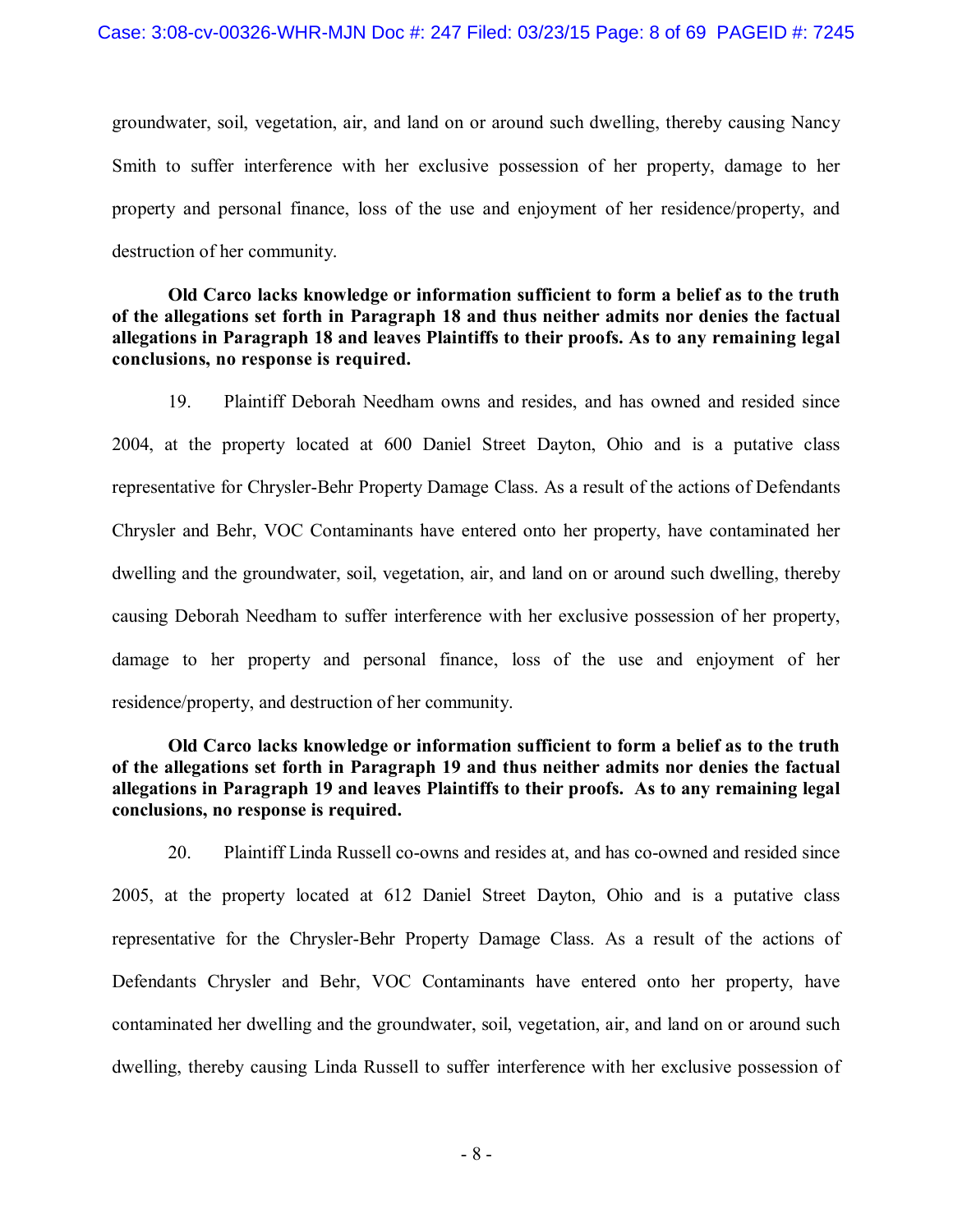her property, damage to her property and personal finance, loss of the use and enjoyment of her

residence/property, and destruction of her community.

**Old Carco lacks knowledge or information sufficient to form a belief as to the truth of the allegations set forth in Paragraph 20 and thus neither admits nor denies the factual allegations in Paragraph 20 and leaves Plaintiffs to their proofs. As to any remaining legal conclusions, no response is required.**

## **Defendants**

21. Defendant Behr Dayton Thermal Products, LLC is a corporation organized under

the laws of the State of Delaware, and authorized to do business in the State of Ohio.

**Old Carco neither admits nor denies the factual allegations in Paragraph 21 of Plaintiffs' Third Amended Complaint that relate to Behr Dayton and leaves Plaintiffs to their proofs with respect to those allegations.**

22. Defendant Behr America, Inc. is a corporation organized under the laws of the

State of Delaware, and authorized to do business in the State of Ohio.

**Old Carco neither admits nor denies the factual allegations in Paragraph 22 of Plaintiffs' Third Amended Complaint that relate to Behr America and leaves Plaintiffs to their proofs with respect to those allegations.**

23. Defendant Chrysler, LLC (n/k/a Old Carco LLC) was incorporated under the laws

of the State of Delaware, and was previously authorized to do business in the State of Ohio<sup>1</sup>.

**Old Carco admits the factual allegations set forth in Paragraph 23 of Plaintiffs' Third Amended Complaint.**

24. Defendant Aramark Uniform and Career Apparel, LLC is a corporation organized

under the laws of the State of Delaware, and authorized to do business in the State of Ohio.

**Old Carco neither admits nor denies the factual allegations in Paragraph 24 of Plaintiffs' Third Amended Complaint that relate to Aramark and leaves Plaintiffs to their proofs with respect to those allegations.**

<sup>&</sup>lt;sup>1</sup> Defendant Chrysler, LLC is named as a nominal Defendant, solely for the purpose of allowing Plaintiffs to pursue any applicable insurance policies.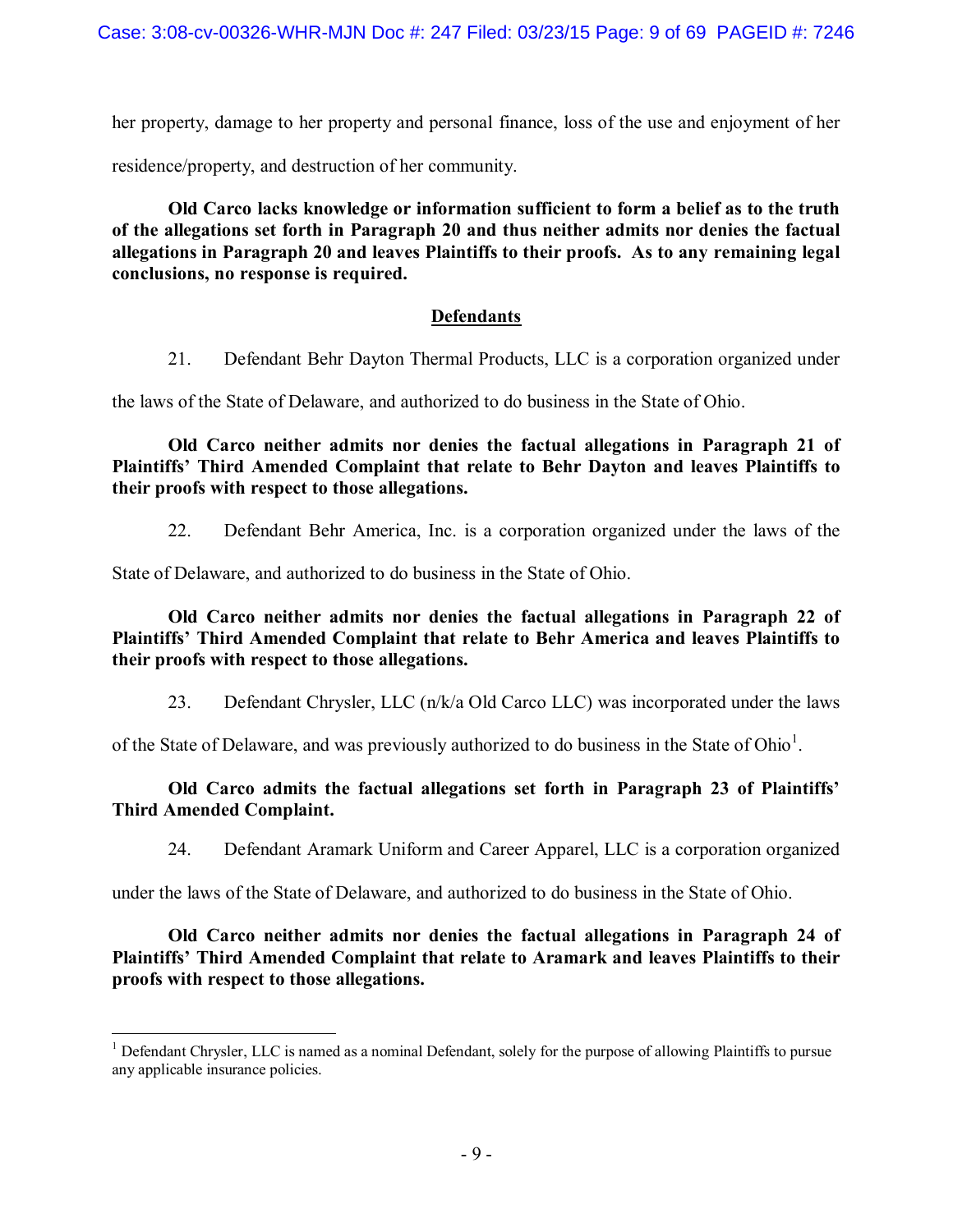## **BACKGROUND FACTS**

## **A. The Chrysler-Behr Plume**

25. Defendant Behr owns and operates the Behr Facility.

## **Upon information and belief, Behr owns and operates the Behr Facility located at 1600 Webster Street, Dayton, Ohio.**

26. Defendant Chrysler previously owned and operated the Behr Facility.

## **Old Carco admits that it previously owned and operated the Behr Facility.**

27. The Behr Facility manufactures vehicle air conditioning and engine cooling systems. Chrysler owned and operated the Behr Facility from approximately 1937 until Behr purchased it in 2002. From 2002 until 2004, Chrysler and Behr together operated the Behr Facility pursuant to a joint venture agreement. From 2004 to the present, Behr alone has owned and operated the Behr Facility.

**Old Carco states that it owned and operated the Behr Facility from approximately 1937 until 2002. Old Carco also states that from on or about 2002 until 2004, Chrysler and Behr jointly operated the Behr Facility pursuant to a joint venture agreement. Upon information and belief and from on or about 2004 to the present, Behr has owned and operated the Behr Facility. Old Carco denies the remaining allegations set forth in Paragraph 27 of Plaintiffs' Third Amended Complaint.**

28. TCE was used regularly in the Behr Facility's manufacturing processes, primarily

as a metal degreaser. Other VOC Contaminants were also used in the operation of the Behr

Facility.

## **Old Carco admits that it used one or more solvents during certain periods of time, consistent with industry practices. Old Carco denies any remaining factual allegations set forth in Paragraph 28 of Plaintiffs' Third Amended Complaint.**

29. Defendants Behr and Chrysler, individually and jointly, operated the Behr Facility

in a manner that caused VOC Contaminants to significantly contaminate the groundwater on,

under, and in the neighborhoods around the Behr Facility.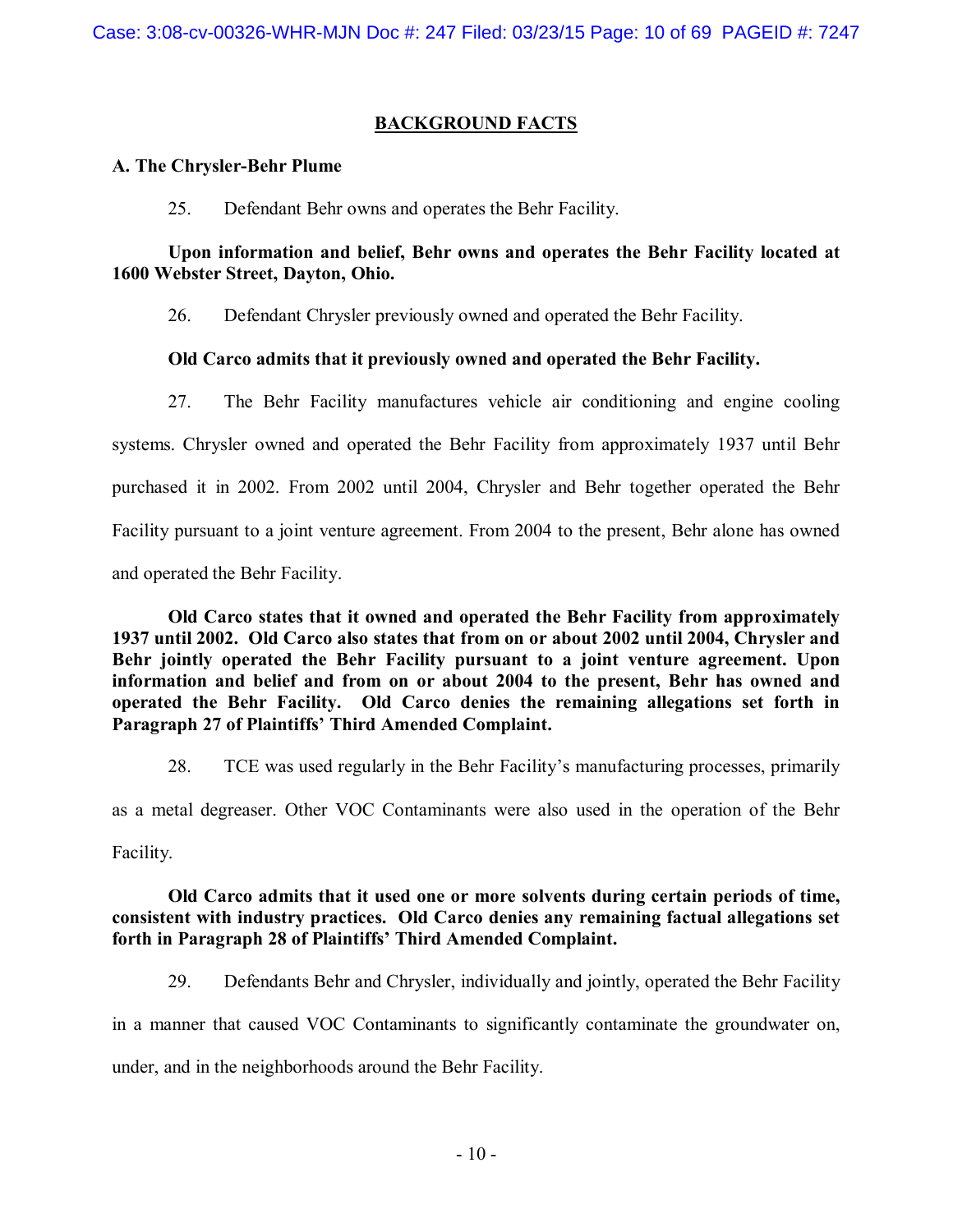**Old Carco neither admits nor denies the factual allegations that relate to Behr and leaves Plaintiffs to their proofs with respect to those allegations. Answering further, Old Carco denies the remaining factual allegations set forth in Paragraph 29 of Plaintiffs' Third Amended Complaint. As to any remaining legal conclusions, no response is required.**

30. VOC Contaminants released into the groundwater during Behr's ownership and operation of the Behr Facility mixed with VOC Contaminants released into the groundwater during Chrysler's ownership and operation of the Behr Facility to form a single, commingled plume of VOC Contaminants (the "Behr Dayton Plume") that flows on, under, towards and around where Plaintiffs and members of the Classes own property. A portion of the Behr Dayton Plume contains high levels of VOC Contaminants attributable solely to the operations of Defendants Chrysler and Behr at the Behr Facility. This portion of the Behr Dayton Plume ("Chrysler-Behr Plume") is shown in the area shaded yellow on Pl. Ex. 1 ("Chrysler-Behr Plume Area"). A portion of the Behr Dayton Plume (the "Chrysler-Behr-Aramark Plume") is also commingled with VOC Contaminants attributable to operations at the Aramark Facility (as defined below), and such area of commingled contamination is shown in the area shaded red on Pl. Ex. 1 ("Chrysler-Behr-Aramark Plume").

**Old Carco neither admits nor denies the factual allegations that relate to Aramark and Behr and leaves Plaintiffs to their proofs with respect to those allegations**. **Answering further, Old Carco denies the remaining factual allegations set forth in Paragraph 30 of Plaintiffs' Third Amended Complaint. As to any remaining legal conclusions, no response is required.**

31. Behr has known since at least 2000, and Chrysler has known since at least the 1990s, of the presence of VOC Contaminants in off-site soil and groundwater that originated from the Behr Facility. Defendants Behr and Chrysler have also known, or should have known, that the Contaminated Groundwater was migrating in a southern direction in the direct path of hundreds of residential properties. Yet, Defendants Behr and Chrysler failed to take adequate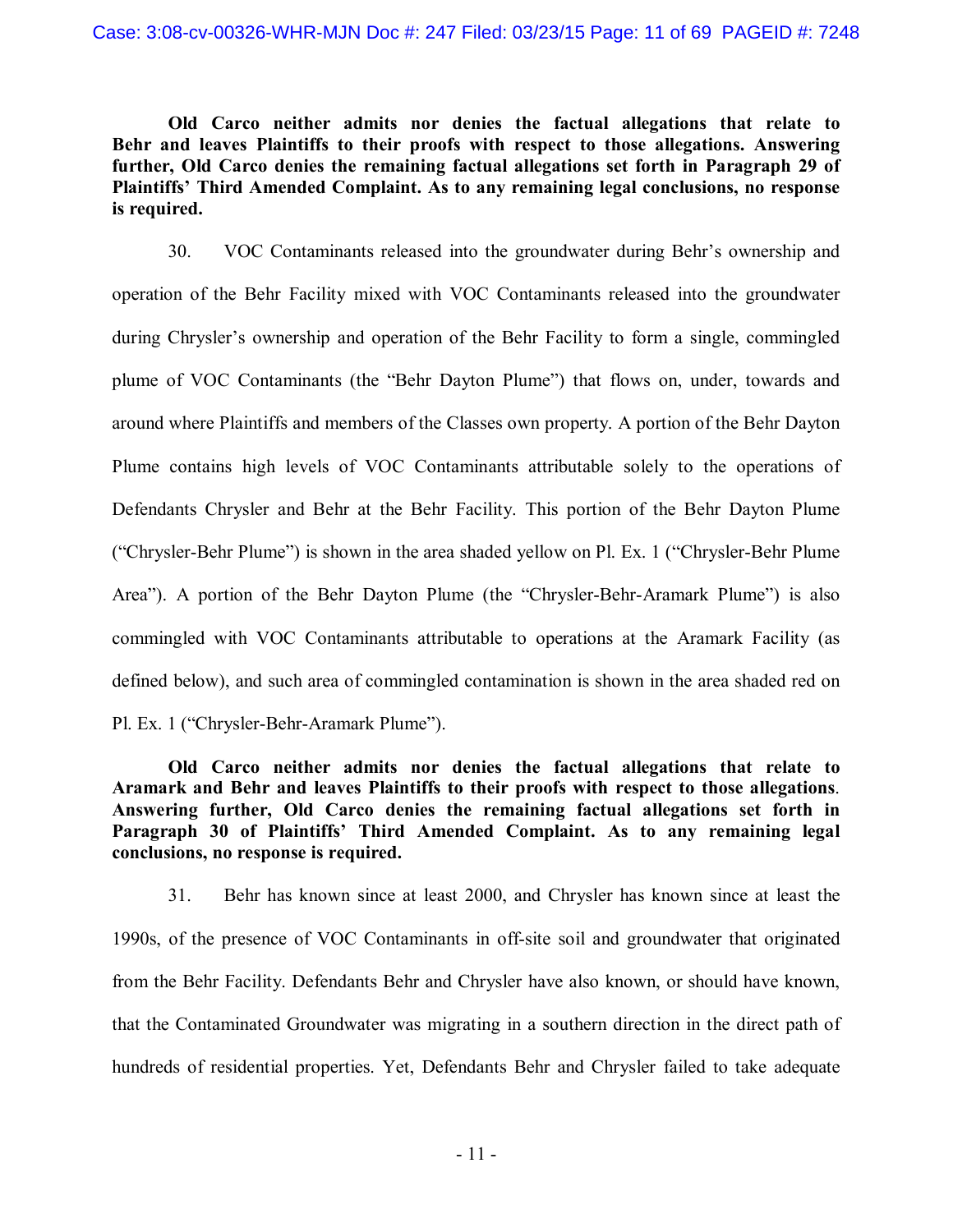steps to abate VOC Contaminants or to prevent the further migration of VOC Contaminants from the Behr Facility to and throughout the Chrysler-Behr Plume Area or to promptly and completely remove VOC Contaminants from the properties in the Chrysler-Behr Plume Area where it had migrated. VOC Contaminants remain on such Plaintiffs' properties.

**Old Carco neither admits nor denies the factual allegations that relate to Behr and leaves Plaintiffs to their proofs with respect to those allegations. Answering further, Old Carco admits that some VOC contamination apparently migrated off site and it cooperated with OEPA and USEPA in an effort to address pertinent issues up until the time of its bankruptcy. Old Carco denies any remaining factual allegations set forth in Paragraph 31 of Plaintiffs' Third Amended Complaint. As to any remaining legal conclusions, no response is required.**

32. VOC Contaminants in the Chrysler-Behr Plume will eventually discharge into the

Great Miami River, which is a sensitive water body in the heart of Dayton, Ohio.

### **Old Carco denies the allegations set forth in Paragraph 32 of Plaintiffs' Third Amended Complaint.**

33. The United States Environmental Protection Agency and the Ohio Environmental

Protection Agency have identified the Behr Facility as the source of VOC Contaminants found in

the soil and groundwater in the Chrysler-Behr Plume Area.

## **Old Carco denies the allegations set forth in Paragraph 33 of Plaintiffs' Third Amended Complaint.**

34. Defendants Behr and Chrysler had the opportunity, at greater cost, to better

control, contain and dispose of their VOC Contaminants, but Defendants Behr and Chrysler

elected not to spend that money.

### **Old Carco neither admits nor denies the factual allegations that relate to Behr and leaves Plaintiffs to their proofs with respect to those allegations. Answering further, Old Carco denies the remaining allegations set forth in Paragraph 34 of Plaintiffs' Third Amended Complaint.**

35. Defendants Behr and Chrysler have knowingly and intentionally chosen not to undertake any program to promptly and completely remove VOC Contaminants from the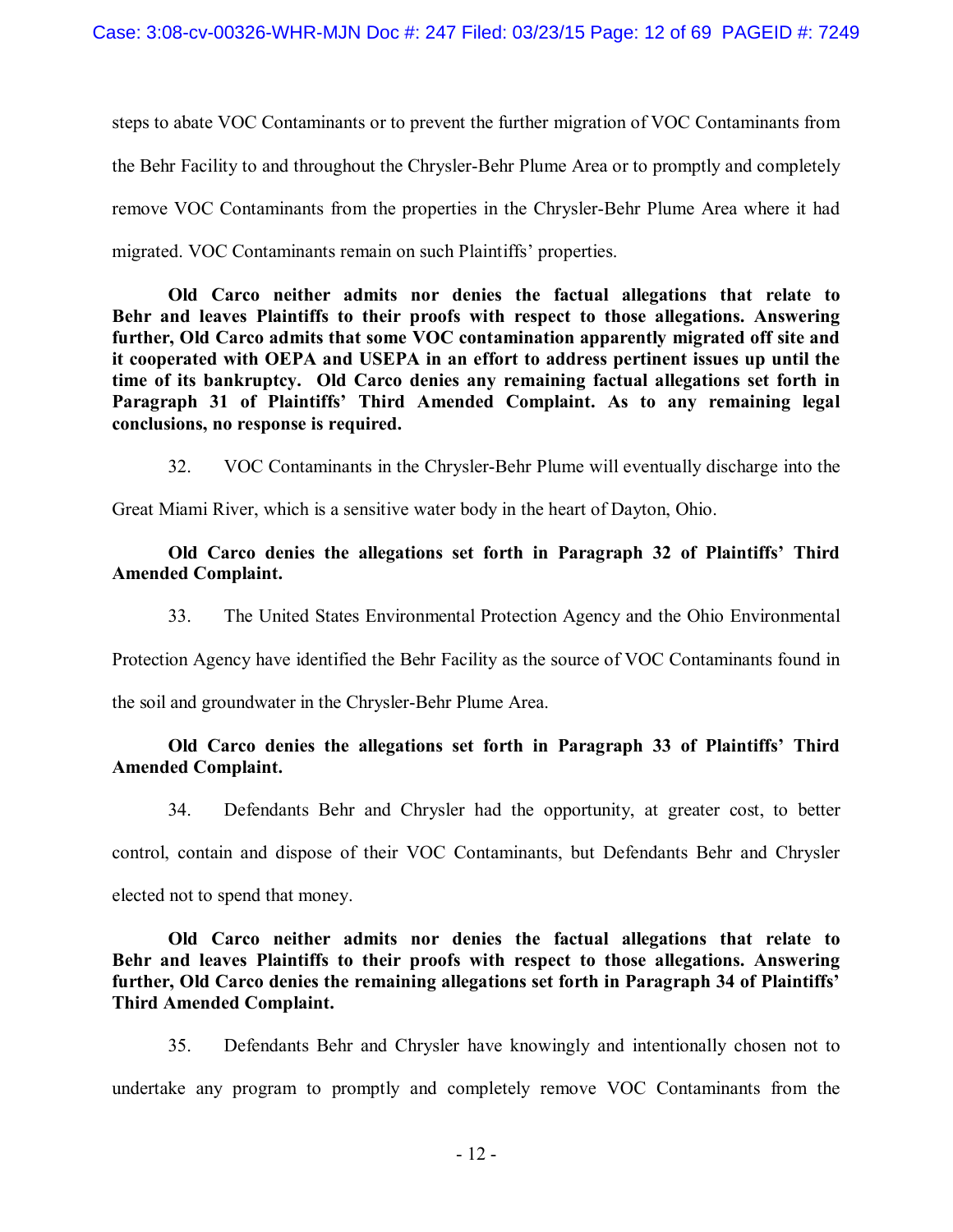environment, even though Defendants Behr and Chrysler were and are aware that VOC Contaminants continue to invade Plaintiffs' properties located within the Chrysler-Behr Plume Area.

**Old Carco neither admits nor denies the factual allegations that relate to Behr and leaves Plaintiffs to their proofs with respect to those allegations. Answering further, Old Carco denies the remaining factual allegations set forth in Paragraph 35 of Plaintiffs' Third Amended Complaint. As to any remaining legal conclusions, no response is required.**

36. Exposure to TCE can cause several serious health and disease impacts, including, but not limited to, kidney cancer, liver cancer, Non Hodgkins Lymphoma, impaired fetal development (including fetal heart malformation), kidney damage, and autoimmune disease.

## **Old Carco lacks knowledge or information sufficient to form a belief as to the truth of the allegations set forth in Paragraph 36 and thus neither admits nor denies the factual allegations in Paragraph 36 and leaves Plaintiffs to their proofs.**

37. Exposure to PCE can cause several serious health and disease impacts, including,

but not limited to headaches, dizziness, nausea, confusion, difficulty speaking and walking,

unconsciousness, impaired fetal development in pregnant women, kidney damage, liver damage,

cancer, and death.

## **Old Carco lacks knowledge or information sufficient to form a belief as to the truth of the allegations set forth in Paragraph 37 and thus neither admits nor denies the factual allegations in Paragraph 37 and leaves Plaintiffs to their proofs.**

38. Exposure to DCE can cause several serious health and disease impacts, including,

but not limited to headaches, dizziness, nausea, confusion, decreased red blood cell count, kidney

damage, liver damage and death.

**Old Carco lacks knowledge or information sufficient to form a belief as to the truth of the allegations set forth in Paragraph 38 and thus neither admits nor denies the factual allegations in Paragraph 38 and leaves Plaintiffs to their proofs.**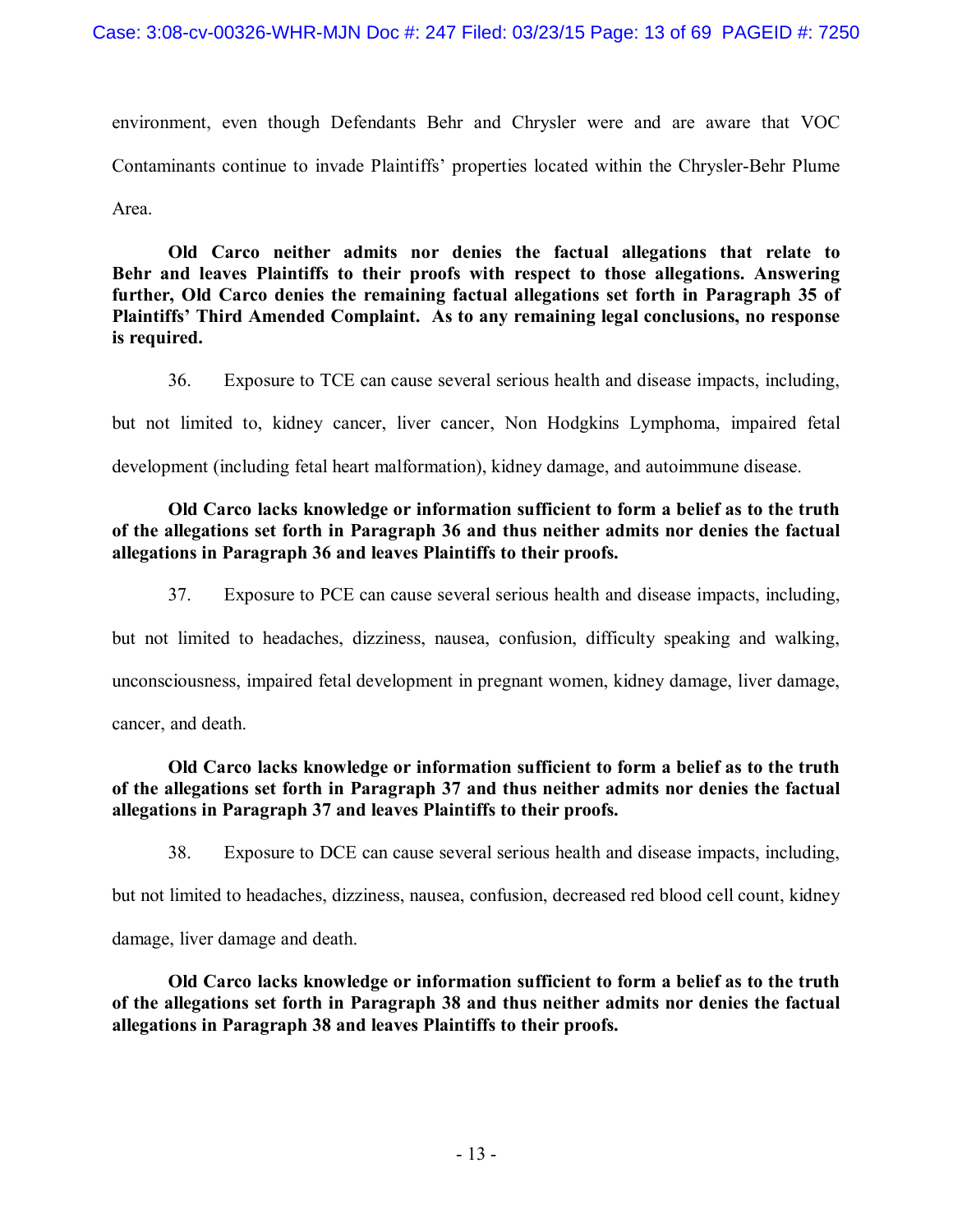39. Exposure to vinyl chloride can cause several serious health and disease impacts, including, but not limited to unconsciousness, liver cancer, brain cancer, lung cancer, cancers of the blood, and death.

## **Old Carco lacks knowledge or information sufficient to form a belief as to the truth of the allegations set forth in Paragraph 39 and thus neither admits nor denies the factual allegations in Paragraph 39 and leaves Plaintiffs to their proofs.**

40. The presence of VOC Contaminants in the Chrysler-Behr Plume Area, caused by

Defendants Behr and Chrysler's actions and operations, has diminished the value of Plaintiffs'

properties located within the Chrysler-Behr Plume Area, has interfered with such Plaintiffs'

exclusive possession and use and enjoyment of said properties.

**Old Carco neither admits nor denies the factual allegations that relate to Behr and leaves Plaintiffs to their proofs with respect to those allegations. Answering further, Old Carco denies the remaining factual allegations set forth in Paragraph 40 of Plaintiffs' Third Amended Complaint. As to any remaining legal conclusions, no response is required.**

41. The continuing migration of Contaminated Groundwater on, under and around the

Plaintiffs' properties located in the Chrysler-Behr Plume Area has resulted in the intrusion of toxic gas vapors on, into, and near said properties, thereby exposing such Plaintiffs in the Chrysler-Behr Plume Area to toxic gas vapors, diminishing the value of Plaintiffs' properties located within the Chrysler-Behr Plume Area, interfering with such Plaintiffs' exclusive possession and use and enjoyment of said properties.

## **Old Carco denies the factual allegations set forth in Paragraph 41 of Plaintiffs' Third Amended Complaint. As to any remaining legal conclusion, no response is required.**

## **B. Chrysler-Behr-Aramark Plume**

42. Defendant Aramark owns, operates or is otherwise responsible for operating the Aramark Facility.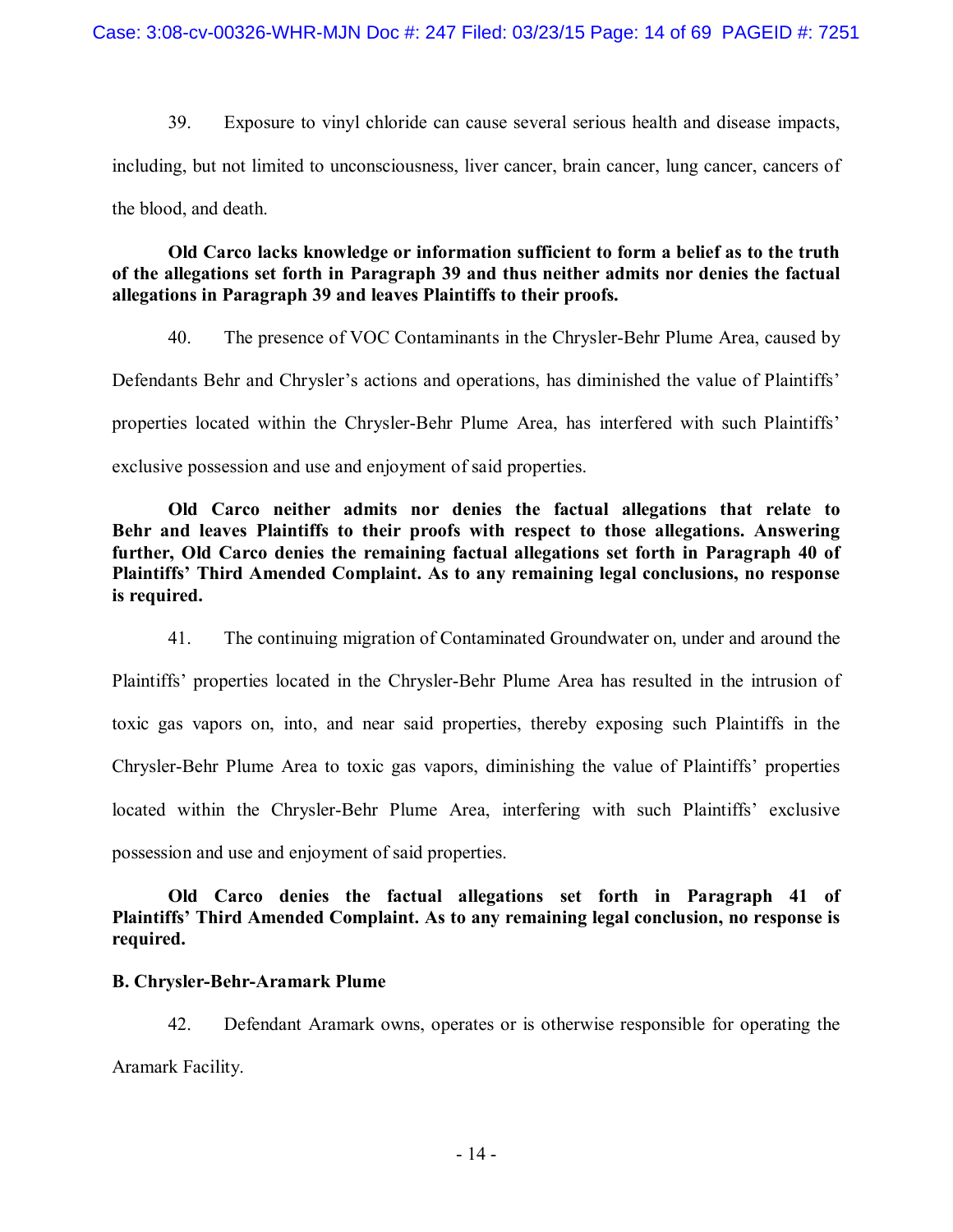**Old Carco neither admits nor denies the factual allegations that relate to Aramark and leaves Plaintiffs to their proofs with respect to those allegations set forth in Paragraph 42 of Plaintiffs' Third Amended Complaint.**

43. Dry cleaning solvents and equipment, including PCE, TCE and other VOCs, were

used at the Aramark Facility.

**Old Carco neither admits nor denies the factual allegations that relate to Aramark and leaves Plaintiffs to their proofs with respect to those allegations set forth in Paragraph 43 of Plaintiffs' Third Amended Complaint.**

44. In 1991, PCE, TCE and DCE were detected in the soil and Groundwater at the Aramark Facility.

**Old Carco neither admits nor denies the factual allegations that relate to Aramark and leaves Plaintiffs to their proofs with respect to those allegations set forth in Paragraph 44 of Plaintiffs' Third Amended Complaint.**

45. Defendant Aramark operated the Aramark Facility in a manner that caused

significant Groundwater Contamination on, under, and around the Aramark Facility.

**Old Carco neither admits nor denies the factual allegations that relate to Aramark and leaves Plaintiffs to their proofs with respect to those allegations set forth in Paragraph 45 of Plaintiffs' Third Amended Complaint.**

46. VOC Contaminants released into the groundwater during Aramark's ownership

and operation of the Aramark Facility have migrated off-site and commingled with VOC

Contaminants released into the groundwater during Chrysler's and Behr's ownership and

operation of the Behr Facility to form the Chrysler-Behr-Aramark Plume that flows on, under,

towards and around where the Chrysler-Behr-Aramark Plaintiffs own property in the Chrysler-

Behr-Aramark Plume Area, as portrayed in the area shaded red on Pl. Ex. 1.

**Old Carco neither admits nor denies the factual allegations that relate to Aramark and Behr and leaves Plaintiffs to their proofs with respect to those allegations. Answering further, Old Carco denies the remaining factual allegations set forth in Paragraph 46 of Plaintiffs' Third Amended Complaint. As to any remaining legal conclusions, no response is required.**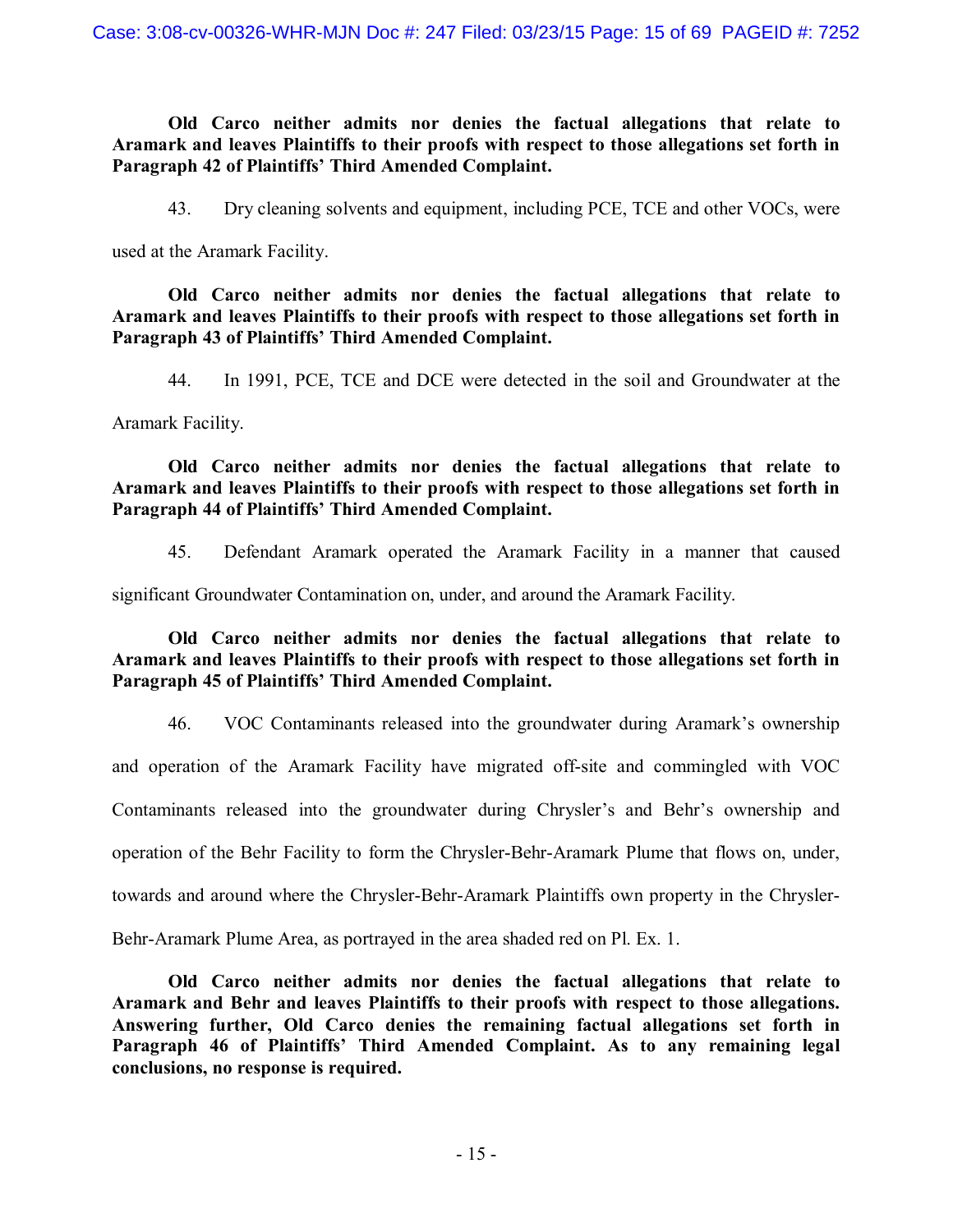47. Defendant Aramark knew or should have known that its operations had polluted the groundwater on, around, and beneath Plaintiffs' properties within the Chrysler-Behr-Aramark Plume Area with VOC Contaminants. Yet Defendant Aramark took no meaningful steps, prior to 1996, to abate the contamination. Instead, it continued to operate the Aramark Facility in substantially the same manner, compounding any preexisting damage from contamination and adding further to the contamination by its ongoing operations.

**Old Carco neither admits nor denies the factual allegations that relate to Aramark and leaves Plaintiffs to their proofs with respect to those allegations. Answering further Old Carco denies the remaining factual allegations set forth in Paragraph 47 of Plaintiffs' Third Amended Complaint. As to any remaining legal conclusions, no response is required.**

48. Beginning in 1996, Aramark operated a remediation system in an effort to control the off-site migration of these VOC Contaminants. In November 2003, however, Aramark decided to cease operations of the remediation system and discontinue annual groundwater monitoring. Aramark never attempted to undertake any program to promptly and completely remove all of its VOC Contaminants from Plaintiffs' properties in the Chrysler-Behr-Aramark Plume Area. VOC Contaminants remain on such Plaintiffs' properties.

**Old Carco neither admits nor denies the factual allegations that relate to Aramark and leaves Plaintiffs to their proofs with respect to those allegations. Answering further, Old Carco denies the remaining factual allegations set forth in Paragraph 48 of Plaintiffs' Third Amended Complaint. As to any remaining legal conclusions, no response is required.**

49. Defendants Chrysler and Behr knew or should have known that their operations had polluted the groundwater on, around, and beneath Plaintiffs' properties located within the Chrysler-Behr-Aramark Plume Area with VOC Contaminants. Yet Defendants Chrysler and Behr took no meaningful steps to abate the contamination nor to promptly and completely remove VOC Contaminants from Plaintiffs' properties in the Chrysler-Behr-Aramark Plume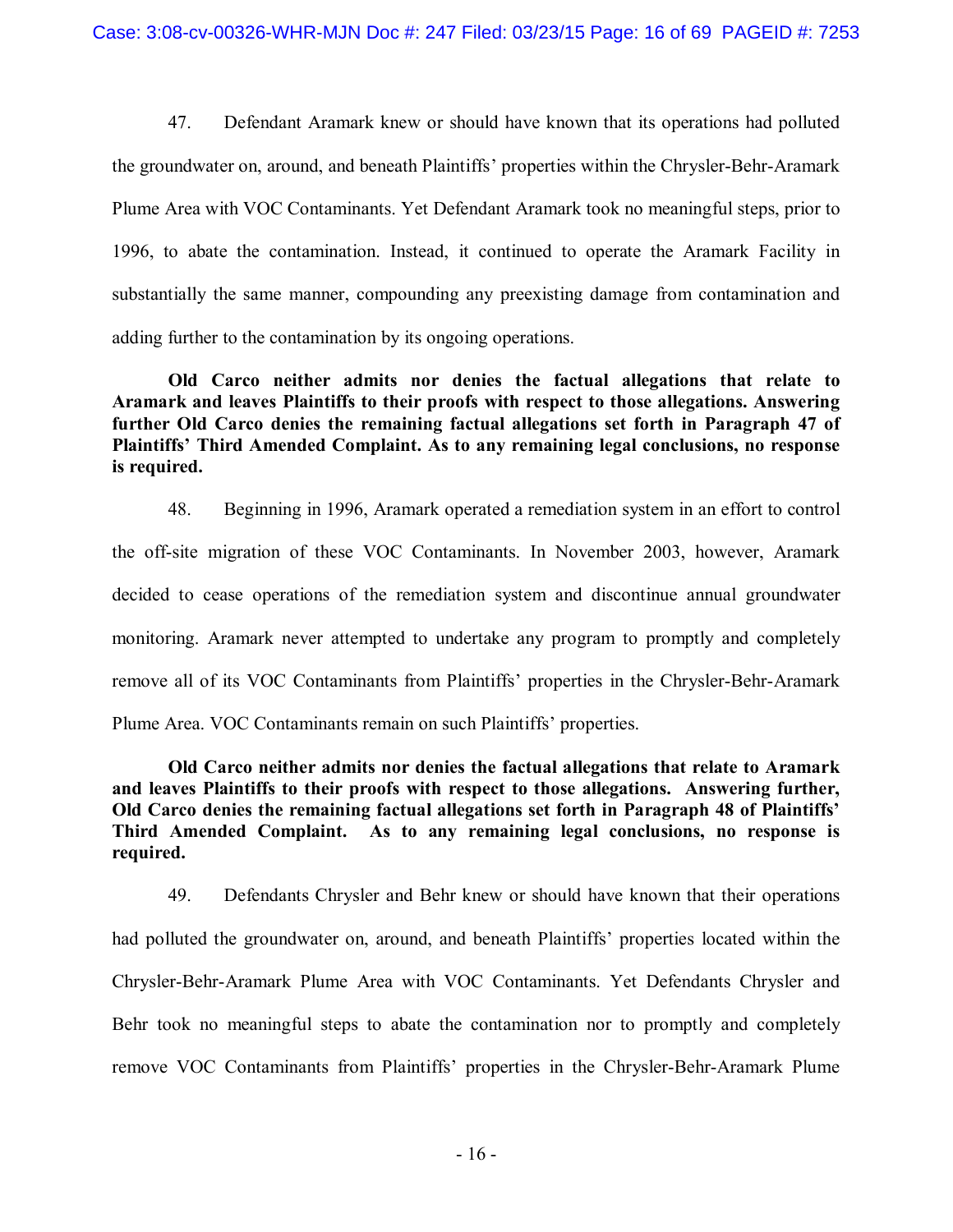Area and VOC Contaminants are still on such Plaintiffs' properties. Instead, each continued to operate the Behr Facility in substantially the same manner, compounding any pre-existing damage from contamination and adding further to the contamination by its ongoing operations.

**Old Carco neither admits nor denies the factual allegations that relate to Behr and leaves Plaintiffs to their proofs with respect to those allegations. Answering further, Old Carco denies the remaining factual allegations set forth in Paragraph 49 of Plaintiffs' Third Amended Complaint. As to any remaining legal conclusions, no response is required.**

50. VOC Contaminants in the Chrysler-Behr-Aramark Plume will eventually discharge into the Great Miami River, which is a sensitive water body in the heart of Dayton, Ohio.

## **Old Carco denies the allegations set forth in Paragraph 50 of Plaintiffs' Third Amended Complaint.**

51. The United States Environmental Protection Agency and the Ohio Environmental

Protection Agency have identified the Facilities as sources of VOC Contaminants in the

Chrysler-Behr-Aramark Plume Area.

## **Old Carco neither admits nor denies the factual allegations that relate to Behr and leaves Plaintiffs to their proofs with respect to those allegations. Old Carco denies the allegations set forth in Paragraph 51 of Plaintiffs' Third Amended Complaint.**

52. Defendant Aramark had the opportunity, at greater cost, to better control, contain

and dispose of its VOC Contaminants, but Defendant Aramark elected not to spend that money.

## **Old Carco neither admits nor denies the factual allegations that relate to Aramark and leaves Plaintiffs to their proofs with respect to those allegations set forth in Paragraph 52 of Plaintiffs' Third Amended Complaint.**

53. Defendants Chrysler and Behr had the opportunity, at greater cost, to better

control, contain and dispose of its VOC Contaminants, but elected not to spend that money.

**Old Carco neither admits nor denies the factual allegations that relate to Behr and leaves Plaintiffs to their proofs with respect to those allegations. Answering further, Old Carco denies the remaining factual allegations set forth in Paragraph 53 of Plaintiffs' Third Amended Complaint.**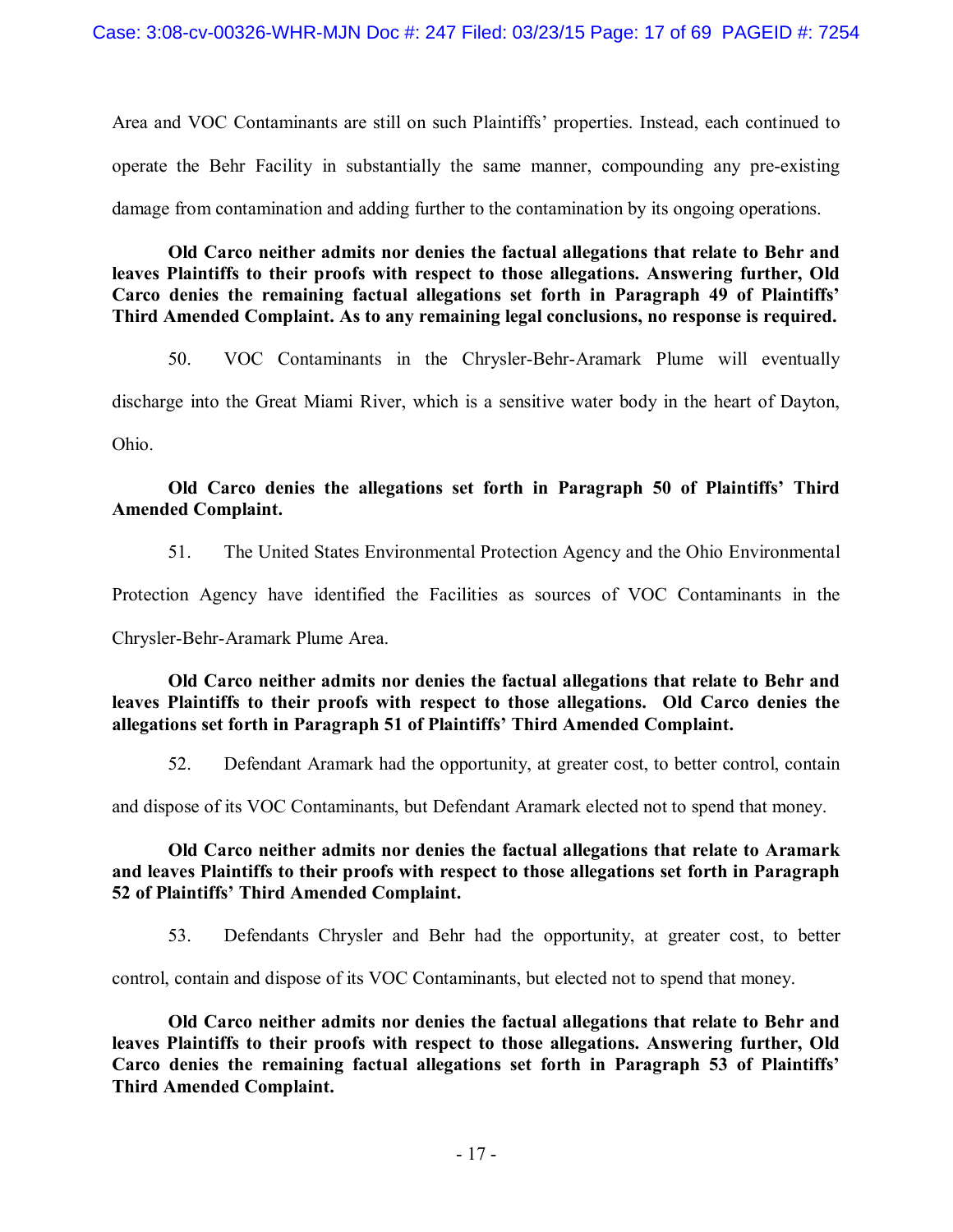54. Defendants Behr, Chrysler and Aramark have knowingly and intentionally chosen not to undertake any program to promptly and completely remove VOC Contaminants from the Chrysler-Behr-Aramark Plume Area, although Defendants were and are aware that VOC Contaminants continue to invade Plaintiffs' properties and remain on Plaintiffs' properties located within the Chrysler-Behr-Aramark Plume Area and interfere with Plaintiffs' exclusive possession of their properties and that Plaintiffs' properties located within the Chrysler-Behr-Aramark Plume Area continue to be exposed to VOC Contaminants.

**Old Carco neither admits nor denies the factual allegations that relate to Aramark and Behr and leaves Plaintiffs to their proofs with respect to those allegations. Answering further, Old Carco denies the remaining factual allegations set forth in Paragraph 54 of Plaintiffs' Third Amended Complaint. As to any remaining legal conclusions, no response is required. Old Carco also refers Plaintiffs to its above General Response.**

55. The VOC Contaminants originating from the Facilities include TCE, PCE, DCE,

vinyl chloride and other hazardous substances.

**Old Carco neither admits nor denies the factual allegations that relate to Aramark and Behr and leaves Plaintiffs to their proofs with respect to those allegations. Answering further, Old Carco denies the remaining allegations set forth in Paragraph 55 of Plaintiffs' Third Amended Complaint.**

56. The presence of VOC Contaminants in the Chrysler-Behr-Aramark Plume Area,

caused by the Defendants' actions and operations, has diminished the value of Plaintiffs'

properties located within the Chrysler-Behr-Aramark Plume, has interfered with such Plaintiffs'

exclusive possession and use and enjoyment of said properties.

**Old Carco neither admits nor denies the factual allegations that relate to Aramark and Behr and leaves Plaintiffs to their proofs with respect to those allegations. Answering further, Old Carco denies the remaining factual allegations set forth in Paragraph 56 of Plaintiffs' Third Amended Complaint. As to any remaining legal conclusions, no response is required.**

57. The continuing migration of Contaminated Groundwater on, under and around the Plaintiffs' properties located in the Chrysler-Behr-Aramark Plume Area has resulted in the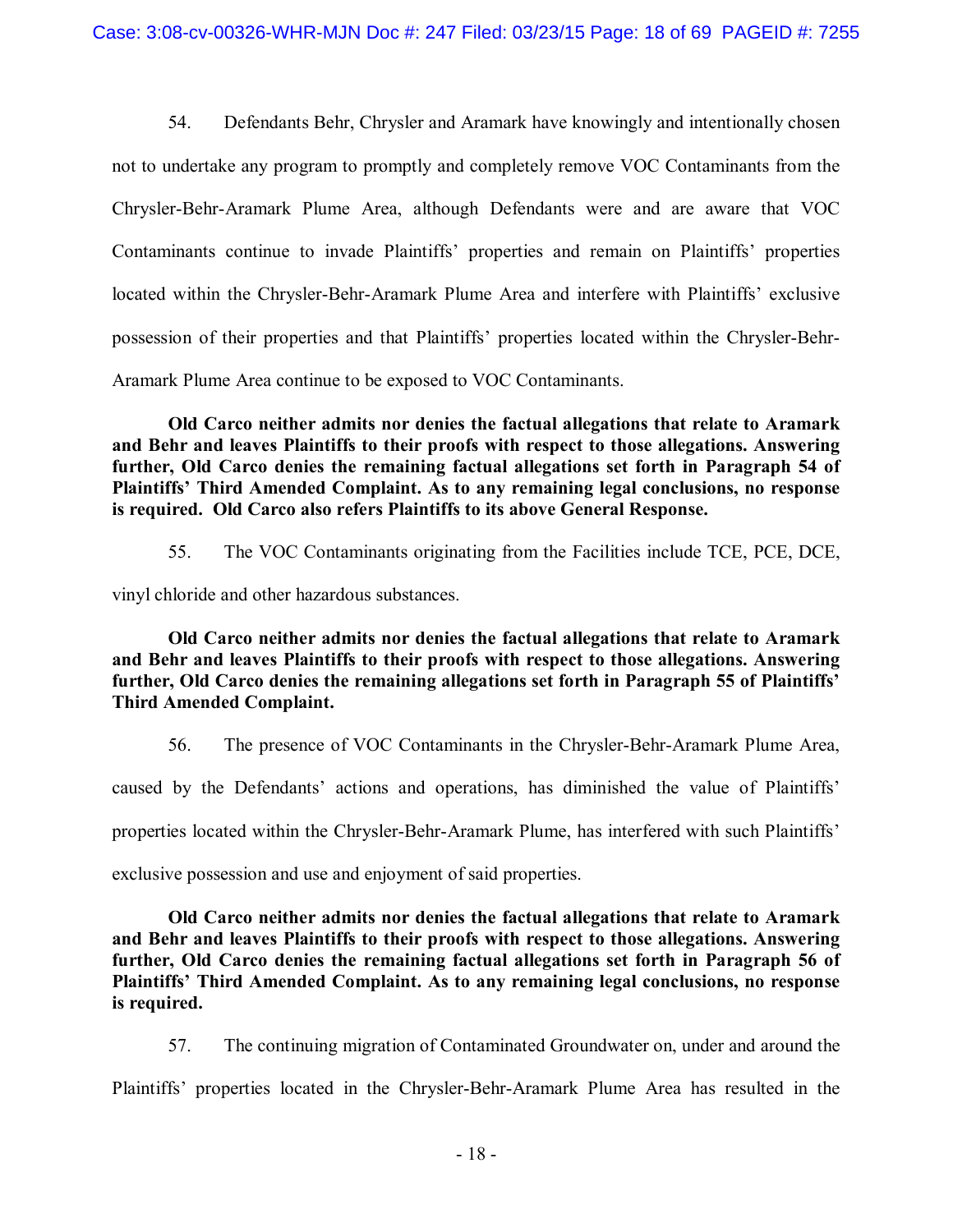intrusion of toxic gas vapors on, into, and near said properties, thereby exposing Plaintiffs in the Chrysler-Behr-Aramark Plume Area to toxic gas vapors and has diminished the value of Plaintiffs' properties located within the Chrysler-Behr-Aramark Plume, has interfered with such Plaintiffs' exclusive possession and use and enjoyment of said properties.

**Old Carco neither admits nor denies the factual allegations that relate to Aramark and Behr and leaves Plaintiffs to their proofs with respect to those allegations. Answering further, Old Carco denies the remaining factual allegations set forth in Paragraph 57 of Plaintiffs' Third Amended Complaint. As to any remaining legal conclusions, no response is required.**

58. The allegations concerning the contamination caused by Defendants Behr and

Chrysler and said Defendants' actions apply to both the Chrysler-Behr Plume and the Chrysler-

Behr-Aramark Plume.

**Old Carco neither admits nor denies the factual allegations that relate to Behr and leaves Plaintiffs to their proofs with respect to those allegations. Answering further, Old Carco denies the remaining factual allegations set forth in Paragraph 58 of Plaintiffs' Third Amended Complaint. As to any remaining legal conclusions, no response is required.**

## **CLASS REPRESENTATION ALLEGATIONS**

59. This Class Action is being filed by the Plaintiffs, pursuant to Federal Rule of Civil

Procedure 23, on behalf of themselves and others similarly situated.

## **Old Carco denies that the prerequisites for class certification under Fed. R. Civ. P. 23 have been met and/or that this action is suitable as a class action.**

60. Plaintiffs seeks to certify the following Classes defined as:

Chrysler-Behr Class: All persons who on or after April 1, 2006 owned property located within the Chrysler-Behr Class Area, which is geographically depicted by the yellow shaded area on Exhibit 1.

Chrysler-Behr-Aramark Class: All persons who on or after April 1, 2006 owned property located within the Chrysler-Behr-Aramark Class Area, which is geographically depicted by the red shaded area on Exhibit 1.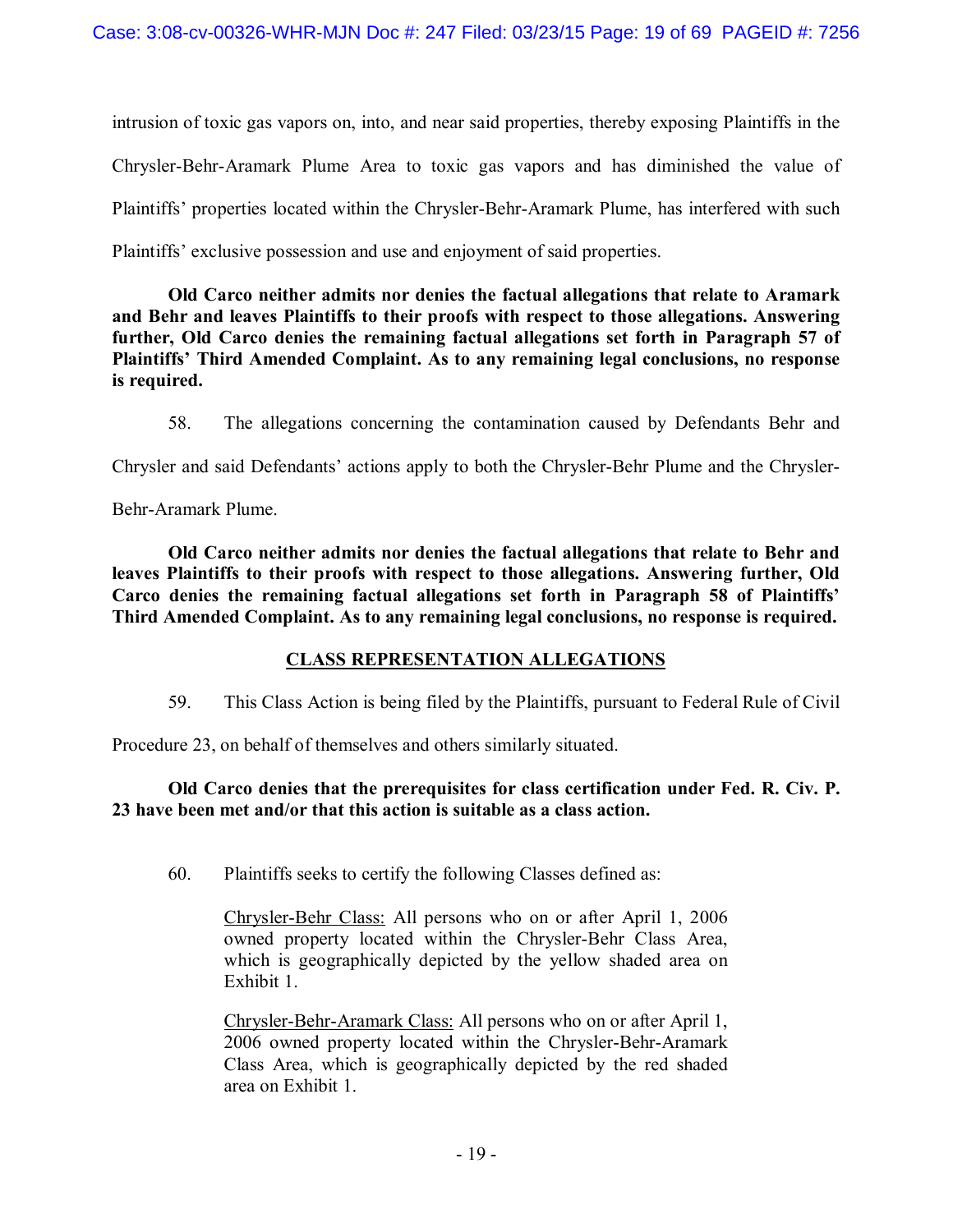**Old Carco denies the factual allegations set forth in Paragraph 60 of Plaintiffs' Third Amended Complaint. Answering further, Old Carco denies that any prerequisite for class certification under Fed. R. Civ. P. 23 has been met and/or that this action is suitable as a class action. As to any remaining legal conclusions, no response is required.**

61. To the extent revealed by discovery and investigation, there may be additional

appropriate Classes and/or sub Classes from the above Class definitions which are broader

and/or narrower in temporal scope and/or scope of exposure.

**Old Carco denies the factual allegations set forth in Paragraph 61 of Plaintiffs' Third Amended Complaint. Answering further, Old Carco denies that any prerequisite for class certification under Fed. R. Civ. P. 23 has been met and/or that this action is suitable as a class action. As to any remaining legal conclusions, no response is required.**

62. Excluded from the Classes are (1) Defendants in this action (and their officers,

directors, agents, employees and members of their immediate families), and any entity in which

Defendants have a controlling interest, and the legal representatives, heirs, successors and

assigns of Defendants; and (2) the judicial officers to whom this case is assigned, their staff, and

the members of their immediate families.

**Old Carco denies the factual allegations set forth in Paragraph 62 of Plaintiffs' Third Amended Complaint. Answering further, Old Carco denies that any prerequisite for class certification under Fed. R. Civ. P. 23 has been met and/or that this action is suitable as a class action. As to any remaining legal conclusions, no response is required.**

63. The properties of Plaintiffs and members of the respective Classes have been

invaded by VOC Contaminants , and with respect to those who are current property owners in

the respective class areas, their properties continue to be invaded by VOC Contaminants at,

around, and emanating from the Facilities and the surrounding environment.

**Old Carco denies the factual allegations set forth in Paragraph 63 of Plaintiffs' Third Amended Complaint. Answering further, Old Carco denies that any prerequisite for class certification under Fed. R. Civ. P. 23 has been met and/or that this action is suitable as a class action. As to any remaining legal conclusions, no response is required.**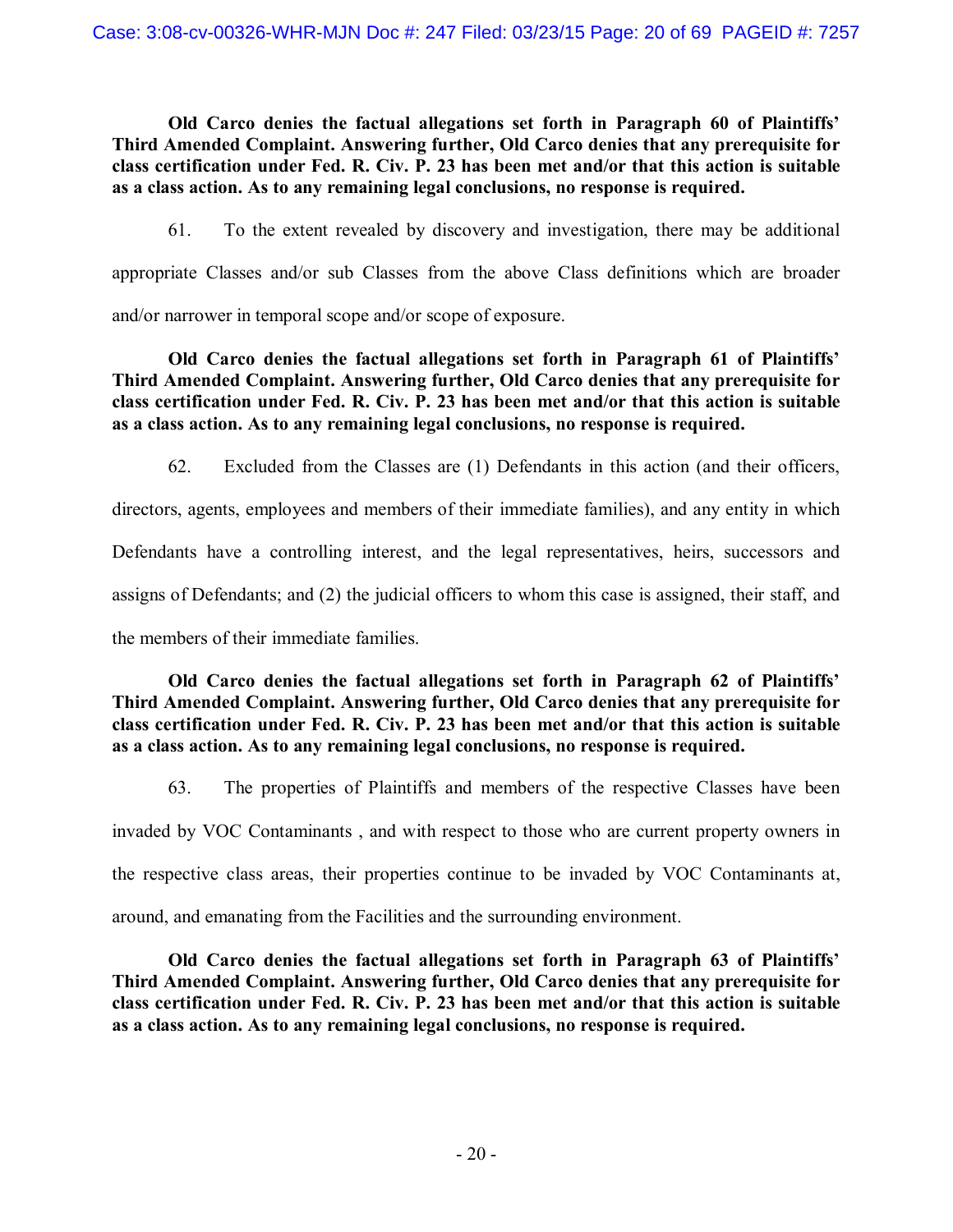64. As the result of the carelessness, recklessness, negligence and willful and wanton violation of law by Defendants Chrysler and Behr, Plaintiffs and the members of the Chrysler-Behr Property Damage Class (the "Chrysler-Behr Plaintiffs") seek compensatory and punitive damages from Chrysler and Behr for: economic losses, such as loss of property value and loss of use and enjoyment of their properties; injunctive relief in the form of removal of VOC Contaminants from Plaintiffs' properties in the Chrysler-Behr Plume Area; and the prevention of the future contamination of Plaintiffs' properties within the Chrysler-Behr Plume Area with VOC Contaminants originating at the Behr Facility.

**Old Carco neither admits nor denies the factual allegations that relate to Behr and leaves Plaintiffs to their proofs with respect to those allegations. Answering further, Old Carco denies the remaining factual allegations set forth in Paragraph 64 of Plaintiffs' Third Amended Complaint. Answering further, Old Carco denies that any prerequisite for class certification under Fed. R. Civ. P. 23 has been met and/or that this action is suitable as a class action. As to any remaining legal conclusions, no response is required. Old Carco also refers Plaintiffs to its above General Response.**

65. As the result of the carelessness, recklessness, negligence and willful and wanton violation of law by Defendants Chrysler, Behr and Aramark, Plaintiffs and the members of the Chrysler-Behr-Aramark Property Damage Class (the "Chrysler-Behr-Aramark Plaintiffs") seek compensatory and punitive damages from Chrysler, Behr and Aramark for: economic losses, such as loss of property value and loss of use and enjoyment of their properties; injunctive relief in the form of removal of VOC Contaminants from Plaintiffs' properties in the Chrysler-Behr-Aramark Plume Area; and prevention of the future contamination of Plaintiffs' properties within the Chrysler-Behr-Aramark Plume Area with VOC Contaminants originating from the Facilities.

**Old Carco neither admits nor denies the factual allegations that relate to Aramark and Behr and leaves Plaintiffs to their proofs with respect to those allegations. Answering further, Old Carco denies the remaining factual allegations set forth in Paragraph 65 of Plaintiffs' Third Amended Complaint. Answering further, Old Carco denies that any prerequisite for class certification under Fed. R. Civ. P. 23 has been met and/or that this**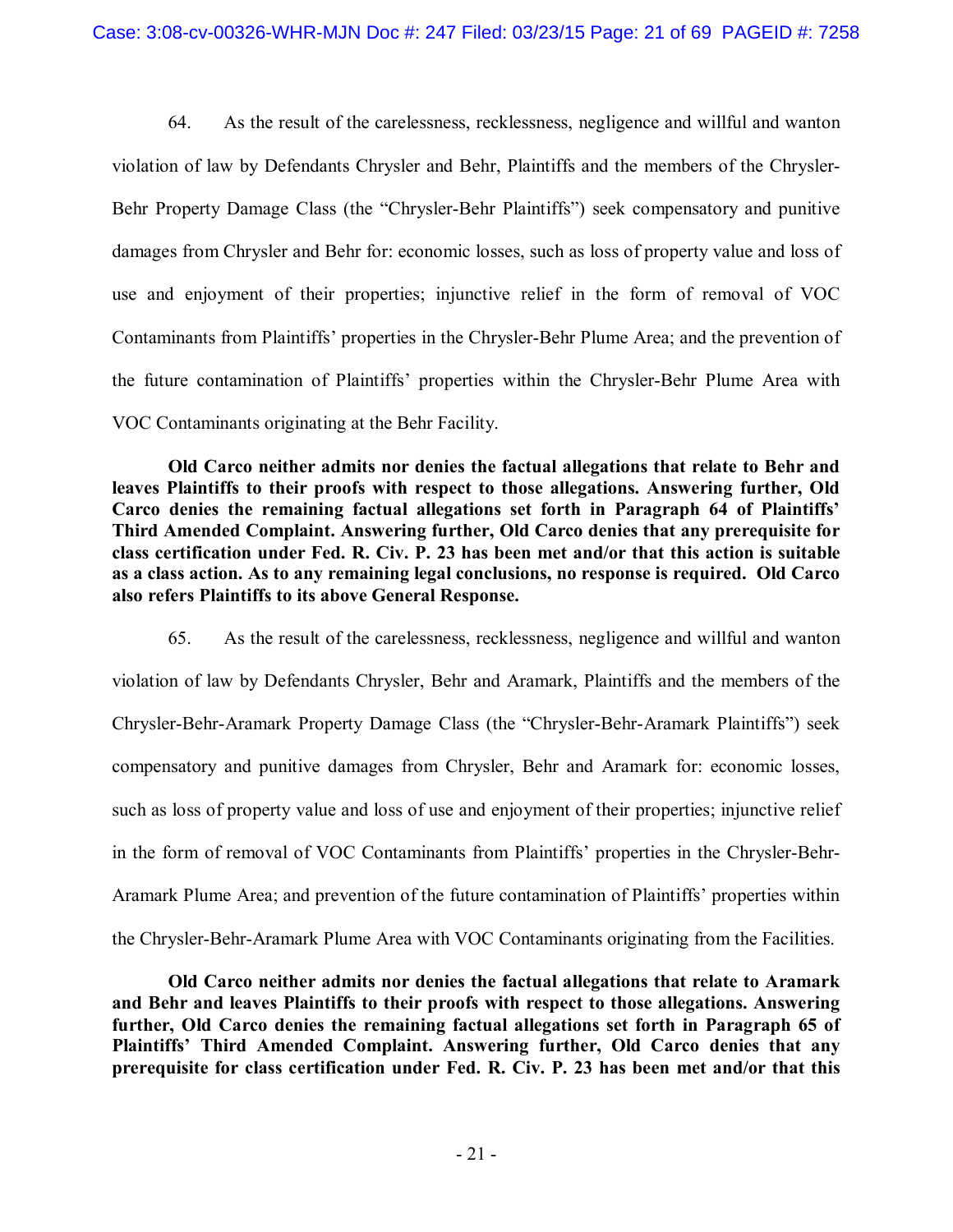### **action is suitable as a class action. As to any remaining legal conclusions, no response is required. Old Carco also refers Plaintiffs to its above General Response.**

66. Separate and apart from acting negligently, at all relevant times the Defendants Chrysler and Behr caused damages to members of the Chrysler-Behr Property Damage Class (and their properties) through acts and omissions actuated by actual malice, reckless indifference and/or accompanied by a wanton and willful disregard of persons who foreseeably might be harmed by such acts or omissions.

**Old Carco neither admits nor denies the factual allegations that relate to Behr and leaves Plaintiffs to their proofs with respect to those allegations. Answering further, Old Carco denies the remaining factual allegations set forth in Paragraph 66 of Plaintiffs' Third Amended Complaint. Answering further, Old Carco denies that any prerequisite for class certification under Fed. R. Civ. P. 23 has been met and/or that this action is suitable as a class action. As to any remaining legal conclusions, no response is required.**

67. Separate and apart from acting negligently, at all relevant times the Defendants

Chrysler, Behr, and Aramark caused damages to members of the Chrysler-Behr-Aramark

Property Damage Class (and their properties) through acts and omissions actuated by actual

malice, reckless indifference and/or accompanied by a wanton and willful disregard of persons

who foreseeably might be harmed by such acts or omissions.

**Old Carco neither admits nor denies the factual allegations that relate to Aramark and Behr and leaves Plaintiffs to their proofs with respect to those allegations. Answering further, Old Carco denies the remaining factual allegations set forth in Paragraph 67 of Plaintiffs' Third Amended Complaint. Answering further, Old Carco denies that any prerequisite for class certification under Fed. R. Civ. P. 23 has been met and/or that this action is suitable as a class action. As to any remaining legal conclusions, no response is required.**

68. This Court may maintain these claims as a class action pursuant to Fed. R. Civ. P.

23(a), 23(b)(1), 23(b)(2), and/or 23(b)(3).

**Old Carco denies the factual allegations set forth in Paragraph 68 of Plaintiffs' Third Amended Complaint. Answering further, Old Carco denies that any prerequisite for class certification under Fed. R. Civ. P. 23 has been met and/or that this action is suitable as a class action. As to any remaining legal conclusions, no response is required.**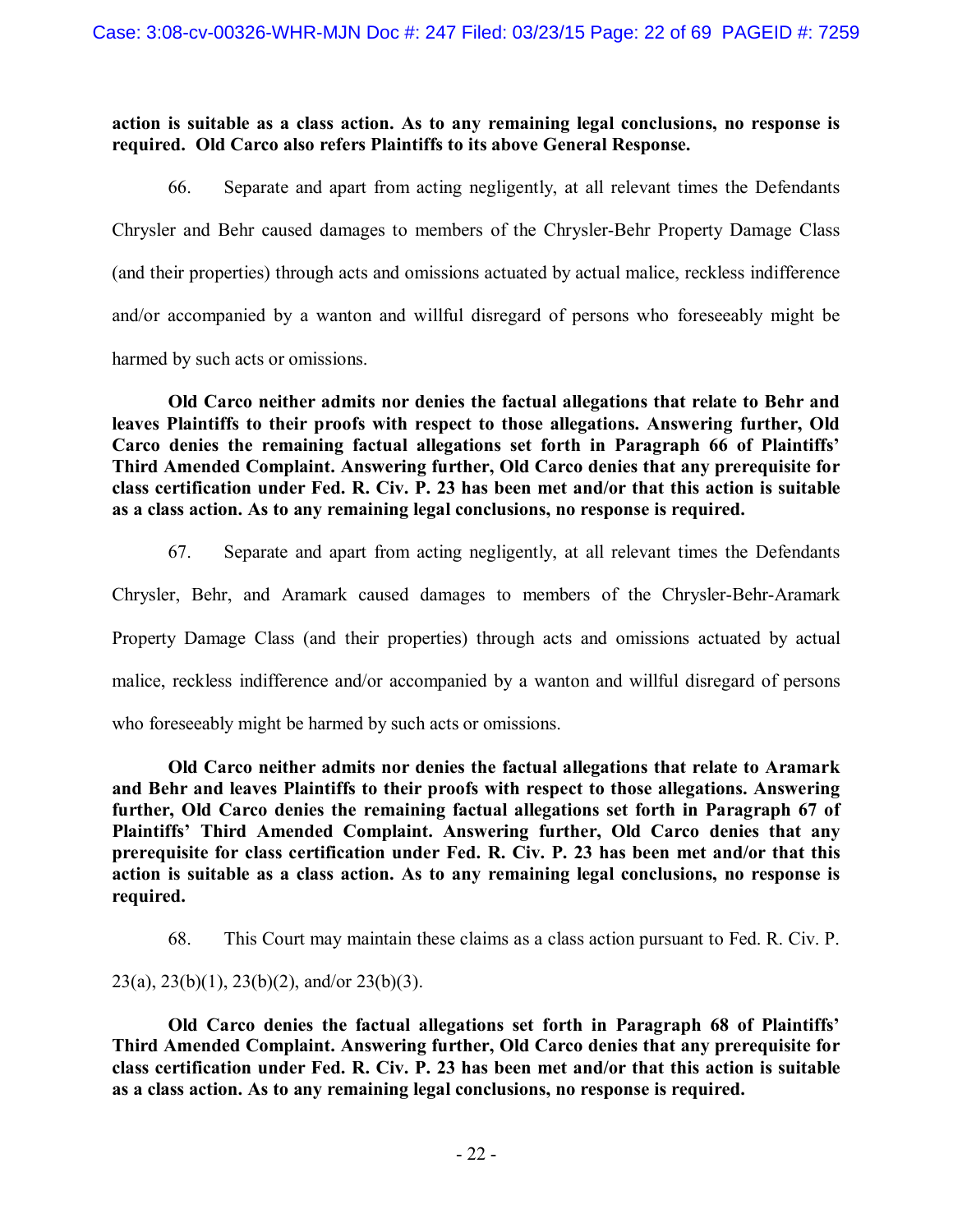69. Numerosity – Fed. R. Civ. P. 23(a)(1): The Classes are so numerous that joinder of all members is impractical. Upon information and belief, the number of members in each respective Class exceeds one hundred members and one hundred properties, in satisfaction of Fed. R. Civ. P. 23 (a)(1). Class members may be notified of the pendency of this action by regular mail, supplemented (if deemed necessary and appropriate by the Court) by published notice.

**Old Carco denies the factual allegations set forth in Paragraph 69 of Plaintiffs' Third Amended Complaint. Answering further, Old Carco denies that any prerequisite for class certification under Fed. R. Civ. P. 23 has been met and/or that this action is suitable as a class action. As to any remaining legal conclusions, no response is required.**

70. Commonality – Fed. R. Civ. P. 23(a)(2): There are common questions of law and

fact that affect the rights of each member of the respective Classes, and the types of relief sought

are common to each member of those Classes. The same conduct has injured each member of

each respective Class. A class action is superior to other available methods for the fair and

efficient adjudication of the controversy, in satisfaction of Fed. R. Civ. P. 23(a)(2).

**Old Carco denies the factual allegations set forth in Paragraph 70 of Plaintiffs' Third Amended Complaint. Answering further, Old Carco denies that any prerequisite for class certification under Fed. R. Civ. P. 23 has been met and/or that this action is suitable as a class action. As to any remaining legal conclusions, no response is required.**

71. Common questions of fact and law predominate over the questions affecting only

individual members of the respective Classes. These common factual and legal questions

include:

- a. Whether, and to what extent, each Defendant is responsible for the VOC Contaminants flowing on, under and around Plaintiffs' properties located in each respective class area.
- b. Whether, and to what extent, the actions and operations of each Defendant has created a trespass on Plaintiffs' properties and has created a nuisance at Plaintiffs' properties in each respective class area.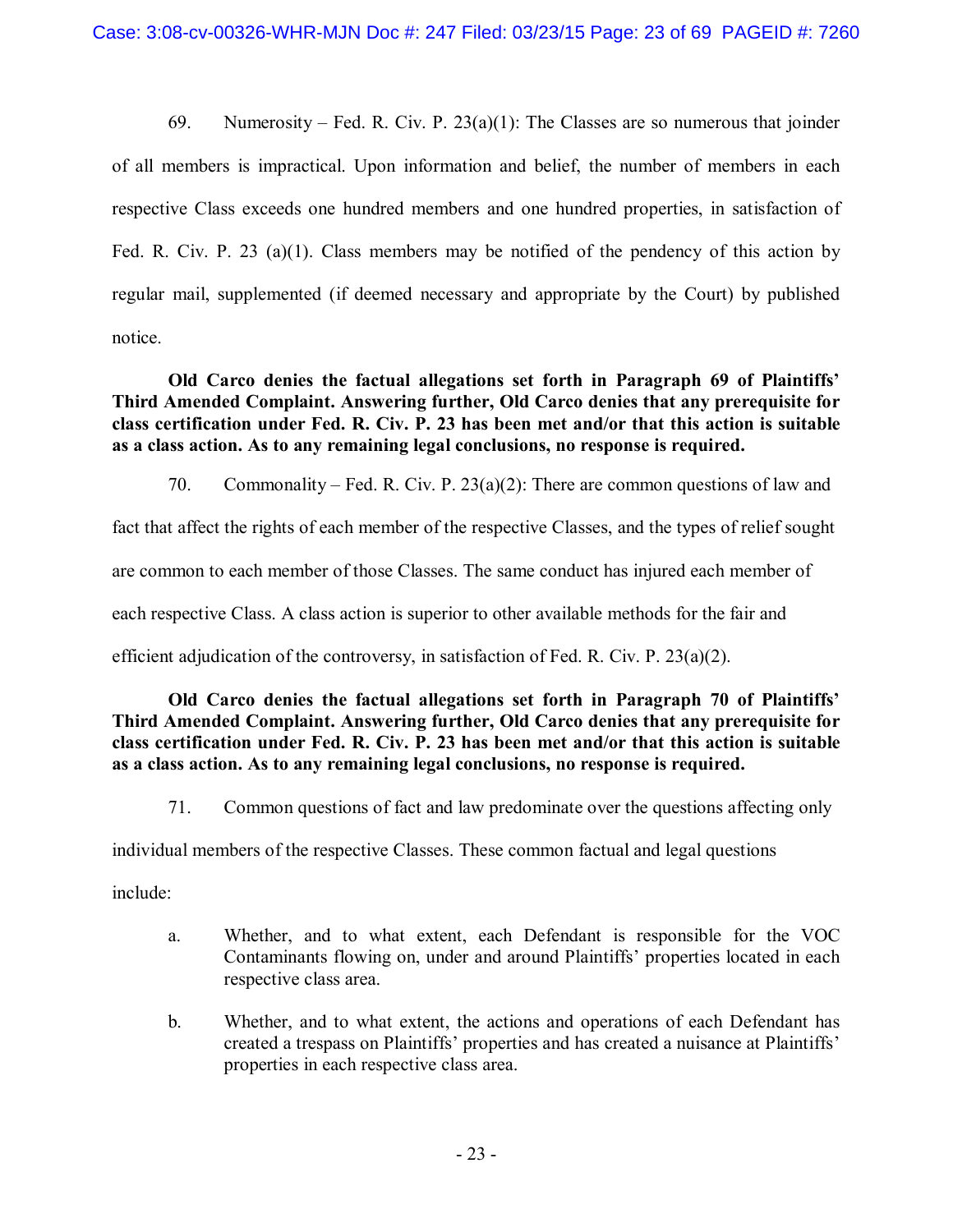- c. Whether Defendants engaged in abnormally dangerous activities for which they are strictly liable.
- d. Whether Plaintiffs and other members of the respective Classes were, and are being, injured by each respective Defendant's actions and operations and, if so, the appropriate class-wide injunctive relief.

**Old Carco neither admits nor denies the factual allegations that relate to Aramark and Behr and leaves Plaintiffs to their proofs with respect to those allegations. Answering further, Old Carco denies the remaining factual allegations set forth in Paragraph 71, including all subparts, of Plaintiffs' Third Amended Complaint. Answering further, Old Carco denies that any prerequisite for class certification under Fed. R. Civ. P. 23 has been met and/or that this action is suitable as a class action. As to any remaining legal conclusions, no response is required. Old Carco also refers Plaintiffs to its above General Response.**

72. These questions of law and/or fact are common to the Classes and predominate

over any questions affecting only individual Class members.

**Old Carco neither admits nor denies the factual allegations that relate to Aramark and Behr and leaves Plaintiffs to their proofs with respect to those allegations. Answering further, Old Carco denies the remaining factual allegations set forth in Paragraph 72 of Plaintiffs' Third Amended Complaint. Answering further, Old Carco denies that any prerequisite for class certification under Fed. R. Civ. P. 23 has been met and/or that this action is suitable as a class action. As to any remaining legal conclusions, no response is required.**

73. Typicality – Fed. R. Civ. P. 23 (a)(3): The claims of the Plaintiffs are typical of

the claims of the members of the Classes as required by Fed. R. Civ. P.  $23(a)(3)$ , in that all claims are based upon the same factual and legal theories. It is the same conduct by Defendants Chrysler and Behr that has injured each member of the Chrysler-Behr Property Damage Class. It is the same conduct by Defendants Chrysler, Behr and Aramark that has injured each member of the Chrysler-Behr-Aramark Property Damage Class. The principal issue in this matter involves each Defendants' respective conduct in wrongfully emitting, releasing, discharging, handling, storing, transporting, processing, disposing and/or failing to properly control the migration of their VOC Contaminants and/or failing to undertake any program to promptly and completely remove VOC Contaminants from the properties in the Class areas, which impacts all members of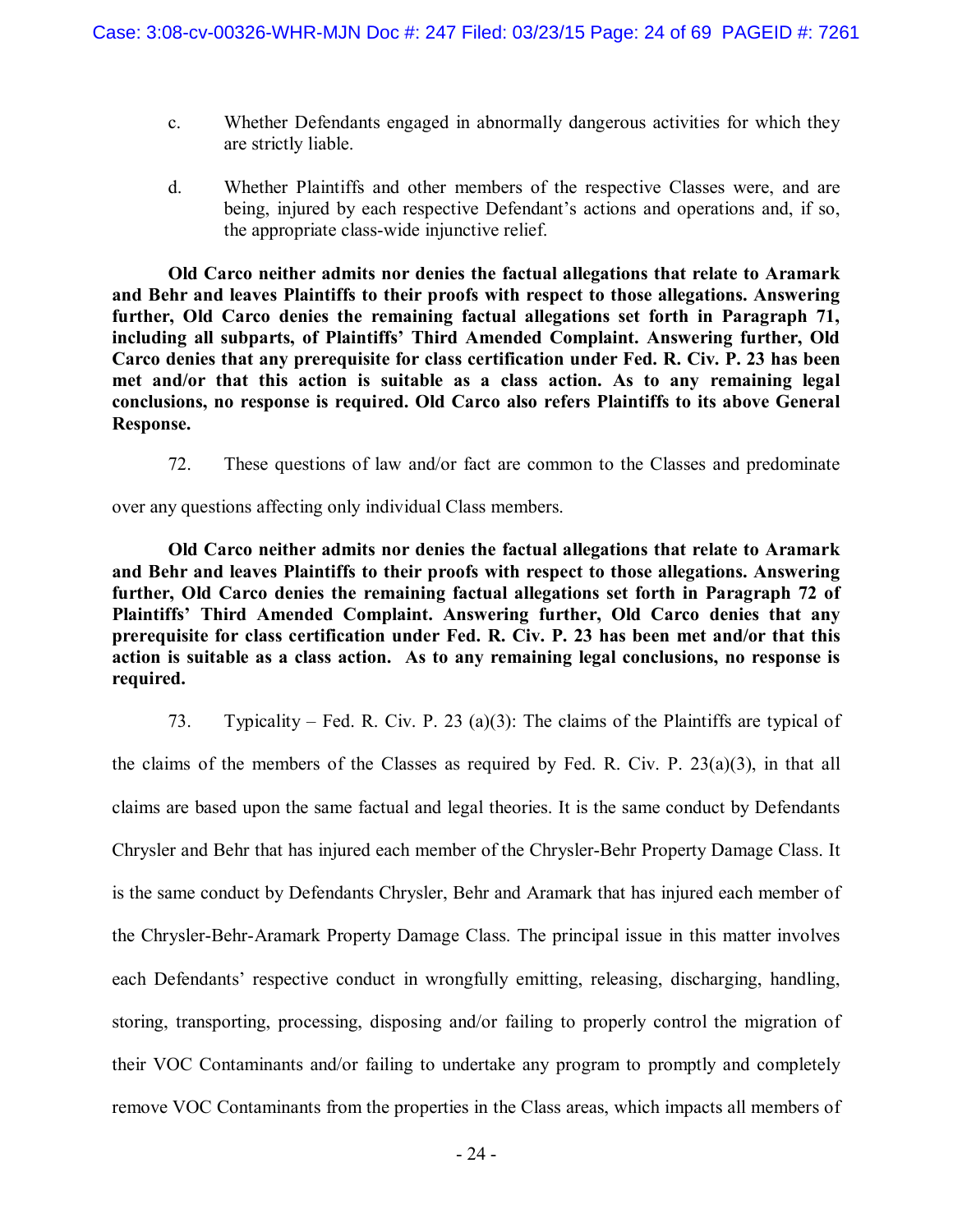the respective Classes. The prosecution of separate actions by individual members of the Classes would potentially result in inconsistent or varying adjudications with respect to individual members of the Classes. Prosecution of separate actions would establish incompatible standards of conduct for Defendants, which would be dispositive of the interests of other Class members not parties to the adjudications, and substantially impair or impede other Class member's ability to protect their interests. Defendants Chrysler and Behr's actions, which have contaminated the properties within the Chrysler-Behr Plume Area and, which, together with Defendant Aramark's actions, have contaminated the properties in the Chrysler-Behr-Aramark Plume Area, make final injunctive relief appropriate.

**Old Carco neither admits nor denies the factual allegations that relate to Aramark and Behr and leaves Plaintiffs to their proofs with respect to those allegations. Answering further, Old Carco denies the remaining factual allegations set forth in Paragraph 73 of Plaintiffs' Third Amended Complaint. Answering further, Old Carco denies that any prerequisite for class certification under Fed. R. Civ. P. 23 has been met and/or that this action is suitable as a class action. As to any remaining legal conclusions, no response is required. Old Carco also refers Plaintiffs to its above General Response.**

74. Adequacy – Fed. R. Civ. P. 23(a)(4): Linda Russell and Deborah Needham are proposed class representatives for the Chrysler-Behr Property Damage Class. Terry Martin and Nancy Smith are proposed class representatives for the Chrysler-Behr-Aramark Property Damage Class. Plaintiffs are adequate representatives of their respective Classes because their interests do not conflict with the interests of the members of the Classes they seek to represent. The Plaintiffs adequately and truly represent the interests of the absent Class members.

**Old Carco denies the factual allegations set forth in Paragraph 74 of Plaintiffs' Third Amended Complaint. Answering further, Old Carco denies that any prerequisite for class certification under Fed. R. Civ. P. 23 has been met and/or that this action is suitable as a class action. As to any remaining legal conclusions, no response is required.**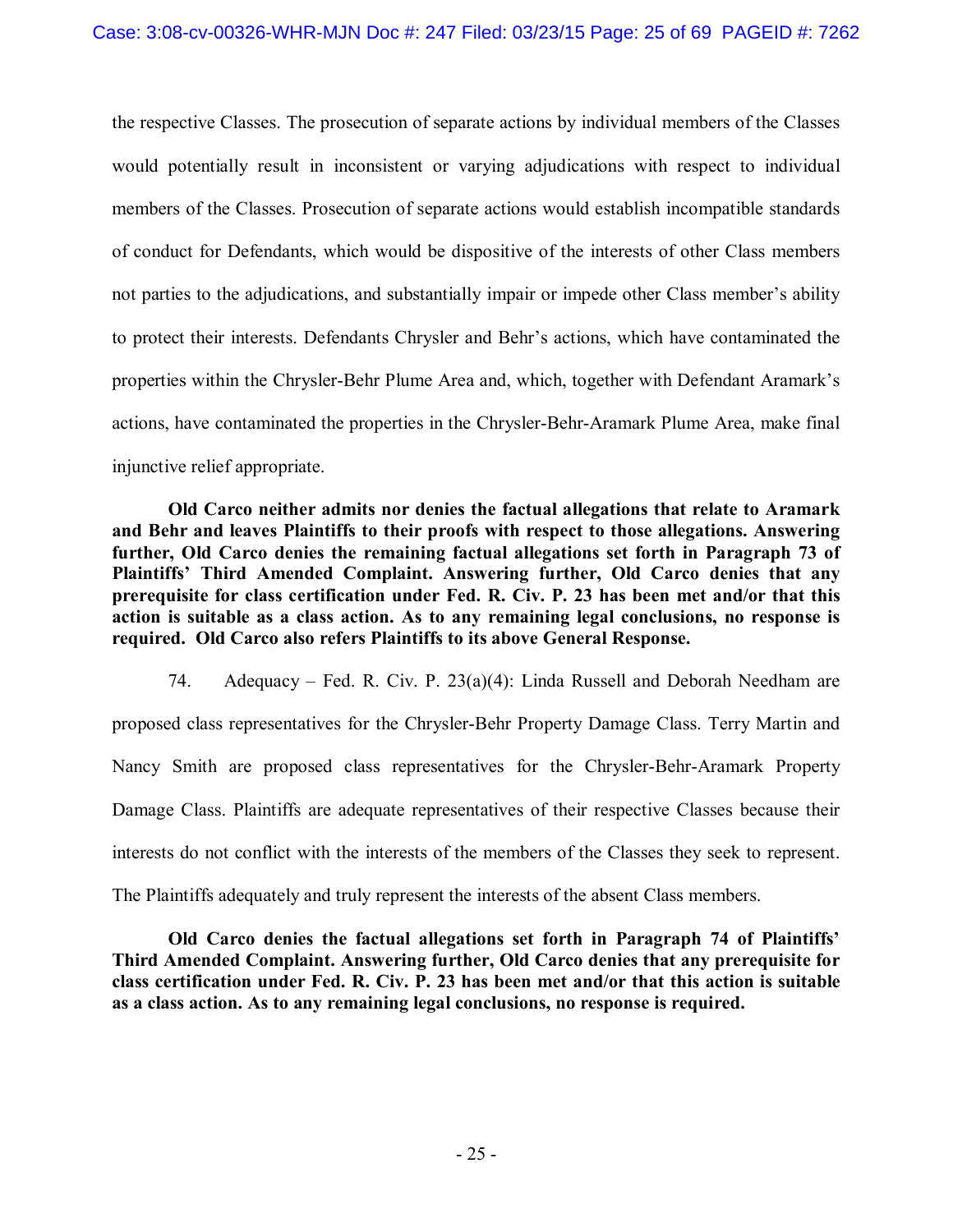75. Plaintiffs Linda Russell, Deborah Needham and all members of the Chrysler-Behr

Property Damage Class they seek to represent are owners of property in the Chrysler-Behr Plume

Area damaged by reason of Chrysler and Behr's conduct.

**Old Carco neither admits nor denies the factual allegations that relate to Behr and leaves Plaintiffs to their proofs with respect to those allegations. Answering further, Old Carco denies the remaining factual allegations set forth in Paragraph 75 of Plaintiffs' Third Amended Complaint. Answering further, Old Carco denies that any prerequisite for class certification under Fed. R. Civ. P. 23 has been met and/or that this action is suitable as a class action. As to any remaining legal conclusions, no response is required.**

76. Plaintiffs Terry Martin, Nancy Smith and all members of the Chrysler-Behr-

Aramark Property Damage Class they seek to represent are owners of property in the Chrysler-

Behr-Aramark Plume Area damaged by reason of Chrysler, Behr, and Aramark's conduct.

**Old Carco neither admits nor denies the factual allegations that relate to Aramark and Behr and leaves Plaintiffs to their proofs with respect to those allegations. Answering further, Old Carco denies the remaining factual allegations set forth in Paragraph 76 of Plaintiffs' Third Amended Complaint. Answering further, Old Carco denies that any prerequisite for class certification under Fed. R. Civ. P. 23 has been met and/or that this action is suitable as a class action. As to any remaining legal conclusions, no response is required.**

77. The interests of the Plaintiffs in the respective classes are coextensive with the

interests of the other members of such respective Classes, with common rights of recovery based

on the same essential facts.

**Old Carco denies the factual allegations set forth in Paragraph 77 of Plaintiffs' Third Amended Complaint. Answering further, Old Carco denies that the prerequisites for class certification under Fed. R. Civ. P. 23 have been met and/or that this action is suitable as a class action.**

78. Plaintiffs have retained counsel competent and experienced in complex class action litigation, and Plaintiffs intend to prosecute this action vigorously. The interests of members of the respective Classes will be fairly and adequately protected by Plaintiffs and their counsel.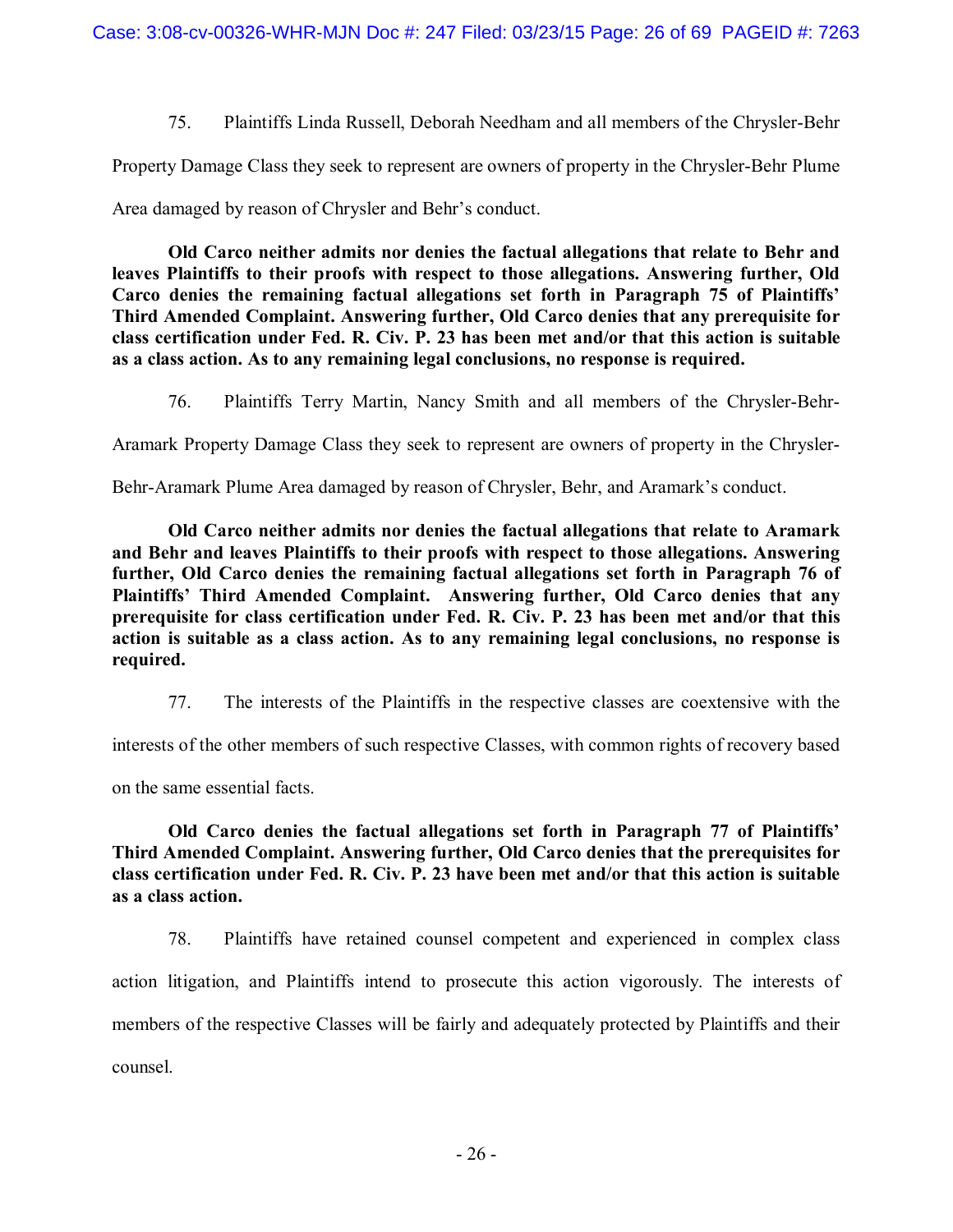**The allegation as to counsel's competence and experience is legal in nature, and no response is required. Old Carco denies that Plaintiffs will adequately represent the respective classes as set forth in Paragraph 78 of Plaintiffs' Third Amended Complaint. Answering further, Old Carco denies that the prerequisites for class certification under Fed. R. Civ. P. 23 have been met and/or that this action is suitable as a class action.**

79. Class certification is appropriate pursuant to Fed. R. Civ. P. 23(b)(1) because the prosecution of separate actions by individual members of the Classes would create a risk of inconsistent or varying adjudications that would establish incompatible standards of conduct for Defendants and/or because adjudications respecting individual members of the Classes would, as a practical matter, be dispositive of the interests of the other members or would risk substantially impairing or impending their ability to prosecute their interests.

**Old Carco neither admits nor denies the factual allegations that relate to Aramark and Behr and leaves Plaintiffs to their proofs with respect to those allegations. Answering further, Old Carco denies the remaining factual allegations set forth in Paragraph 79 of Plaintiffs' Third Amended Complaint. Answering further, Old Carco denies that any prerequisite for class certification under Fed. R. Civ. P. 23 has been met and/or that this action is suitable as a class action. As to any remaining legal conclusions, no response is required.**

80. Class certification of the Chrysler-Behr Property Damage Class and the Chrysler-Behr-Aramark Property Damage Class is appropriate pursuant to Fed. R. Civ. P. 23 (b)(2) because the respective Defendants have acted or refused to act on grounds generally applicable to all members of the respective Classes, thereby making final injunctive relief or declaratory relief in the form of removal of all VOC Contaminants released, emitted or emanating from the Facilities from all Plaintiffs' land and prevention of such further contamination of Plaintiffs' land appropriate.

**Old Carco neither admits nor denies the factual allegations that relate to Aramark and Behr and leaves Plaintiffs to their proofs with respect to those allegations. Answering further, Old Carco denies the remaining factual allegations set forth in Paragraph 80 of Plaintiffs' Third Amended Complaint. Answering further, Old Carco denies that any prerequisite for class certification under Fed. R. Civ. P. 23 has been met and/or that this action is suitable as a class action. As to any remaining legal conclusions, no response is**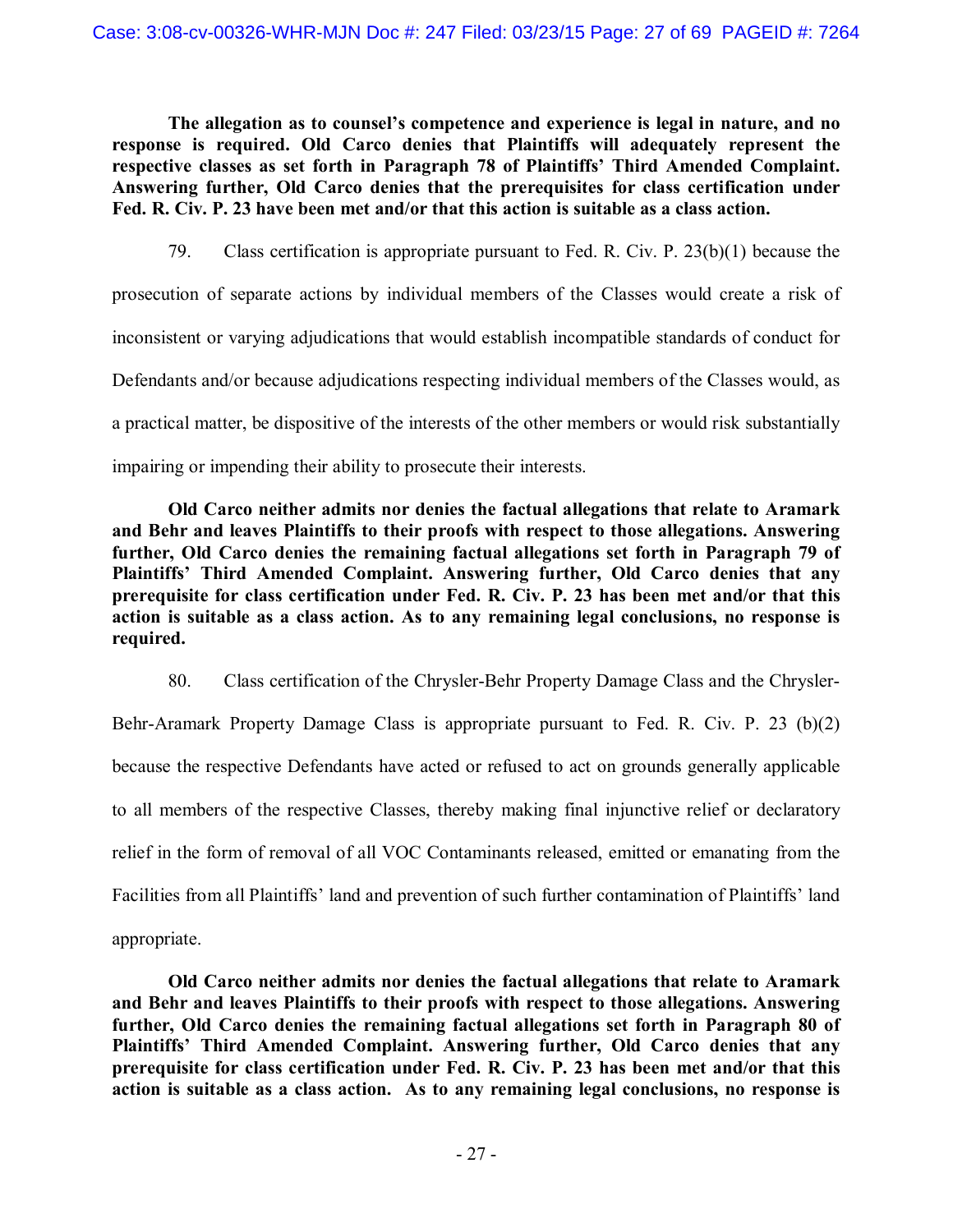#### **required. Old Carco also refers Plaintiffs to its above General Response.**

81. Plaintiffs and members of the Chrysler-Behr Property Damage Class and the Chrysler-Behr-Aramark Property Damage Class, respectively, have suffered, and will continue to suffer, harm and damages as a result of the respective Defendants' unlawful and wrongful conduct. A class action is superior to other available methods for the fair and efficient adjudication of the controversy under Fed. R. Civ. P. 23 (b)(3). Absent a class action, most members of the Chrysler-Behr Property Damage Class and the Chrysler-Behr-Aramark Property Damage Class, respectively, likely would find the cost of litigating their claims to be prohibitive, and would have no effective remedy at law. The class treatment of common questions of law and fact is also superior to multiple individual actions or piecemeal litigation in that it conserves the resources of the courts and the litigants and promotes consistency and efficiency of adjudication.

**Old Carco neither admits nor denies the factual allegations that relate to Aramark and Behr and leaves Plaintiffs to their proofs with respect to those allegations. Answering further, Old Carco denies the remaining factual allegations set forth in Paragraph 81 of Plaintiffs' Third Amended Complaint. Answering further, Old Carco denies that any prerequisite for class certification under Fed. R. Civ. P. 23 has been met and/or that this action is suitable as a class action. As to any remaining legal conclusions, no response is required.**

82. Class action treatment is a superior method for the fair and efficient adjudication of the controversy, in that, among other things, there is no interest by members of the respective Classes in individually controlling the prosecution of separate actions, the expense of prosecuting individual claims is prohibitive in light of the typical claimant's injury, neither the Plaintiffs nor members of the proposed Classes have filed or are parties to any litigation wherein the legal and factual issues raised herein are to be adjudicated, and it is desirable to concentrate the litigation of the claims made herein in a single proceeding in order to provide claimants with a forum in which to seek redress. Whatever difficulties may exist in the management of the class action will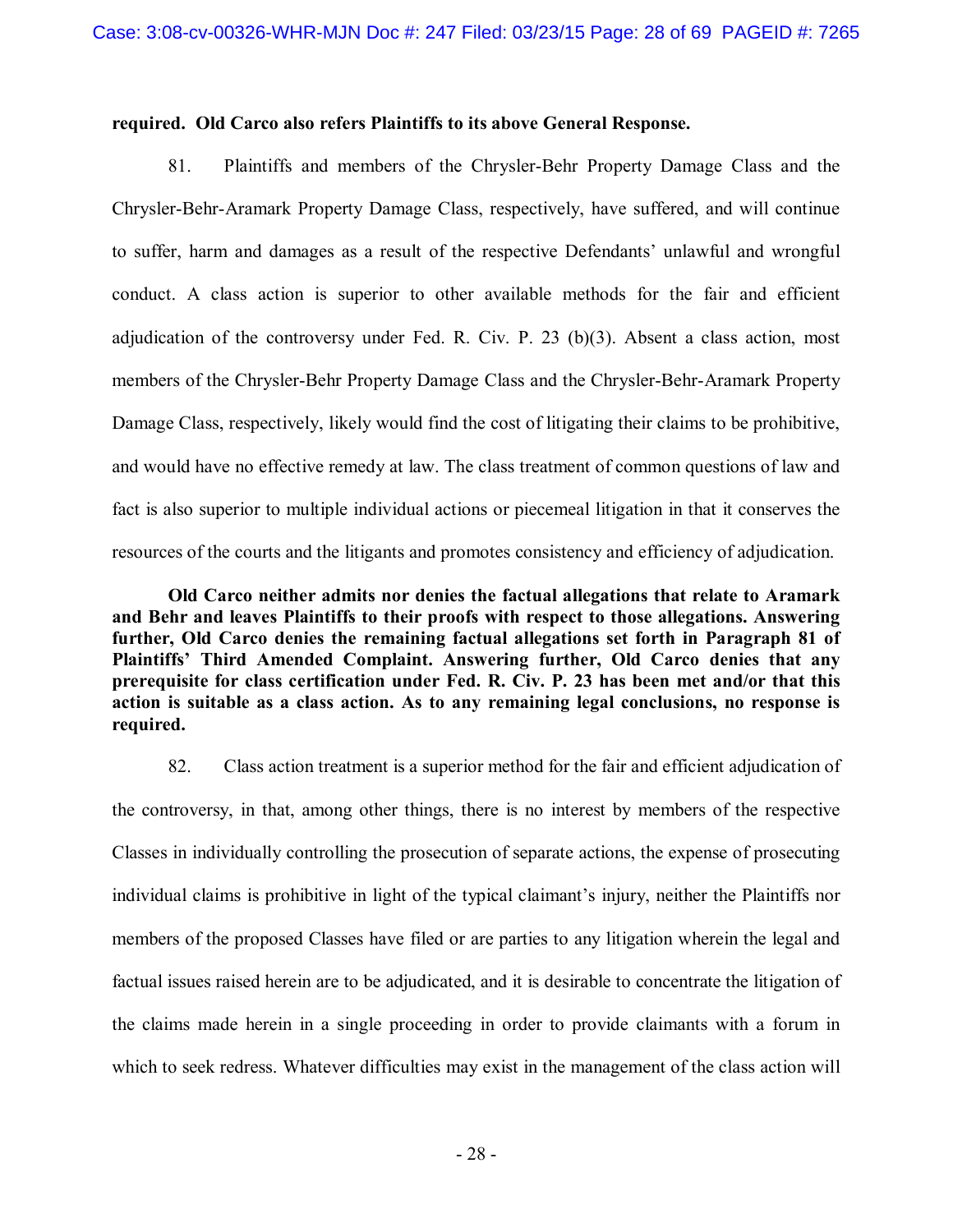be greatly outweighed by the benefits of the class action procedure, including but not limited to providing claimants with a method for the redress of claims that may not otherwise warrant individual litigation.

**Old Carco denies the factual allegations set forth in Paragraph 82 of Plaintiffs' Third Amended Complaint. Answering further, Old Carco denies that the prerequisites for class certification under Fed. R. Civ. P. 23 have been met and/or that this action is suitable as a class action. As to any remaining legal conclusion, no response is required.**

83. The prosecution of separate claims by individual members of the respective Classes creates a risk that adjudication concerning individual members of the Classes would, as a practical matter, be dispositive of, or substantially impair or impede, the ability of other members of the Classes not parties to those actions to protect their interests.

**Old Carco denies the factual allegations set forth in Paragraph 83 of Plaintiffs' Third Amended Complaint. Answering further, Old Carco denies that the prerequisites for class certification under Fed. R. Civ. P. 23 have been met and/or that this action is suitable as a class action. As to any remaining legal conclusions, no response is required.**

84. Defendants Chrysler and Behr have acted on grounds generally applicable to all

members of the proposed Chrysler-Behr Class, and Defendants have acted on grounds generally

applicable to all members of the Chrysler-Behr-Aramark Class, making final declaratory and

injunctive relief concerning the respective Classes as a whole appropriate.

**Old Carco neither admits nor denies the factual allegations that relate to Aramark and Behr and leaves Plaintiffs to their proofs with respect to those allegations. Answering further, Old Carco denies the remaining factual allegations set forth in Paragraph 84 of Plaintiffs' Third Amended Complaint. Answering further, Old Carco denies that any prerequisite for class certification under Fed. R. Civ. P. 23 has been met and/or that this action is suitable as a class action. As to any remaining legal conclusions, no response is required. Old Carco also refers Plaintiffs to its above General Response.**

85. Class certification is also appropriate because this Court can designate particular

claims or issues for classwide treatment and may designate one or more subclasses pursuant to

Fed. R. Civ. P. 23(c)(4).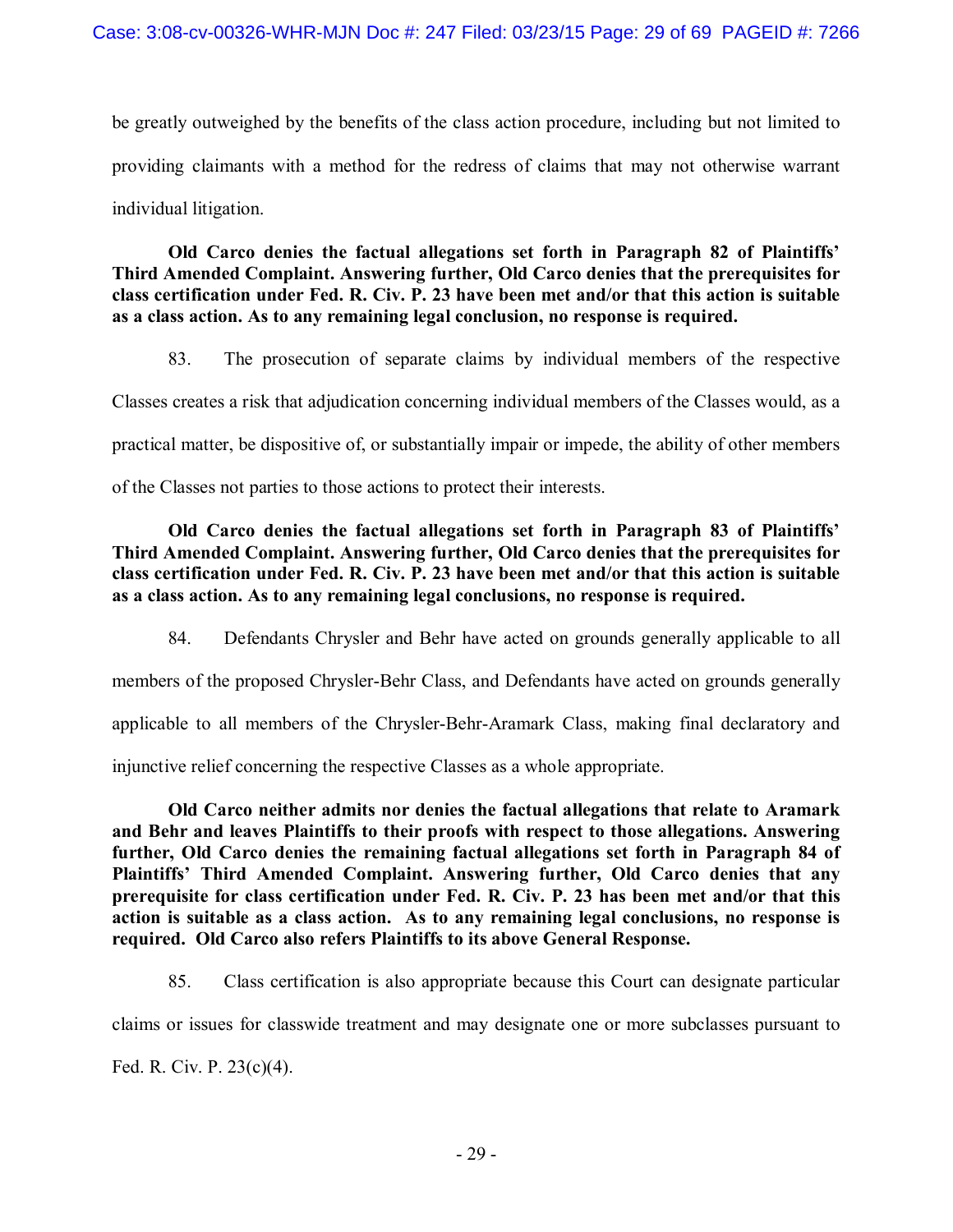**Old Carco denies the factual allegations set forth in Paragraph 85 of Plaintiffs' Third Amended Complaint. Answering further, Old Carco denies that the prerequisites for class certification under Fed. R. Civ. P. 23 have been met and/or that this action is suitable as a class action. As to any remaining legal conclusions, no response is required.**

86. No unusual difficulties are likely to be encountered in the management of this

action as a class action.

**Old Carco denies the factual allegations set forth in Paragraph 86 of Plaintiffs' Third Amended Complaint. Answering further, Old Carco denies that the prerequisites for class certification under Fed. R. Civ. P. 23 have been met and/or that this action is suitable as a class action. As to any remaining legal conclusions, no response is required.**

87. Class certification is also appropriate because Defendants Chrysler and Behr have acted on grounds generally applicable to all members of the proposed Chrysler-Behr Class and Defendants Chrysler, Behr and Aramark have acted on grounds generally applicable to all members of the Chrysler-Behr-Aramark Class, making appropriate equitable relief with respect to Plaintiffs and the members of the Classes. Specifically, Plaintiffs and the members of the respective Classes seek an injunction (1) requiring Defendants to promptly and completely remove all TCE and other chemicals released, emitted or emanating from their Facilities from Plaintiffs' properties in the Chrysler-Behr Plume Area and the Chrysler-Behr-Aramark Plume Area, respectively and (2) requiring Defendants to prevent the further migration of VOC Contaminants onto Plaintiffs' properties in the Chrysler-Behr Plume Area and the Chrysler-Behr-Aramark Plume Area, respectively.

**Old Carco neither admits nor denies the factual allegations that relate to Aramark and Behr and leaves Plaintiffs to their proofs with respect to those allegations. Answering further, Old Carco denies the remaining factual allegations set forth in Paragraph 87 of Plaintiffs' Third Amended Complaint. Answering further, Old Carco denies that any prerequisite for class certification under Fed. R. Civ. P. 23 has been met and/or that this action is suitable as a class action. As to any remaining legal conclusions, no response is required. Old Carco also refers Plaintiffs to its above General Response.**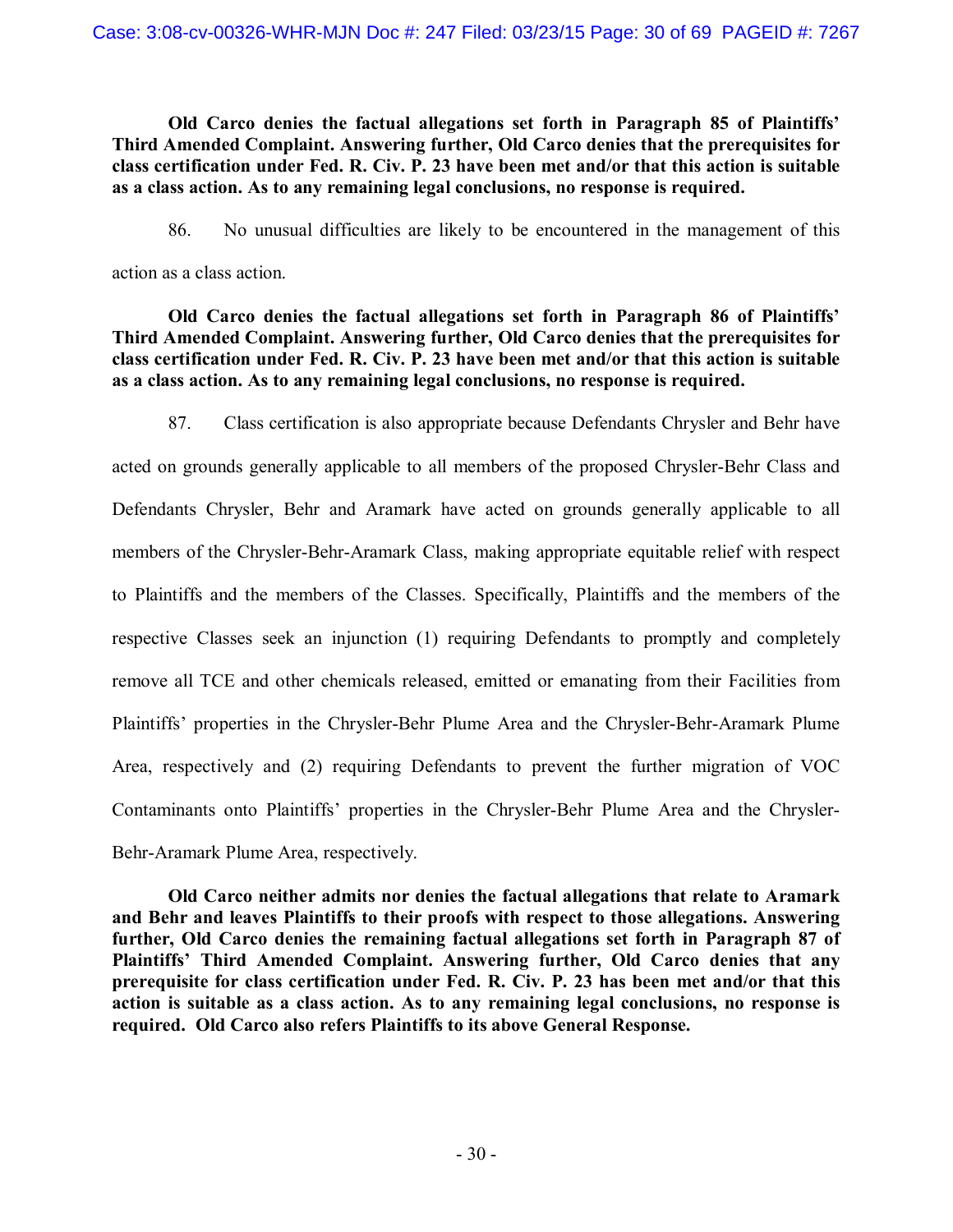Case: 3:08-cv-00326-WHR-MJN Doc #: 247 Filed: 03/23/15 Page: 31 of 69 PAGEID #: 7268

## **COUNT I Trespass**

88. Plaintiffs incorporate herein by reference the allegations set forth in each paragraph above as if fully restated herein.

## **Old Carco incorporates by reference its answers to Paragraphs 1 through 87 of Plaintiffs' Third Amended Complaint as stated herein.**

89. Defendants, at all times material hereto, acted through their respective officers,

employees, and agents, who in turn acted in the scope of their authority and employment in

furtherance of the business of such Defendants.

**Old Carco neither admits nor denies the factual allegations that relate to Aramark and Behr and leaves Plaintiffs to their proofs with respect to those allegations. Answering further, Old Carco admits that like any corporate entity, it routinely acted through officers, employees and agents when such actions were within such persons' scope of employment. Old Carco denies the remaining factual allegations set forth in Paragraph 89 of Plaintiffs' Third Amended Complaint. As to any remaining legal conclusions, no response is required.**

90. VOC Contaminants released from the Behr Facility have migrated on, under, and

around Plaintiffs' properties in the Chrysler-Behr Plume Area and are still there. VOC

Contaminants released from the Facilities have migrated on, under, and around Plaintiffs'

properties in the Chrysler-Behr-Aramark Plume Area and are still there.

## **Old Carco denies the factual allegations set forth in Paragraph 90 of Plaintiffs' Third Amended Complaint. As to any remaining legal conclusions, no response is required.**

91. The respective invasions are ongoing and continuous.

## **Old Carco denies the allegations set forth in Paragraph 91 of Plaintiffs' Third Amended Complaint.**

92. The release of VOC Contaminants from the Behr Facility, which have migrated on, under, and around Plaintiffs' properties located in the Chrysler-Behr Plume Area, has resulted in a trespass to such Plaintiffs' properties. The release of VOC Contaminants from the Facilities,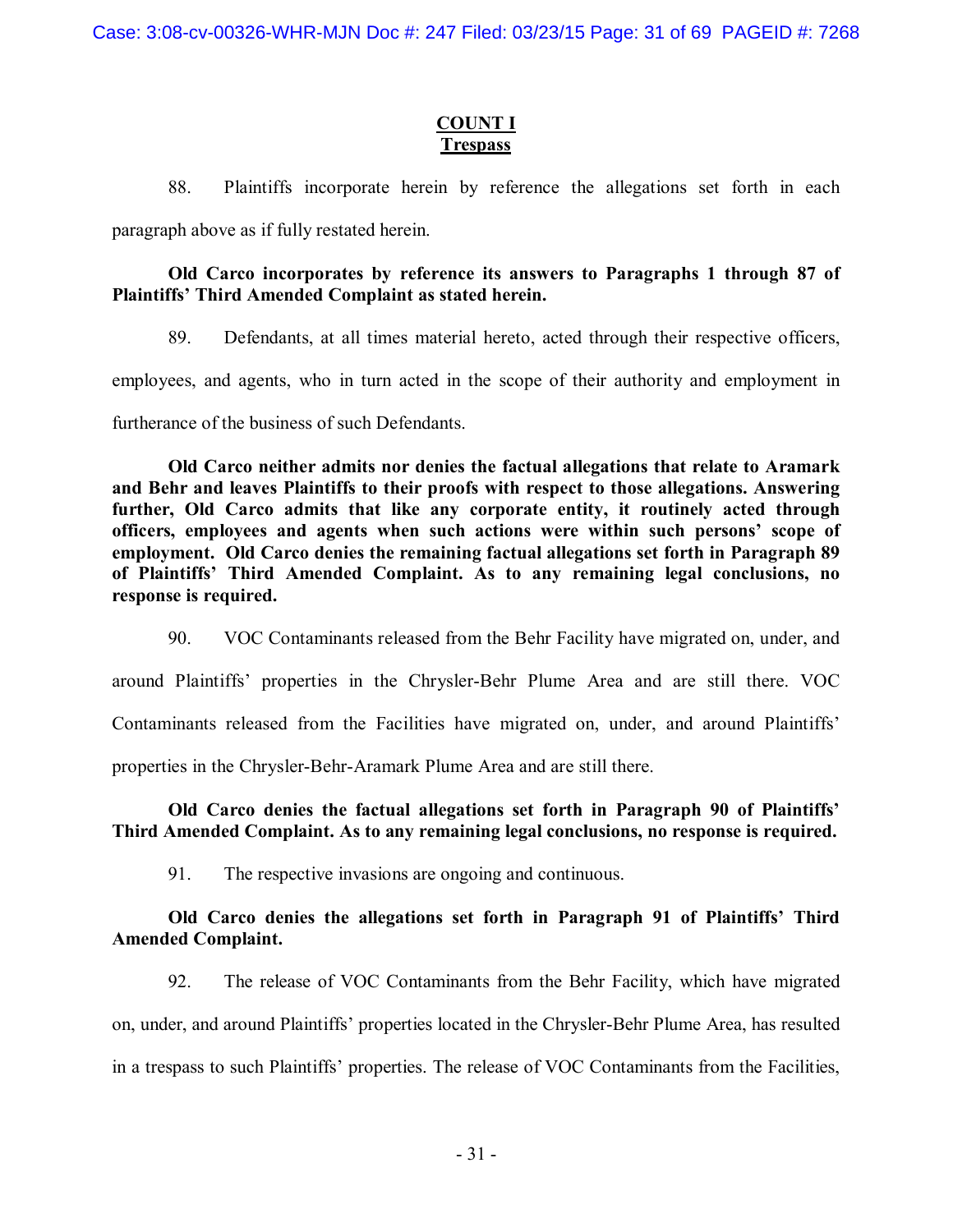which have migrated on, under, and around Plaintiffs' properties located in the Chrysler-Behr-Aramark Plume Area, have resulted in a trespass to such Plaintiffs' properties, for which the respective Defendants are responsible.

**Old Carco neither admits nor denies the factual allegations that relate to Aramark and Behr and leaves Plaintiffs to their proofs with respect to those allegations. Answering further, Old Carco denies the remaining factual allegations set forth in Paragraph 92 of Plaintiffs' Third Amended Complaint. As to any remaining legal conclusions, no response is required.**

93. Defendants knew, or should have known, that VOC Contaminants released from

their respective Facilities would migrate onto Plaintiffs' properties and, absent removal by them

would remain on Plaintiffs' properties.

**Old Carco neither admits nor denies the factual allegations that relate to Aramark and Behr and leaves Plaintiffs to their proofs with respect to those allegations. Answering further, Old Carco denies the remaining factual allegations set forth in Paragraph 93 of Plaintiffs' Third Amended Complaint. As to any remaining legal conclusions, no response is required.**

94. The presence of VOC Contaminants on Plaintiffs' respective properties is

unauthorized.

**Old Carco neither admits nor denies the factual allegations that relate to Aramark and Behr and leaves Plaintiffs to their proofs with respect to those allegations. Answering further, Old Carco denies the remaining factual allegations set forth in Paragraph 94 of Plaintiffs' Third Amended Complaint. As to any remaining legal conclusions, no response is required.**

95. Defendants have not sought nor obtained Plaintiffs' consent to place their VOC

Contaminants on Plaintiffs' respective properties.

**Old Carco neither admits nor denies the factual allegations that relate to Aramark and Behr and leaves Plaintiffs to their proofs with respect to those allegations. Answering further, Old Carco denies the remaining factual allegations set forth in Paragraph 95 of Plaintiffs' Third Amended Complaint. As to any remaining legal conclusions, no response is required.**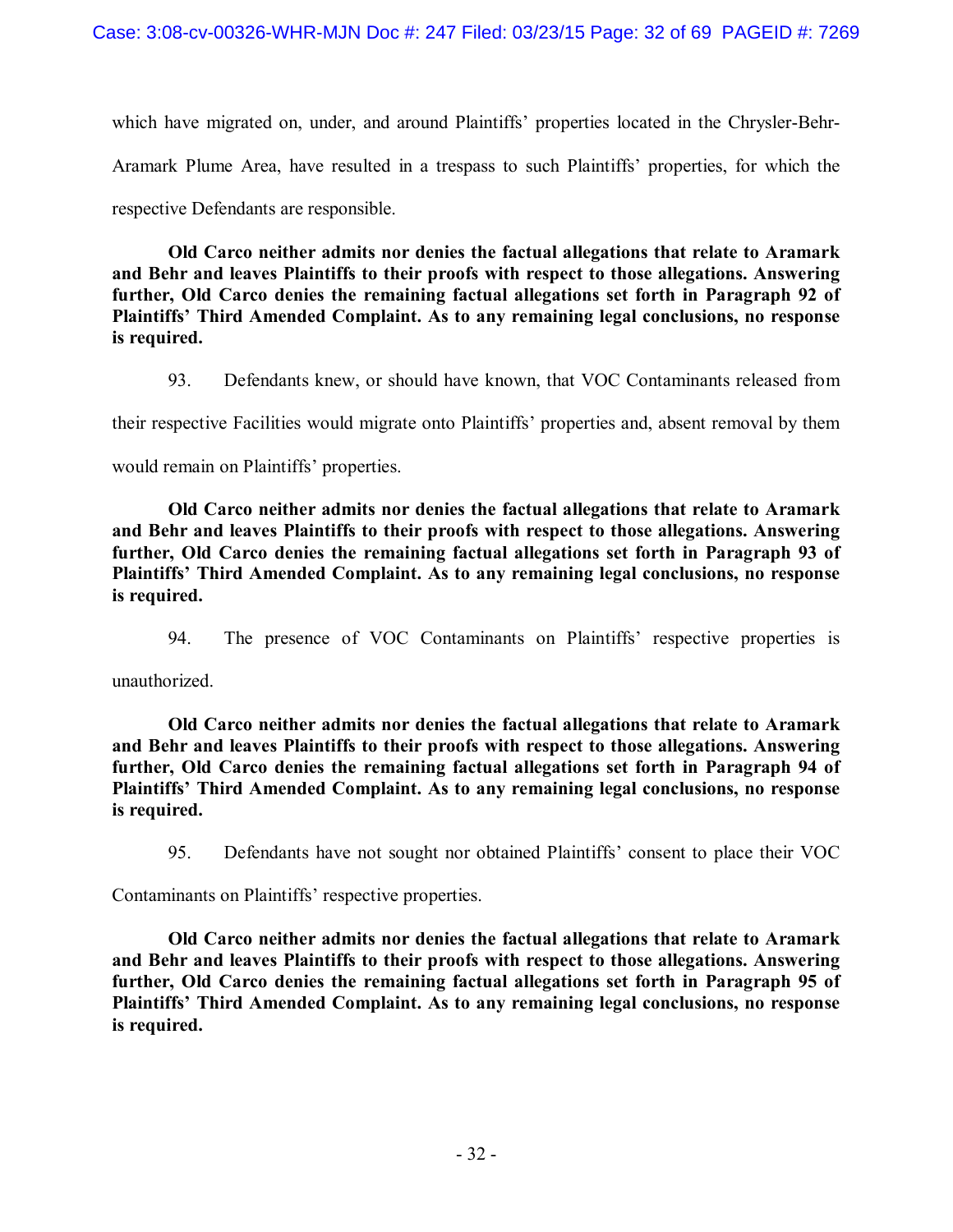96. Separate and apart from acting negligently or with gross negligence, at all relevant times the respective Defendants caused and cause injury and damages to the Plaintiffs and the members of the respective Classes through acts and omissions actuated by malice and/or accompanied by a wanton, reckless and willful disregard of persons who foreseeably might be harmed by such acts or omissions.

**Old Carco neither admits nor denies the truth of the factual allegations that relate to Aramark and Behr and leaves Plaintiffs to their proofs with respect to those allegations. Answering further, Old Carco denies the remaining factual allegations set forth in Paragraph 96 of Plaintiffs' Third Amended Complaint. As to any remaining legal conclusions, no response is required.**

97. By reason of Chrysler and Behr's trespass on Plaintiffs' properties located in the Chrysler-Behr Plume Area, Plaintiffs in the Chrysler-Behr Plume Area are entitled to injunctive relief requiring Defendants Chrysler and Behr to 1) promptly and completely remove all VOC Contaminants from such Plaintiffs' land and 2) prevent the future migration of VOC Contaminants onto such Plaintiffs' land.

**Old Carco neither admits nor denies the factual allegations that relate to Behr and leaves Plaintiffs to their proofs with respect to those allegations. Answering further, Old Carco denies the remaining factual allegations set forth in Paragraph 97 of Plaintiffs' Third Amended Complaint. As to any remaining legal conclusions, no response is required. Old Carco also refers Plaintiffs to its above General Response.**

98. By reason of Chrysler, Behr and Aramark's trespass on Plaintiffs' properties located in the Chrysler-Behr-Aramark Plume Area, Plaintiffs in the Chrysler-Behr-Aramark Plume Area are entitled to injunctive relief requiring Defendants Chrysler, Behr and Aramark to 1) promptly and completely remove all VOC Contaminants from such Plaintiffs' land and 2) prevent the future migration of VOC Contaminants onto such Plaintiffs' land.

**Old Carco neither admits nor denies the factual allegations that relate to Aramark and Behr and leaves Plaintiffs to their proofs with respect to those allegations. Answering further, Old Carco denies the remaining factual allegations set forth in Paragraph 98 of**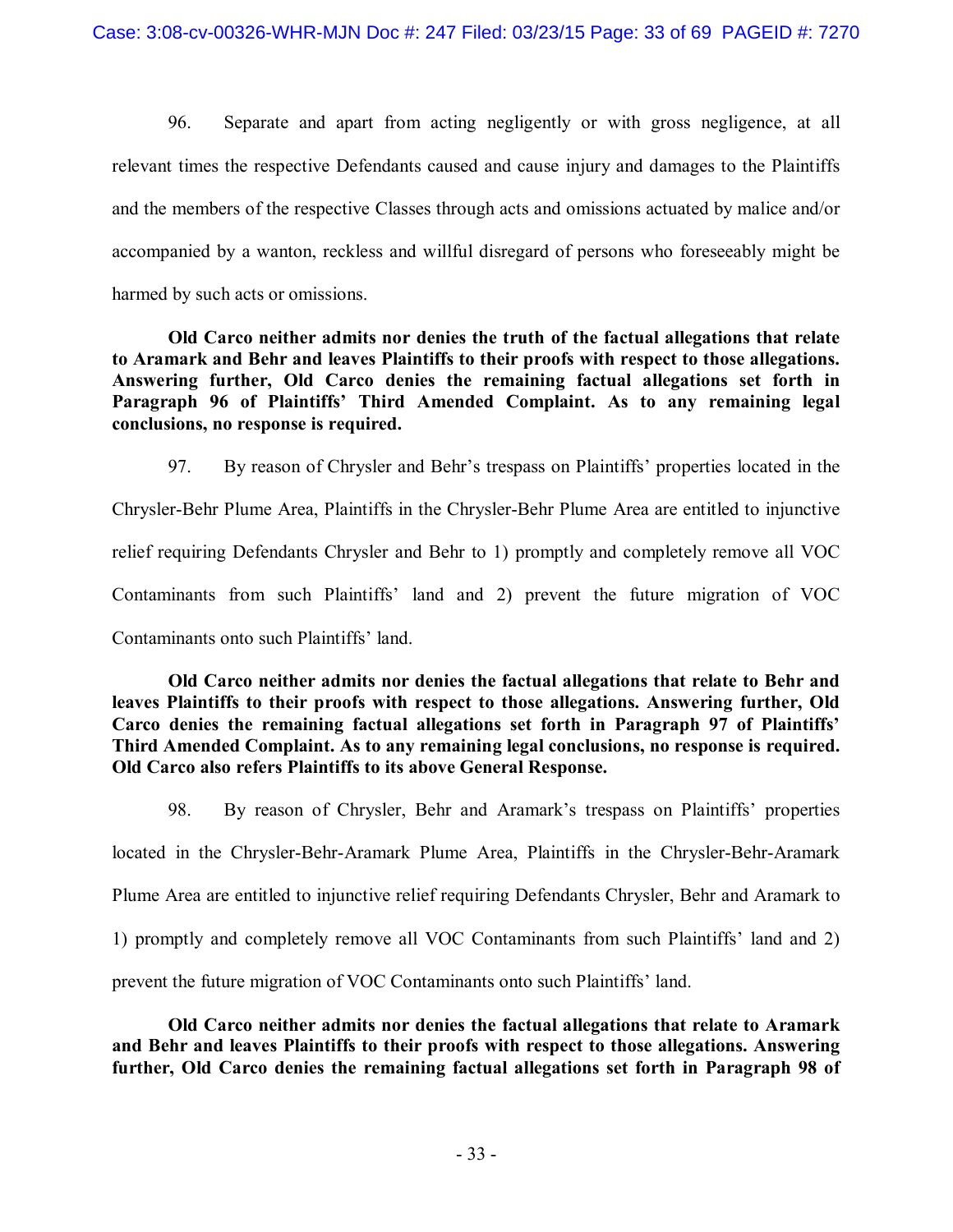### **Plaintiffs' Third Amended Complaint. As to any remaining legal conclusions, no response is required. Old Carco also refers Plaintiffs to its above General Response.**

**WHEREFORE**, Old Carco respectfully requests that the Court dismiss Count I of Plaintiffs' Third Amended Complaint with prejudice and award Old Carco its costs, expenses and attorneys' fees incurred in defending this action and any such further relief as this Court deems appropriate.

## **COUNT II Private Nuisance**

99. Plaintiffs incorporate herein by reference the allegations set forth in each paragraph above as if fully restated herein.

## **Old Carco incorporates by reference its answers to Paragraphs 1 through 98 of Plaintiffs' Third Amended Complaint as stated herein.**

100. At all times mentioned in this Complaint, Plaintiffs in the Chrysler-Behr Class

were or still are the owners of property within the Chrysler-Behr Plume Area.

### **Old Carco lacks knowledge or information sufficient to form a belief as to the truth of the factual allegations in Paragraph 100 and leave Plaintiffs to their proofs with respect to those allegations. As to any remaining legal conclusions, no response is required.**

101. At all times mentioned in this Complaint, Plaintiffs in the Chrysler-Behr-Aramark

Class were or still are the owners of property within the Chrysler-Behr-Aramark Plume Area.

## **Old Carco lacks knowledge or information sufficient to form a belief as to the truth of the factual allegations in Paragraph 101 and leave Plaintiffs to their proofs with respect to those allegations. As to any remaining legal conclusions, no response is required.**

102. Defendants Chrysler and Behr's actions in causing and continuing to allow the migration of VOC Contaminants from the Behr Facility onto, under and around Plaintiffs' properties located in Chrysler-Behr Plume Area has invaded the Plaintiffs' interest in the private use and enjoyment of their land, thereby resulting in a private nuisance for which Chrysler and Behr are responsible.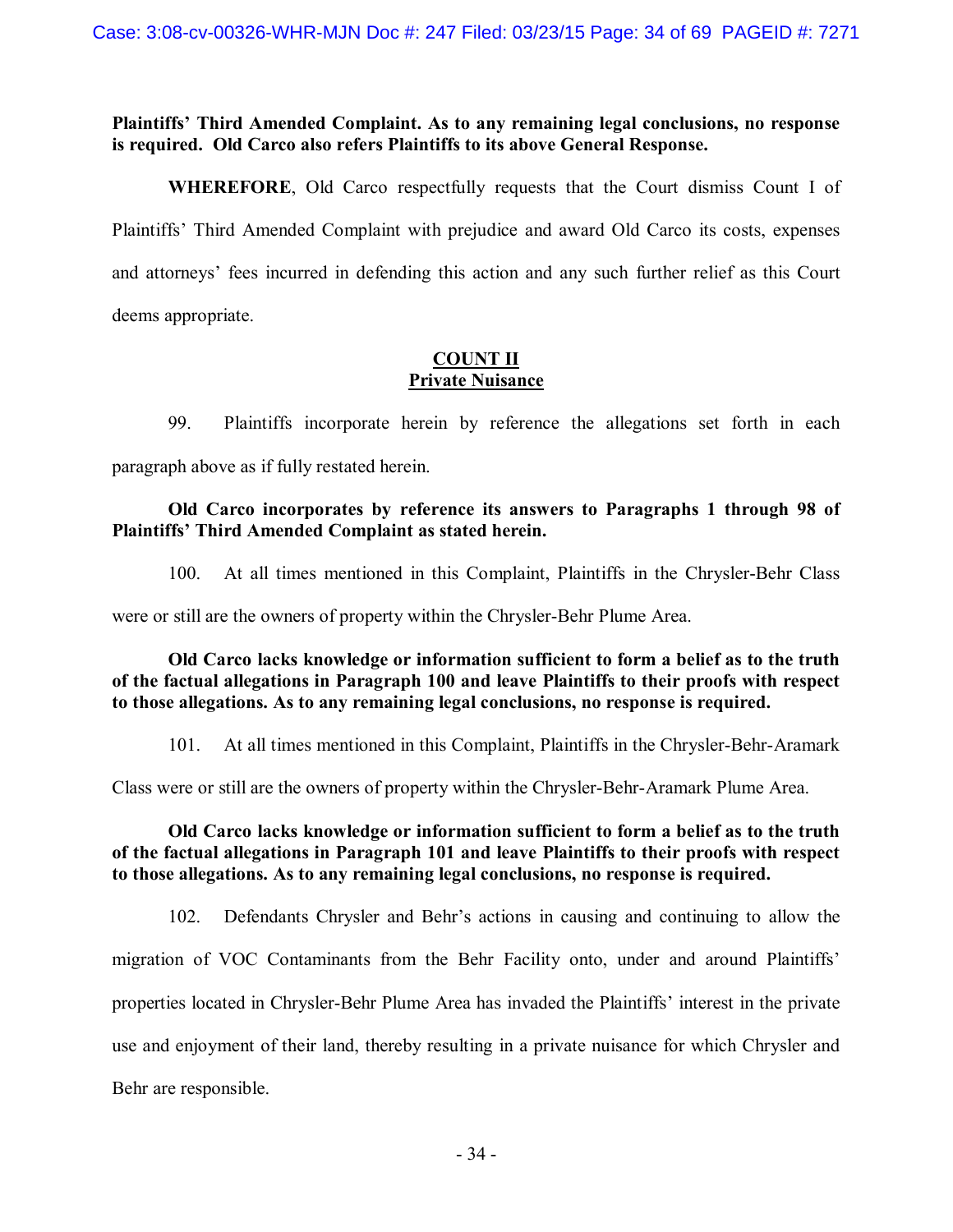**Old Carco neither admits nor denies the factual allegations that relate to Behr and leaves Plaintiffs to their proofs with respect to those allegations. Answering further, Old Carco denies the remaining factual allegations set forth in Paragraph 102 of Plaintiffs' Third Amended Complaint. As to any remaining legal conclusions, no response is required.**

103. Defendants Chrysler, Behr and Aramark's actions in causing and continuing to

allow the migration of VOC Contaminants from the Facilities onto, under and around Plaintiffs'

properties located in Chrysler-Behr-Aramark Plume Area has invaded the Plaintiffs' interest in

the private use and enjoyment of their land, thereby resulting in a private nuisance for which

Chrysler, Behr and Aramark are responsible.

**Old Carco neither admits nor denies the factual allegations that relate to Aramark and Behr and leaves Plaintiffs to their proofs with respect to those allegations. Answering further, Old Carco denies the remaining factual allegations set forth in Paragraph 103 of Plaintiffs' Third Amended Complaint. As to any remaining legal conclusions, no response is required.**

104. Separate and apart from acting negligently or with gross negligence, at all relevant times the respective Defendants caused and cause injury and damages to the Plaintiffs and the members of the respective Classes through acts and omissions actuated by malice and/or accompanied by a wanton, reckless and willful disregard of persons who foreseeably might be harmed by such acts or omissions.

**Old Carco neither admits nor denies the factual allegations that relate to Aramark and Behr and leaves Plaintiffs to their proofs with respect to those allegations. Answering further, Old Carco denies the remaining factual allegations set forth in Paragraph 104 of Plaintiffs' Third Amended Complaint. As to any remaining legal conclusions, no response is required.**

105. As a result of Chrysler and Behr's actions towards Plaintiffs' properties located in the Chrysler-Behr Plume Area, and as a result of Chrysler, Behr and Aramark's action towards Plaintiffs' properties located in the Chrysler-Behr-Aramark Plume Area, such Plaintiffs have suffered loss of use and enjoyment of their properties, annoyance, inconvenience, and discomfort arising from the nuisance created by the respective Defendants.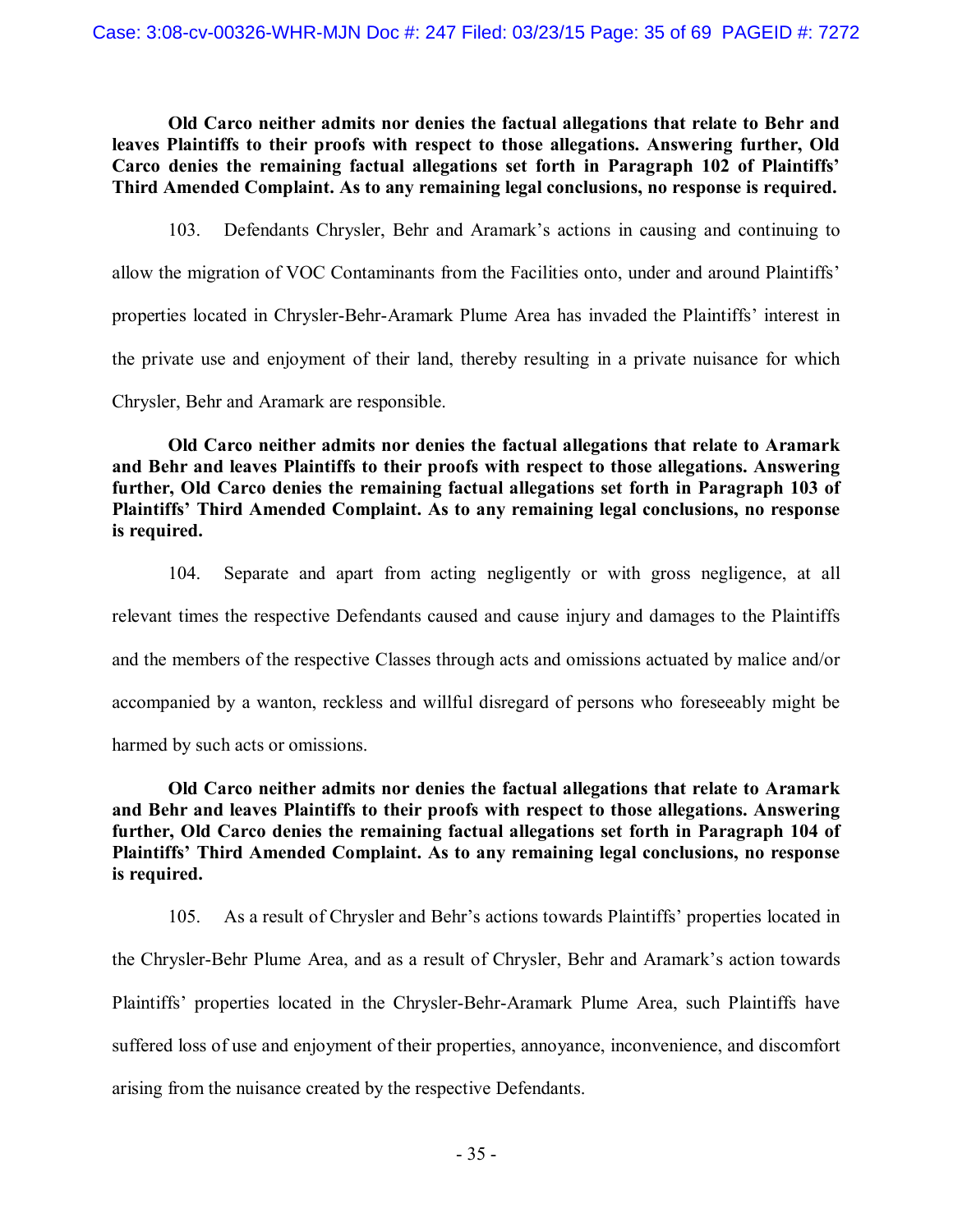**Old Carco neither admits nor denies the factual allegations that relate to Aramark and Behr and leaves Plaintiffs to their proofs with respect to those allegations. Answering further, Old Carco denies the remaining factual allegations set forth in Paragraph 105 of Plaintiffs' Third Amended Complaint. As to any remaining legal conclusions, no response is required.**

**WHEREFORE,** Old Carco respectfully requests that the Court dismiss Count II of Plaintiffs' Third Amended Complaint with prejudice and award Old Carco its costs, expenses and attorneys' fees incurred in defending this action and any such further relief as this Court deems appropriate.

# **COUNT III Unjust Enrichment**

106. Plaintiffs incorporate herein by reference the allegations set forth in each paragraph above as if fully restated herein.

# **Old Carco incorporates by reference its answers to Paragraphs 1 through 105 of Plaintiffs' Third Amended Complaint as stated herein.**

107. Defendants Chrysler and Behr have been enriched by their acts and omissions,

which have resulted in VOC Contaminants being placed on and under Plaintiffs' properties

located in the Chrysler-Behr Plume Area.

**Old Carco neither admits nor denies the factual allegations that relate to Behr and leaves Plaintiffs to their proofs with respect to those allegations. Answering further, Old Carco denies the remaining factual allegations set forth in Paragraph 107 of Plaintiffs' Third Amended Complaint. As to any remaining legal conclusions, no response is required.**

108. Defendants Chrysler, Behr, and Aramark have been enriched by their acts and

omissions, which have resulted in VOC Contaminants being placed on and under Plaintiffs'

properties located in the Chrysler-Behr-Aramark Plume Area.

**Old Carco neither admits nor denies the factual allegations that relate to Aramark and Behr and leaves Plaintiffs to their proofs with respect to those allegations. Answering further, Old Carco denies the remaining factual allegations set forth in Paragraph 108 of Plaintiffs' Third Amended Complaint. As to any remaining legal conclusions, no response is required.**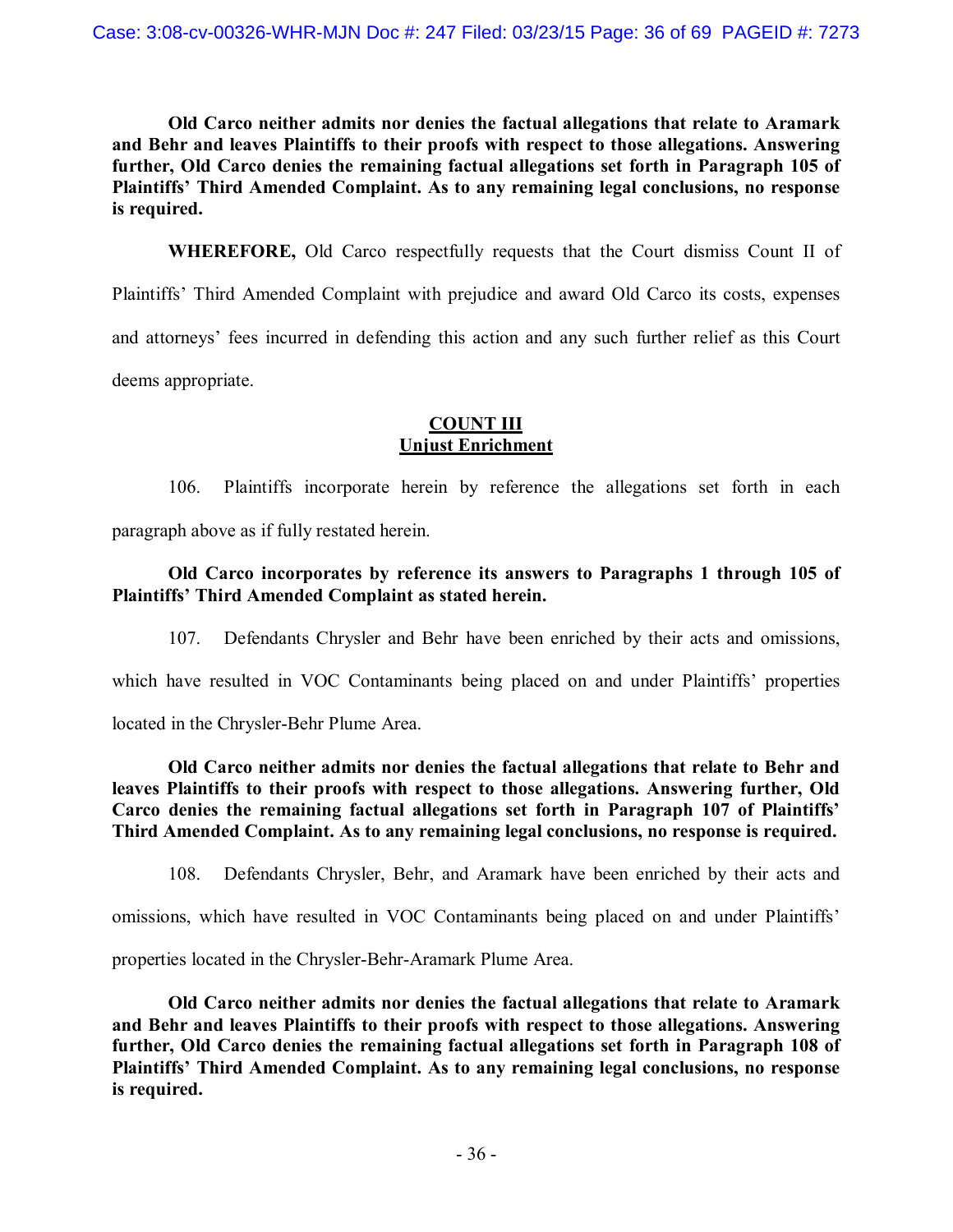109. These acts and omissions allowed the respective Defendants to save millions of dollars in costs they should have expended to properly contain and control the substances emanating from their respective Facilities.

**Old Carco neither admits nor denies the factual allegations that relate to Aramark and Behr and leaves Plaintiffs to their proofs with respect to those allegations. Answering further, Old Carco denies the remaining factual allegations set forth in Paragraph 109 of Plaintiffs' Third Amended Complaint. As to any remaining legal conclusion, no response is required.**

110. Plaintiffs in the respective class areas have suffered diminished property values

and other monetary damages due to the respective Defendants' acts and omissions as alleged

herein.

**Old Carco neither admits nor denies the factual allegations that relate to Aramark and Behr and leaves Plaintiffs to their proofs with respect to those allegations. Answering further, Old Carco denies the remaining factual allegations set forth in Paragraph 110 of Plaintiffs' Third Amended Complaint. As to any remaining legal conclusion, no response is required.**

111. Defendants lack any legal justification for permitting their VOC Contaminants to

leave their property and enter Plaintiffs' property at Plaintiffs' expense.

**Old Carco neither admits nor denies the factual allegations that relate to Aramark and Behr and leaves Plaintiffs to their proofs with respect to those allegations. Answering further, Old Carco denies the remaining factual allegations set forth in Paragraph 111 of Plaintiffs' Third Amended Complaint. As to any remaining legal conclusion, no response is required.**

112. Defendants lack any legal justification for allowing their VOC Contaminants to

remain on and under Plaintiffs' property at Plaintiffs' expense.

**Old Carco neither admits nor denies the factual allegations that relate to Aramark or Behr and leaves Plaintiffs to their proofs with respect to those allegations. Old Carco denies the factual allegations set forth in Paragraph 112 of Plaintiffs' Third Amended Complaint. As to any remaining legal conclusion, no response is required.**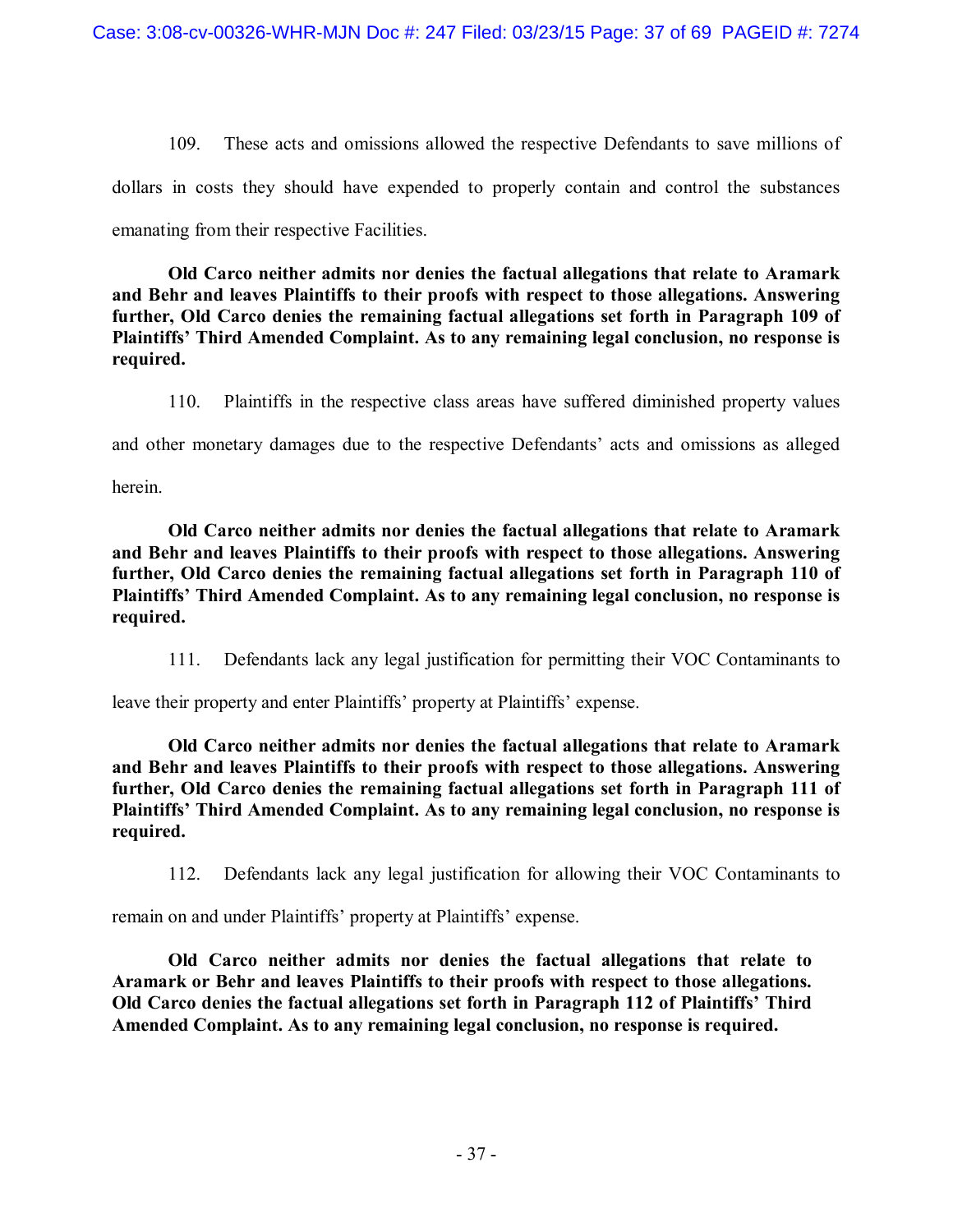113. Under the circumstances described herein, it would be inequitable for the respective Defendants to retain the benefits of their failure to implement the proper environmental controls without paying Plaintiffs the value thereof.

**Old Carco neither admits nor denies the factual allegations that relate to Aramark and Behr and leaves Plaintiffs to their proofs with respect to those allegations. Answering further, Old Carco denies the remaining factual allegations set forth in Paragraph 113 of Plaintiffs' Third Amended Complaint. As to any remaining legal conclusions, no response is required.**

114. No other remedy at law can adequately compensate Plaintiffs for the damages occasioned by the respective Defendants' conscious choice not to implement the proper environmental controls in order to save such expenses and to use Plaintiffs' property as an unauthorized and illegal hazardous waste disposal site from the time of the original contamination of the land until such time as Defendants effectuate a complete removal of all VOC Contaminants from Plaintiffs' properties.

**Old Carco neither admits nor denies the factual allegations that relate to Aramark and Behr and leaves Plaintiffs to their proofs with respect to those allegations. Old Carco denies the factual allegations set forth in Paragraph 114 of Plaintiffs' Third Amended Complaint. As to any remaining legal conclusion, no response is required.**

115. Separate and apart from acting negligently or with gross negligence, at all relevant times the respective Defendants caused and cause injury and damages to the Plaintiffs and the members of the respective Classes through acts and omissions actuated by malice and/or accompanied by a wanton, reckless and willful disregard of persons who foreseeably might be harmed by such acts or omissions.

**Old Carco neither admits nor denies the factual allegations that relate to Aramark and Behr and leaves Plaintiffs to their proofs with respect to those allegations. Old Carco denies the factual allegations set forth in Paragraph 115 of Plaintiffs' Third Amended Complaint. As to any remaining legal conclusion, no response is required.**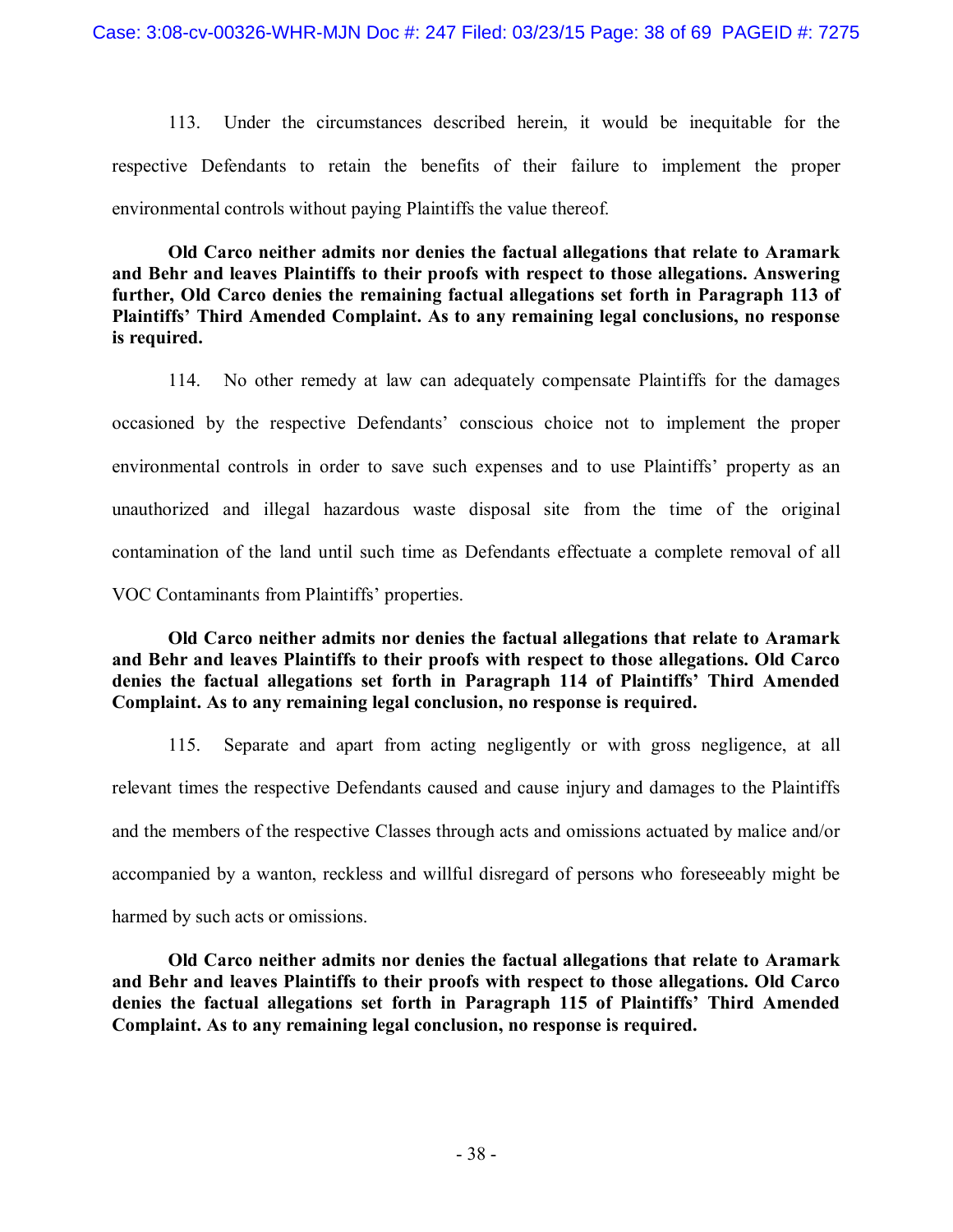116. By reason of Chrysler and Behr's conduct towards Plaintiffs' properties located in the Chrysler-Behr Plume Area, and by reason of Chrysler, Behr and Aramark's conduct towards Plaintiffs' properties located in the Chrysler-Behr-Aramark Plume Area, Plaintiffs in such class areas are entitled to recover, from the respective Defendants, damages to be determined by the amount of all money Defendants saved by not properly disposing of, controlling, cleaning up and removing from respective Plaintiffs' properties their VOC Contaminants, including all money earned on those savings.

**Old Carco neither admits nor denies the factual allegations that relate to Aramark and Behr and leaves Plaintiffs to their proofs with respect to those allegations. Old Carco denies the factual allegations set forth in Paragraph 116 of Plaintiffs' Third Amended Complaint. As to any remaining legal conclusion, no response is required.**

**WHEREFORE,** Old Carco respectfully requests that the Court dismiss Count III of Plaintiffs' Third Amended Complaint with prejudice and award Old Carco its costs, expenses and attorneys' fees incurred in defending this action and any such further relief as this Court deems appropriate.

### **COUNT IV Strict Liability**

117. Plaintiffs incorporate herein by reference the allegations set forth in each paragraph above as if fully restated herein.

## **Old Carco incorporates by reference its answers to Paragraphs 1 through 116 of Plaintiffs' Third Amended Complaint as stated herein.**

118. Defendants, as the owners and/or operators of the respective Facilities, were engaging in abnormally dangerous activities by using dangerous VOCs at their respective Facilities.

**Old Carco neither admits nor denies the factual allegations that relate to Aramark and Behr and leaves Plaintiffs to their proofs with respect to those allegations. Answering further, Old Carco denies the remaining factual allegations set forth in Paragraph 118 of**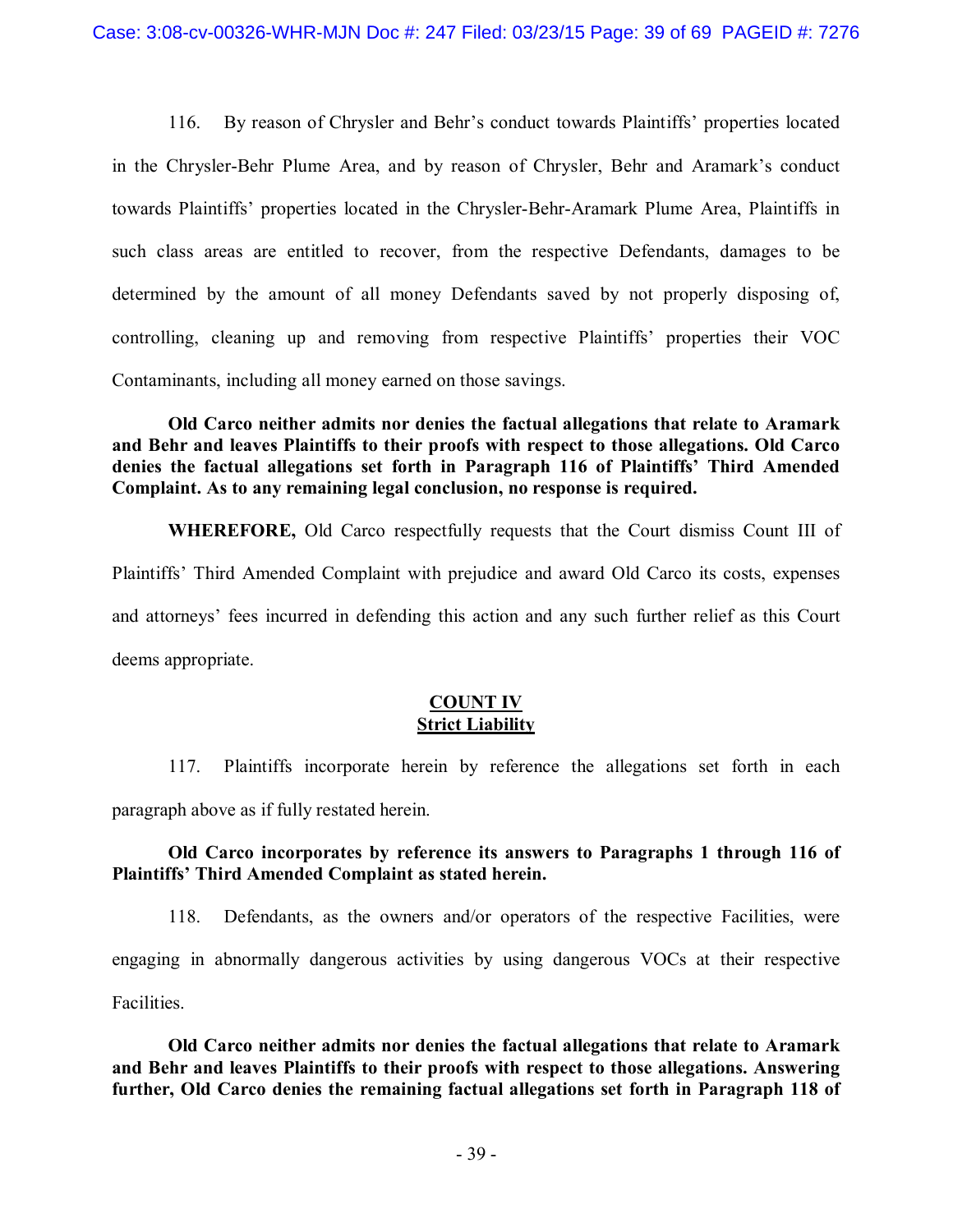## **Plaintiffs' Third Amended Complaint. As to any remaining legal conclusions, no response is required.**

119. Defendants' respective use of such VOCs at the Facilities (a) created a high degree of risk of harm to others, and particularly to Plaintiffs in the respective class areas, whose property has been impacted by the migrating VOC Contaminants; (b) created a risk involving a likelihood that the harm threatened by Defendants' activities would be great; (c) created a risk of harm that could not be eliminated by the exercise of reasonable care in the use of such VOCs; (d) were not a matter of common usage; and (e) were inappropriate to the place that they were being carried on, in that they were being used in an area with a shallow and fast moving aquifer with hundreds of residences located down-gradient from where these VOCs were being used which constituted a non-natural use of Defendants' land which imposed an unusual and extraordinary risk of harm to Plaintiffs' properties, in the respective class areas, as well as to other property in the vicinity.

**Old Carco neither admits nor denies the factual allegations that relate to Aramark and Behr and leaves Plaintiffs to their proofs with respect to those allegations. Answering further, Old Carco denies the remaining factual allegations set forth in Paragraph 119 of Plaintiffs' Third Amended Complaint. As to any remaining legal conclusions, no response is required.**

120. As a direct and proximate result of Defendants Chrysler and Behr's conduct in engaging in the abnormally dangerous activities alleged above, VOCs that were used and stored at the Behr Facility have been disposed of in a manner that has allowed them to escape, leak and seep on, under and around Plaintiffs' properties located in the Chrysler-Behr Plume Area. The harm sustained by Plaintiffs is exactly the kind of harm, the possibility of which made Defendants' activities abnormally dangerous.

**Old Carco neither admits nor denies the factual allegations that relate to Behr and leaves Plaintiffs to their proofs with respect to those allegations. Answering further, Old**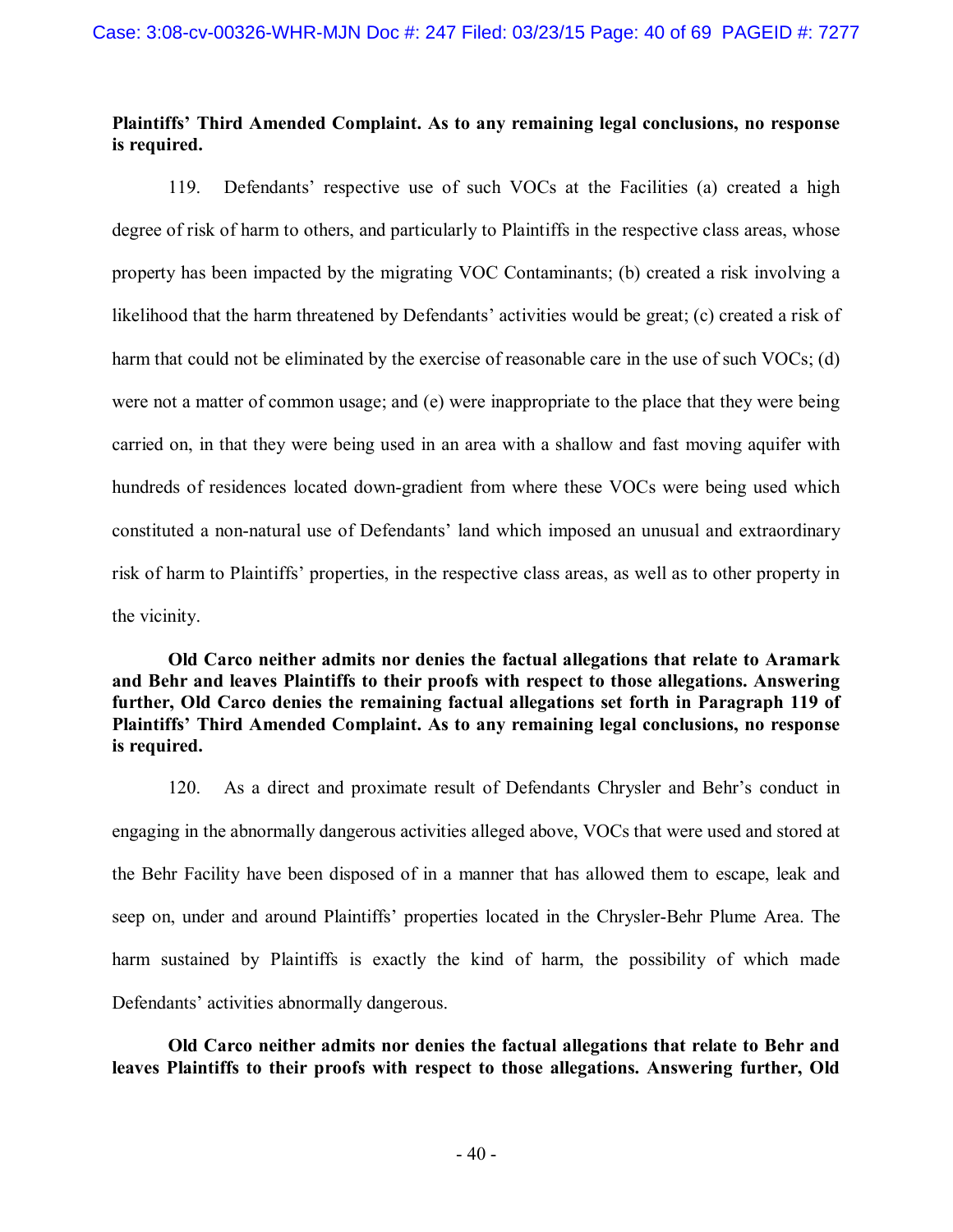### **Carco denies the remaining factual allegations set forth in Paragraph 120 of Plaintiffs' Third Amended Complaint. As to any remaining legal conclusions, no response is required.**

121. As a direct and proximate result of Defendants Chrysler, Behr and Aramark's conduct in engaging in the abnormally dangerous activities alleged above, VOCs used and stored at Defendants' Facilities have been disposed of in a manner that has allowed them to escape, leak and seep on, under and around Plaintiffs' properties located in the Chrysler-Behr-Aramark Plume Area. The harm sustained by Plaintiffs is exactly the kind of harm, the possibility of which made Defendants' activities abnormally dangerous.

**Old Carco neither admits nor denies the factual allegations that relate to Aramark and Behr and leaves Plaintiffs to their proofs with respect to those allegations. Answering further, Old Carco denies the remaining factual allegations set forth in Paragraph 121 of Plaintiffs' Third Amended Complaint. As to any remaining legal conclusion, no response is required.**

122. Separate and apart from acting negligently or with gross negligence, at all relevant times the respective Defendants caused and cause injury and damages to the Plaintiffs and the members of the respective Classes through acts and omissions actuated by malice and/or accompanied by a wanton, reckless and willful disregard of persons who foreseeably might be harmed by such acts or omissions.

**Old Carco neither admits nor denies the factual allegations that relate to Aramark and Behr and leaves Plaintiffs to their proofs with respect to those allegations. Answering further, Old Carco denies the remaining factual allegations set forth in Paragraph 122 of Plaintiffs' Third Amended Complaint. As to any remaining legal conclusions, no response is required.**

**WHEREFORE,** Old Carco respectfully requests that the Court dismiss Count IV of Plaintiffs' Third Amended Complaint with prejudice and award Old Carco its costs, expenses and attorneys' fees incurred in defending this action and any such further relief as this Court deems appropriate.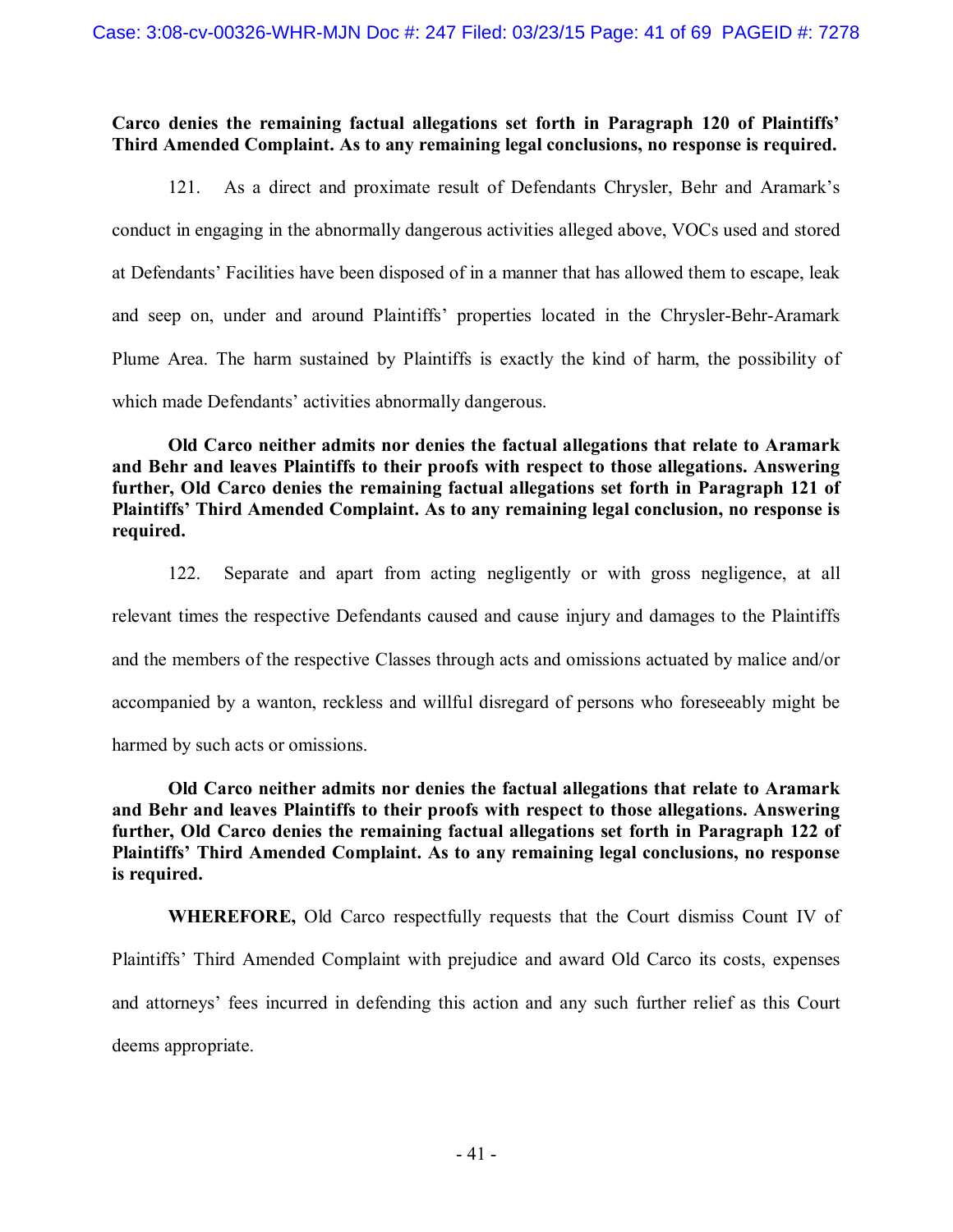Case: 3:08-cv-00326-WHR-MJN Doc #: 247 Filed: 03/23/15 Page: 42 of 69 PAGEID #: 7279

### **COUNT V Negligence**

123. Plaintiffs incorporate herein by reference the allegations set forth in each paragraph above as if fully restated herein.

## **Old Carco incorporates by reference its answers to Paragraphs 1 through 122 of Plaintiffs' Third Amended Complaint as stated herein.**

124. Defendants owed a duty of reasonable care to Plaintiffs in each respective Class area in the operation and maintenance of their respective Facilities.

## **Paragraph 124 of Plaintiffs' Third Amended Complaint only states legal conclusions, and thus no response is required by Old Carco.**

125. Defendants breached this duty by: (1) discharging VOC Contaminants into the groundwater at the Facilities and allowing the contamination resulting therefrom to spread on, into, under and around Plaintiffs' properties in the respective Class Areas; (2) failing to adequately control and contain the contamination; (3) failing to adequately warn the Plaintiffs of the nature and extent of contamination; (4) failing to warn the Plaintiffs that such contaminants would travel on, into, under and around the Plaintiffs' property and 5) failing to undertake any program to promptly and completely remove such contaminants from Plaintiffs' properties.

**Old Carco neither admits nor denies the factual allegations that relate to Aramark and Behr and leaves Plaintiffs to their proofs with respect to those allegations. Answering further, Old Carco denies the remaining factual allegations set forth in Paragraph 125 of Plaintiffs' Third Amended Complaint. As to any remaining legal conclusions, no response is required.**

126. Separate and apart from acting negligently or with gross negligence, at all relevant times the respective Defendants caused and cause injury and damages to the Plaintiffs and the members of the respective Classes through acts and omissions actuated by malice and/or accompanied by a wanton, reckless and willful disregard of persons who foreseeably might be harmed by such acts or omissions.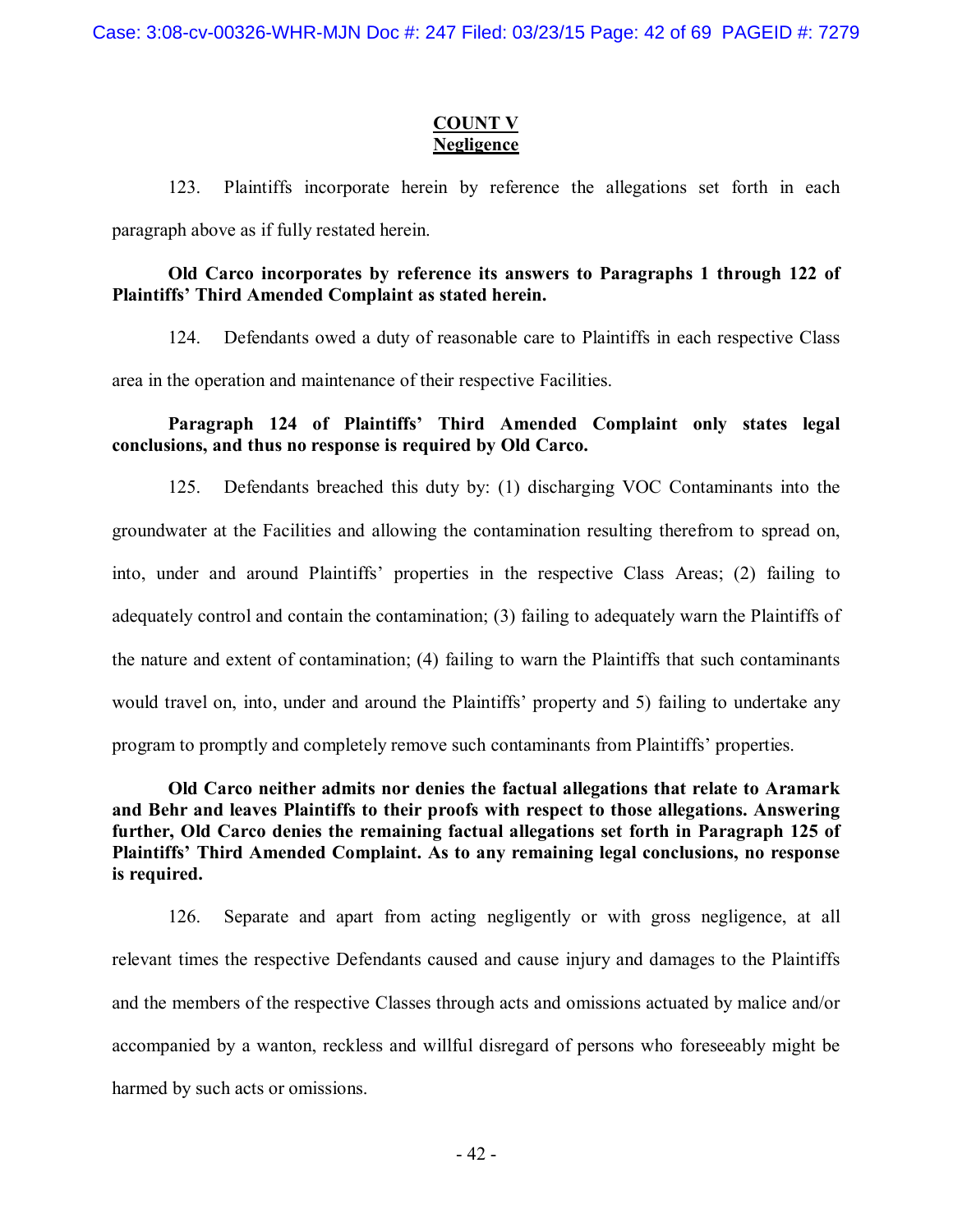**Old Carco neither admits nor denies the factual allegations that relate to Aramark and Behr and leaves Plaintiffs to their proofs with respect to those allegations. Answering further, Old Carco denies the remaining factual allegations set forth in Paragraph 126 of Plaintiffs' Third Amended Complaint. As to any remaining legal conclusions, no response is required.**

127. As a result of this breach, and as a direct and proximate result of Defendants

Chrysler and Behr's negligence or willfulness, Plaintiffs in the Chrysler-Behr Class Area have

been deprived of the use and benefit of their property and have suffered annoyance,

inconvenience and discomfort.

**Old Carco neither admits nor denies the factual allegations that relate to Behr and leaves Plaintiffs to their proofs with respect to those allegations. Answering further, Old Carco denies the remaining factual allegations set forth in Paragraph 127 of Plaintiffs' Third Amended Complaint. As to any remaining legal conclusions, no response is required.**

128. As a result of this breach, and as a direct and proximate result of Defendants Chrysler, Behr, and Aramark's negligence or willfulness, Plaintiffs in the Chrysler-Behr-Aramark Class Area have been deprived of the use and benefit of their property and have suffered annoyance, inconvenience and discomfort.

**Old Carco neither admits nor denies the factual allegations that relate to Aramark and Behr and leaves Plaintiffs to their proofs with respect to those allegations. Answering further, Old Carco denies the remaining factual allegations set forth in Paragraph 128 of Plaintiffs' Third Amended Complaint. As to any remaining legal conclusions, no response is required.**

**WHEREFORE,** Old Carco respectfully requests that the Court dismiss Count V of Plaintiffs' Third Amended Complaint with prejudice and award Old Carco its costs, expenses and attorneys' fees incurred in defending this action and any such further relief as this Court deems appropriate.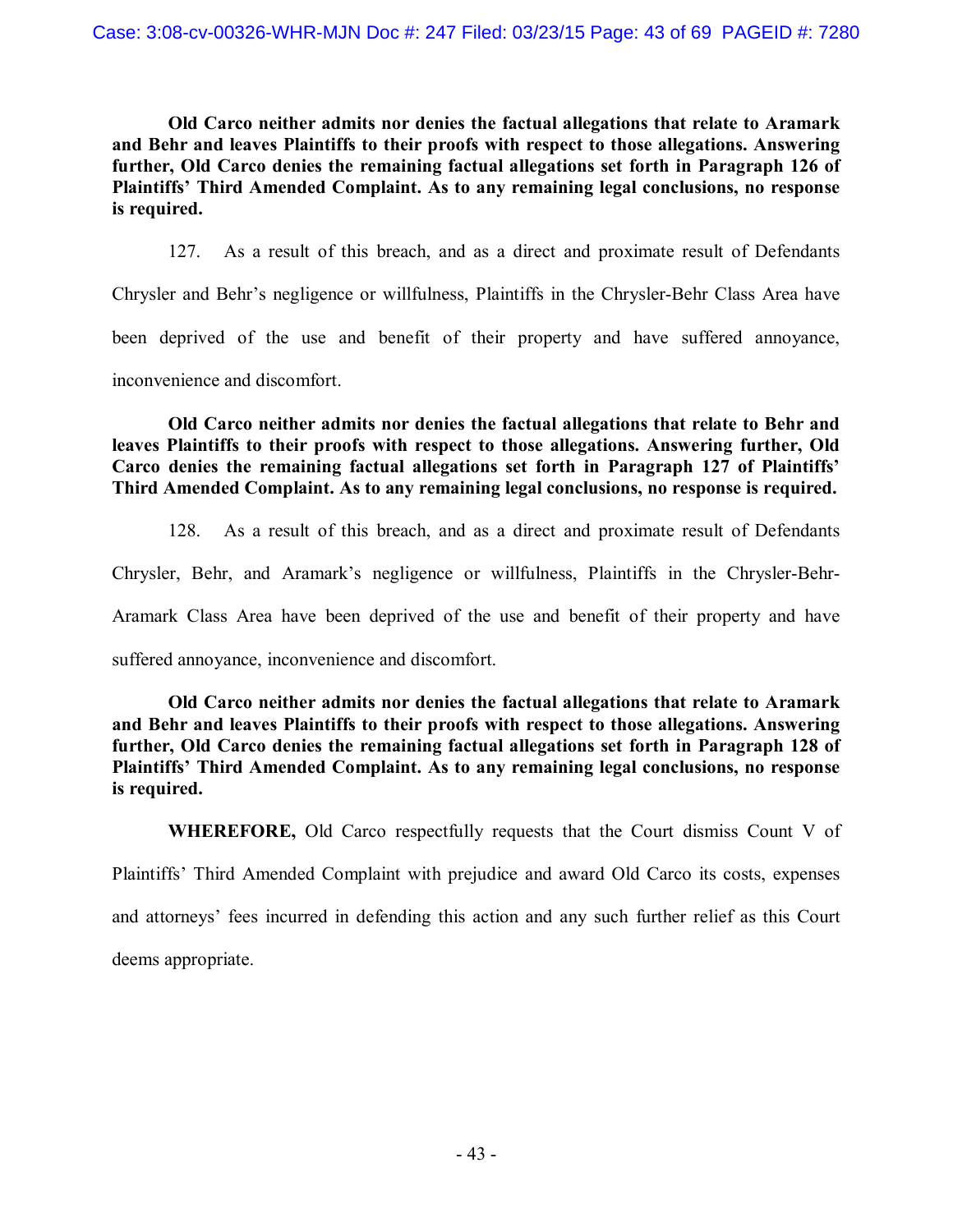## **COUNT VI Negligence Per Se**

129. Plaintiffs incorporate herein by reference the allegations set forth in each paragraph above as if fully restated herein.

# **Old Carco incorporates by reference its answers to Paragraphs 1 through 128 of Plaintiffs' Third Amended Complaint as stated herein.**

130. Defendants have an obligation not to violate the law in the operation and

maintenance of their respective Facilities.

## **Paragraph 130 of Plaintiffs' Third Amended Complaint only states legal conclusions, and thus no response is required by Old Carco.**

131. Defendants' acts as fully alleged above constitute violations of their duty to

comply with all applicable state and federal regulations intended to ensure the public safety from

toxic exposures, including the requirements of the Ohio Water Pollution Control Act OH ST §§

6111 *et seq.*; and the Ohio Air Pollution Control Act OH ST §§ 3704 *et seq*.

**Old Carco neither admits nor denies the factual allegations that relate to Aramark and Behr and leaves Plaintiffs to their proofs with respect to those allegations. Answering further, Old Carco denies the remaining factual allegations set forth in Paragraph 131 of Plaintiffs' Third Amended Complaint. As to any remaining legal conclusions, no response is required.**

132. Specifically, Defendants' acts constitute the prohibited acts under OH ST §

6111*.*07 and OH ST § 3704.05.

**Old Carco neither admits nor denies the factual allegations that relate to Aramark and Behr and leaves Plaintiffs to their proofs with respect to those allegations. Answering further, Old Carco denies the remaining factual allegations set forth in Paragraph 132 of Plaintiffs' Third Amended Complaint. As to any remaining legal conclusions, no response is required.**

133. Ohio Revised Code § 3734.101 provides for a private cause of action, allowing

citizens to seek enforcement of the environmental laws of the State of Ohio.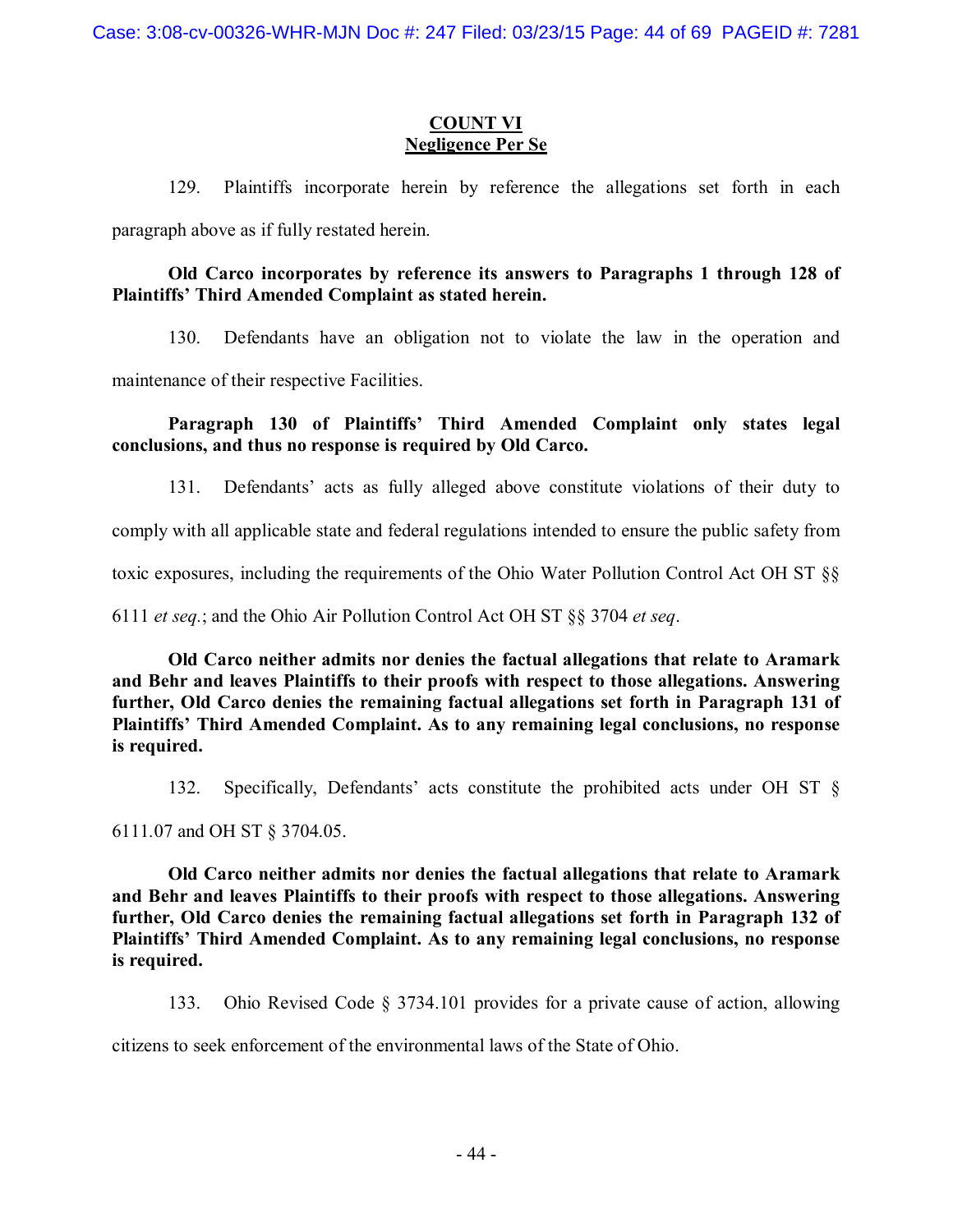### **Paragraph 133 of Plaintiffs' Third Amended Complaint only states legal conclusions, and thus no response is required by Old Carco.**

134. Defendants' acts constitute a breach of duty subjecting Defendants to civil

liability for all damages arising therefrom and to parallel state law requirements, under theories

of negligence per se.

**Old Carco neither admits nor denies the factual allegations that relate to Aramark and Behr and leaves Plaintiffs to their proofs with respect to those allegations. Answering further, Old Carco denies the remaining factual allegations set forth in Paragraph 134 of Plaintiffs' Third Amended Complaint. As to any remaining legal conclusions, no response is required.**

135. The Chrysler-Behr Plaintiffs and the Chrysler-Behr-Aramark Plaintiffs are within

the class of persons the statutes and regulations described above are designed to protect and such

Plaintiffs' injuries are the type of harm statutes and regulations are designed to prevent.

**Old Carco neither admits nor denies the factual allegations that relate to Aramark and Behr and leaves Plaintiffs to their proofs with respect to those allegations. Answering further, Old Carco denies the remaining factual allegations set forth in Paragraph 135 of Plaintiffs' Third Amended Complaint. As to any remaining legal conclusions, no response is required.**

136. Separate and apart from acting negligently or with gross negligence, at all

relevant times the respective Defendants caused and cause injury and damages to the Plaintiffs

and the members of the respective Classes through acts and omissions actuated by malice and/or

accompanied by a wanton, reckless and willful disregard of persons who foreseeably might be

harmed by such acts or omissions.

**Old Carco neither admits nor denies the factual allegations that relate to Aramark and Behr and leaves Plaintiffs to their proofs with respect to those allegations. Answering further, Old Carco denies the remaining factual allegations set forth in Paragraph 136 of Plaintiffs' Third Amended Complaint. As to any remaining legal conclusions, no response is required.**

**WHEREFORE,** Old Carco respectfully requests that the Court dismiss Count VI of Plaintiffs' Third Amended Complaint with prejudice and award Old Carco its costs, expenses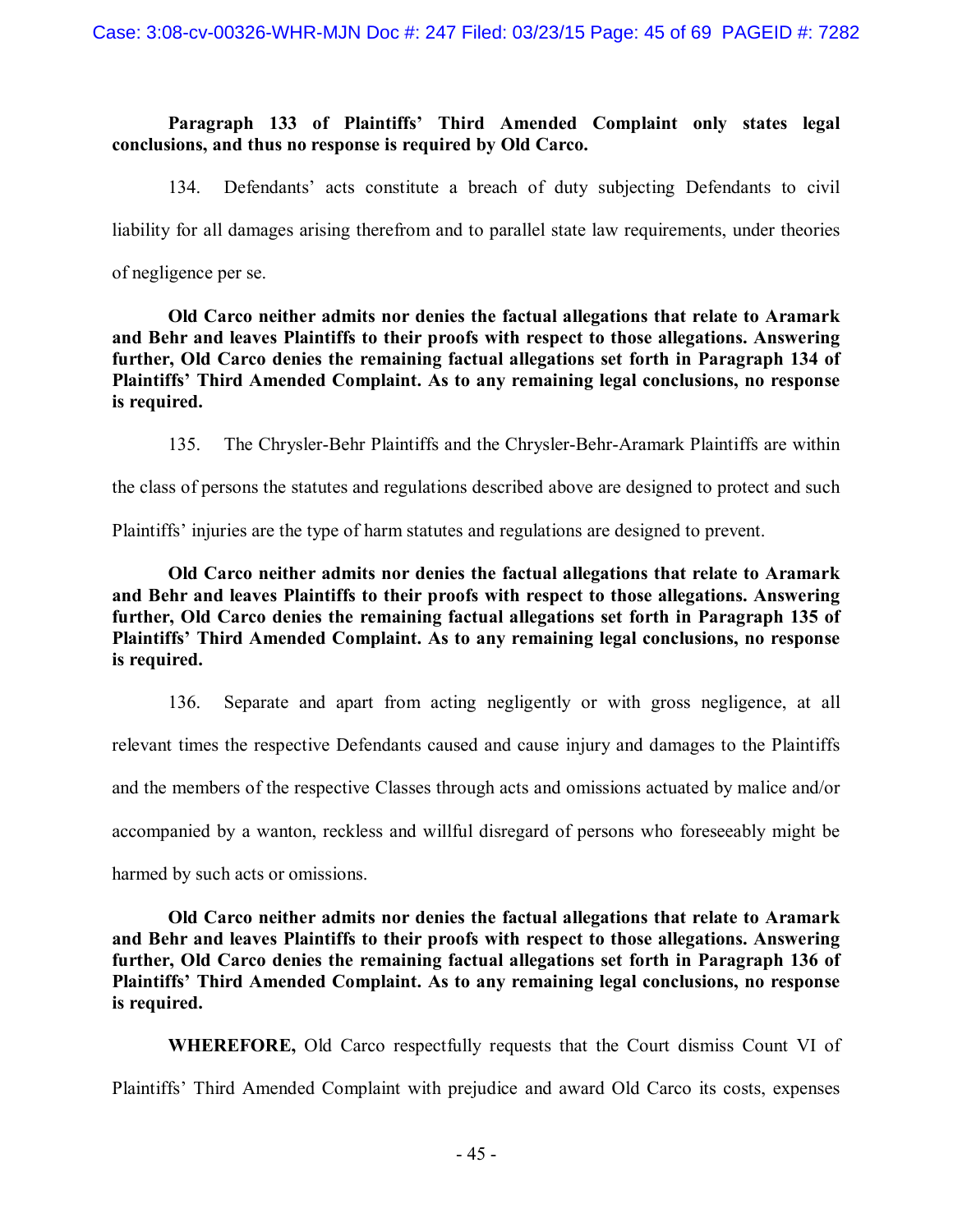and attorneys' fees incurred in defending this action and any such further relief as this Court deems appropriate.

# **COUNT VII Battery**

137. Plaintiffs incorporate herein by reference the allegations set forth in each paragraph above as if fully restated herein.

## **Old Carco incorporates by reference its answers to Paragraphs 1 through 136 of Plaintiffs' Third Amended Complaint as stated herein.**

138. Defendants Chrysler and Behr, by intentionally generating, discharging, transporting, or allowing the discharge of VOC Contaminants, concealing knowledge of same and/or their failure to remediate VOC Contaminants, intentionally and willfully caused a direct, harmful and/or offensive contact with plaintiffs and the members of the Chrysler-Behr Class and thereby committed battery upon such plaintiffs and the members of such Class. Separate and apart from acting negligently or with gross negligence, at all relevant times the Defendants caused an increased risk of serious latent disease and damages to such plaintiffs and the members of such Class through acts and omissions actuated by malice and/or accompanied by a wanton, reckless and willful disregard of persons who foreseeably might be harmed by such acts or omissions.

**Old Carco neither admits nor denies the factual allegations that relate to Aramark and Behr and leaves Plaintiffs to their proofs with respect to those allegations. Answering further, Old Carco denies the remaining factual allegations set forth in Paragraph 138 of Plaintiffs' Third Amended Complaint. As to any remaining legal conclusions, no response is required.**

139. Defendants Chrysler, Behr and Aramark, by intentionally generating, discharging, transporting, or allowing the discharge of VOC Contaminants, concealing knowledge of same and/or their failure to remediate VOC Contaminants, intentionally and willfully caused a direct, harmful and/or offensive contact with plaintiffs and the members of the Chrysler-Behr-Aramark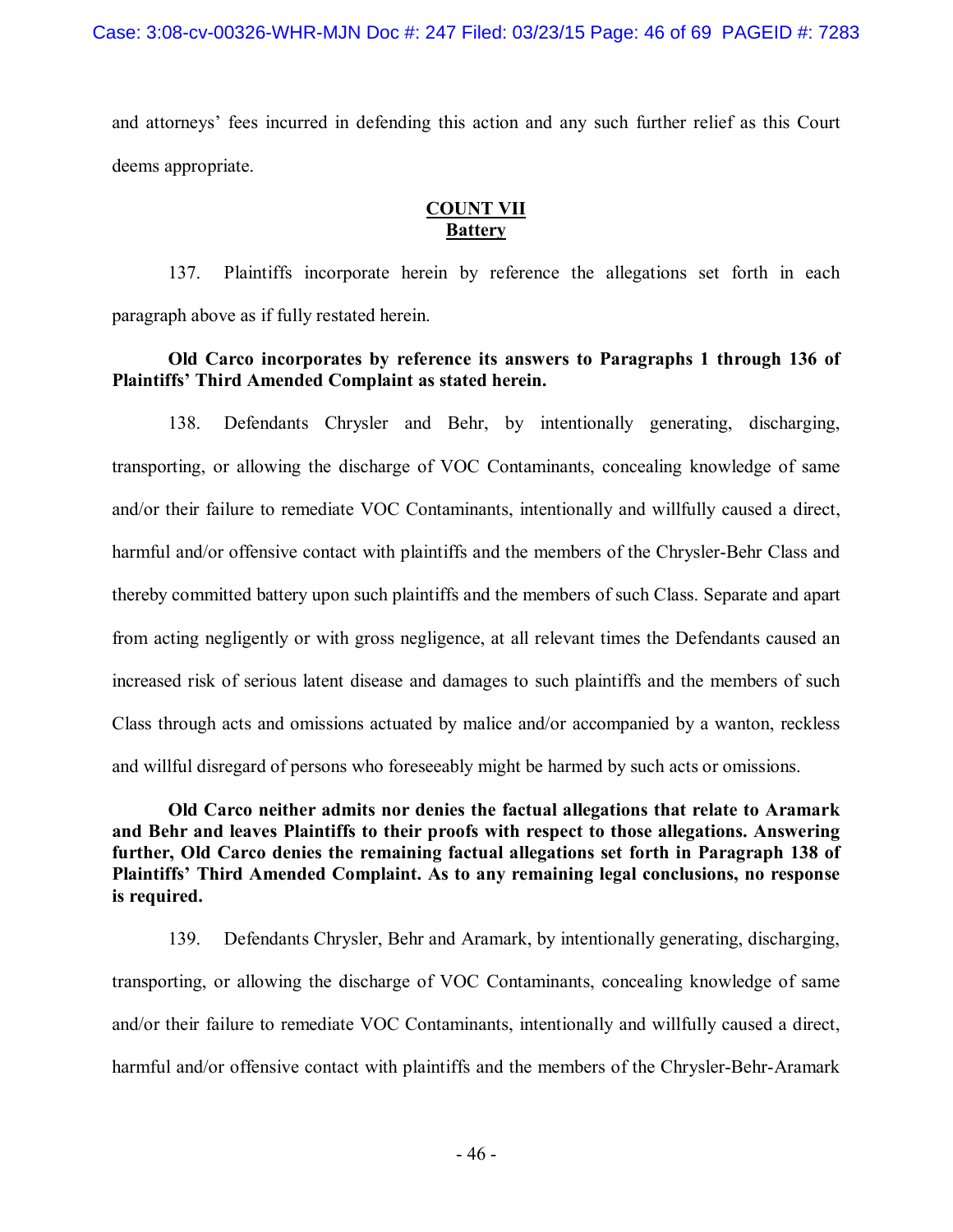Class and thereby committed battery upon such plaintiffs and the members of such Class. Separate and apart from acting negligently or with gross negligence, at all relevant times the Defendants caused an increased risk of serious latent disease and damages to such plaintiffs and the members of such Class through acts and omissions actuated by malice and/or accompanied by a wanton, reckless and willful disregard of persons who foreseeably might be harmed by such acts or omissions.

**Old Carco neither admits nor denies the factual allegations that relate to Aramark and Behr and leaves Plaintiffs to their proofs with respect to those allegations. Answering further, Old Carco denies the remaining factual allegations set forth in Paragraph 139 of Plaintiffs' Third Amended Complaint. As to any remaining legal conclusions, no response is required.**

140. As a direct and proximate result of Defendants' misconduct as set forth herein,

plaintiffs and the members of the respective Classes have suffered and continue to suffer

enhanced risk of future serious latent disease; economic losses, and the loss of value to their

property; and the loss of use and enjoyment of their property.

**Old Carco neither admits nor denies the factual allegations that relate to Aramark and Behr and leaves Plaintiffs to their proofs with respect to those allegations. Answering further, Old Carco denies the remaining factual allegations set forth in Paragraph 140 of Plaintiffs' Third Amended Complaint. As to any remaining legal conclusions, no response is required.**

**WHEREFORE,** Old Carco respectfully requests that the Court dismiss Count VII of

Plaintiffs' Third Amended Complaint with prejudice and award Old Carco its costs, expenses

and attorneys' fees incurred in defending this action and any such further relief as this Court deems appropriate.

## **COUNT VIII Intentional Fraudulent Concealment**

141. Plaintiffs incorporate herein by reference the allegations set forth in each paragraph above as if fully restated herein.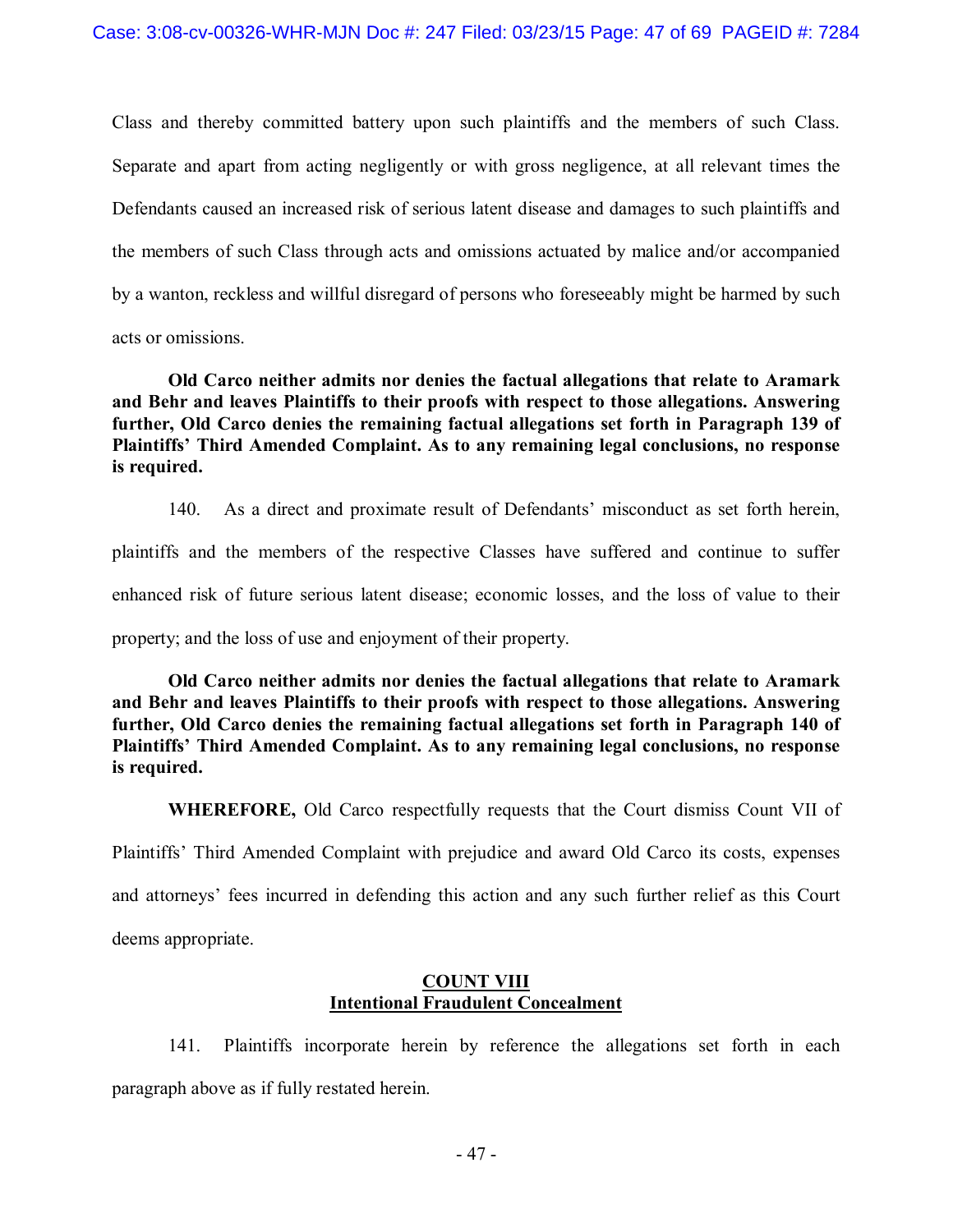### **Old Carco incorporates by reference its answers to Paragraphs 1 through 140 of Plaintiffs' Third Amended Complaint as stated herein.**

142. Defendants Chrysler and Behr, intentionally concealed and failed to disclose to Plaintiffs, members of the Chrysler-Behr Class and the public authorities, and/or agencies, material facts concerning the nature, extent, magnitude, and effects of the exposure of Plaintiffs, members of the Chrysler-Behr Class and/or their property, to VOC Contaminants emitted, released, stored, handled, processed, transported, and/or disposed of in and around the Behr Facility and the surrounding environment.

**Old Carco neither admits nor denies the factual allegations that relate to Behr and leaves Plaintiffs to their proofs with respect to those allegations. Answering further, Old Carco denies the remaining factual allegations set forth in Paragraph 142 of Plaintiffs' Third Amended Complaint. As to any remaining legal conclusions, no response is required.**

143. Defendants Chrysler, Behr and Aramark intentionally concealed and failed to disclose to Plaintiffs, members of the Chrysler-Behr-Aramark Class and the public authorities, and/or agencies, material facts concerning the nature, extent, magnitude, and effects of the exposure of Plaintiffs, members of the Chrysler-Behr-Aramark Class and/or their property, to VOC Contaminants emitted, released, stored, handles, processed, transported, and/or disposed of in and around their respective Facilities and the surrounding environment.

**Old Carco neither admits nor denies the factual allegations that relate to Aramark and Behr and leaves Plaintiffs to their proofs with respect to those allegations. Answering further, Old Carco denies the remaining factual allegations set forth in Paragraph 143 of Plaintiffs' Third Amended Complaint. As to any remaining legal conclusions, no response is required.**

144. Defendants continue to intentionally conceal and fail to disclose to Plaintiffs, members of the respective Classes and public authorities, and/or agencies, material facts concerning the nature, extent, magnitude, and effects of the exposure of Plaintiffs, members of the respective Classes and/or their property, to VOC Contaminants emitted, released, stored,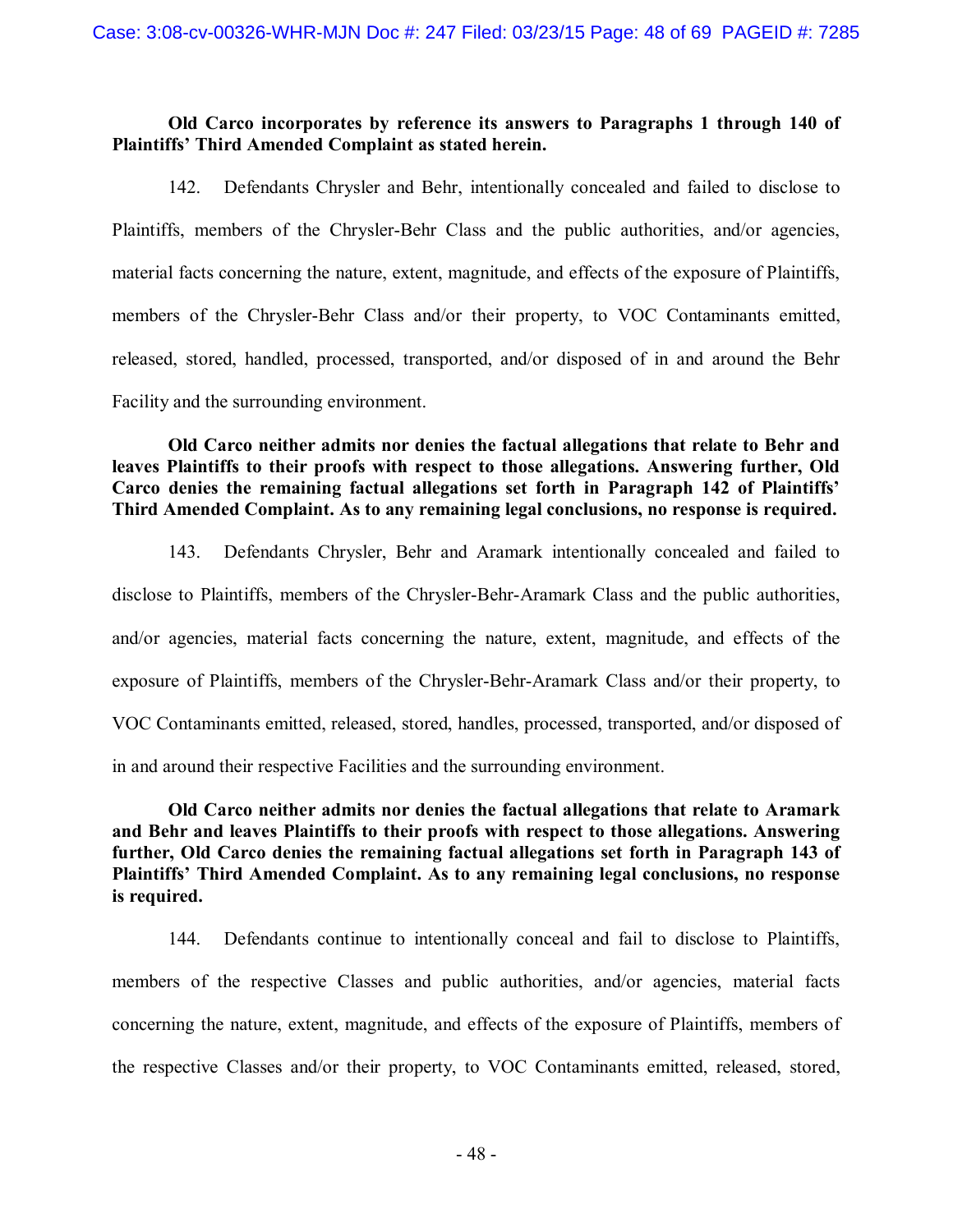handled, processed, transported, and/or disposed of in and around their Facilities and the surrounding environment.

**Old Carco neither admits nor denies the factual allegations that relate to Aramark and Behr and leaves Plaintiffs to their proofs with respect to those allegations. Answering further, Old Carco denies the remaining factual allegations set forth in Paragraph 144 of Plaintiffs' Third Amended Complaint. As to any remaining legal conclusions, no response is required. Old Carco also refers Plaintiffs to its above General Response.**

145. At all relevant times the Defendants Chrysler and Behr caused damages to Plaintiffs and the members of the Chrysler-Behr Class through acts and omissions actuated by malice and/or accompanied by a wanton, reckless and willful disregard of persons who foreseeably might be harmed by such acts or omissions.

**Old Carco neither admits nor denies the factual allegations that relate to Behr and leaves Plaintiffs to their proofs with respect to those allegations. Answering further, Old Carco denies the remaining factual allegations set forth in Paragraph 145 of Plaintiffs' Third Amended Complaint. As to any remaining legal conclusions, no response is required.**

146. At all relevant times the Defendants Chrysler, Behr and Aramark caused damages

to Plaintiffs and the members of the Chrysler-Behr-Aramark Class through acts and omissions

actuated by malice and/or accompanied by a wanton, reckless and willful disregard of persons

who foreseeably might be harmed by such acts or omissions.

**Old Carco neither admits nor denies the factual allegations that relate to Aramark and Behr and leaves Plaintiffs to their proofs with respect to those allegations. Answering further, Old Carco denies the remaining factual allegations set forth in Paragraph 146 of Plaintiffs' Third Amended Complaint. As to any remaining legal conclusions, no response is required.**

147. Defendants concealed such information. Defendants knew that Plaintiffs,

members of the respective Classes and/or properties in and around their respective Facilities and

the surrounding environment, would be exposed to VOC Contaminants.

**Old Carco neither admits nor denies the factual allegations that relate to Aramark and Behr and leaves Plaintiffs to their proofs with respect to those allegations. Answering further, Old Carco denies the remaining factual allegations set forth in Paragraph 147 of**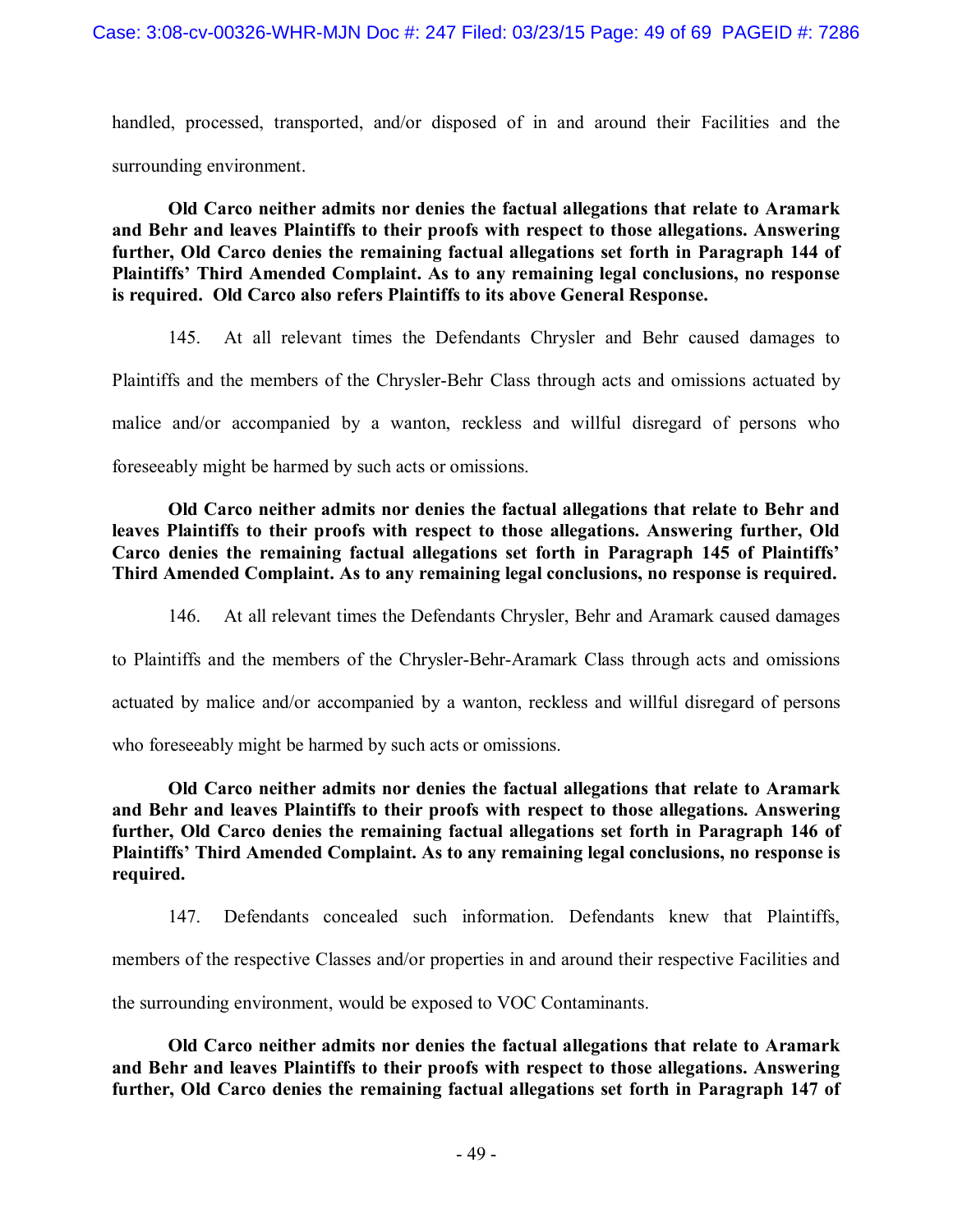## **Plaintiffs' Third Amended Complaint. As to any remaining legal conclusions, no response is required.**

148. Defendants knew and understood that their concealment of such information would subject and continues to subject Plaintiffs, members of the respective Classes and/or properties in and around their respective Facilities and the surrounding environment, to continued exposure to VOC Contaminants indefinitely, and up to and including today.

**Old Carco neither admits nor denies the factual allegations that relate to Aramark and Behr and leaves Plaintiffs to their proofs with respect to those allegations. Answering further, Old Carco denies the remaining factual allegations set forth in Paragraph 148 of Plaintiffs' Third Amended Complaint. As to any remaining legal conclusions, no response is required.**

149. If the Plaintiffs and the members of the respective Classes, who are/were residents

of Dayton, Ohio and the surrounding community, had known the information concealed by

Defendants, Plaintiffs and the members of the respective Classes would not have consented to

being exposed to VOC Contaminants.

**Old Carco neither admits nor denies the factual allegations that relate to Aramark and Behr and leaves Plaintiffs to their proofs with respect to those allegations. Answering further, Old Carco denies the remaining factual allegations set forth in Paragraph 149 of Plaintiffs' Third Amended Complaint. As to any remaining legal conclusions, no response is required.**

150. Plaintiffs and the members of the respective Classes reasonably believed that the

groundwater, air, soil, and natural resources in and around the Facilities and their surrounding

community did not pose any potential health hazard, and thus reasonably relied upon said belief

in refraining, until the filing of this suit, from seeking redress or taking precautions.

**Old Carco lacks knowledge or information sufficient to form a belief as to the truth of the factual allegations in Paragraph 150 of Plaintiffs' Third Amended Complaint and leave Plaintiffs to their proofs with respect to those allegations. As to any remaining legal conclusions, no response is required.**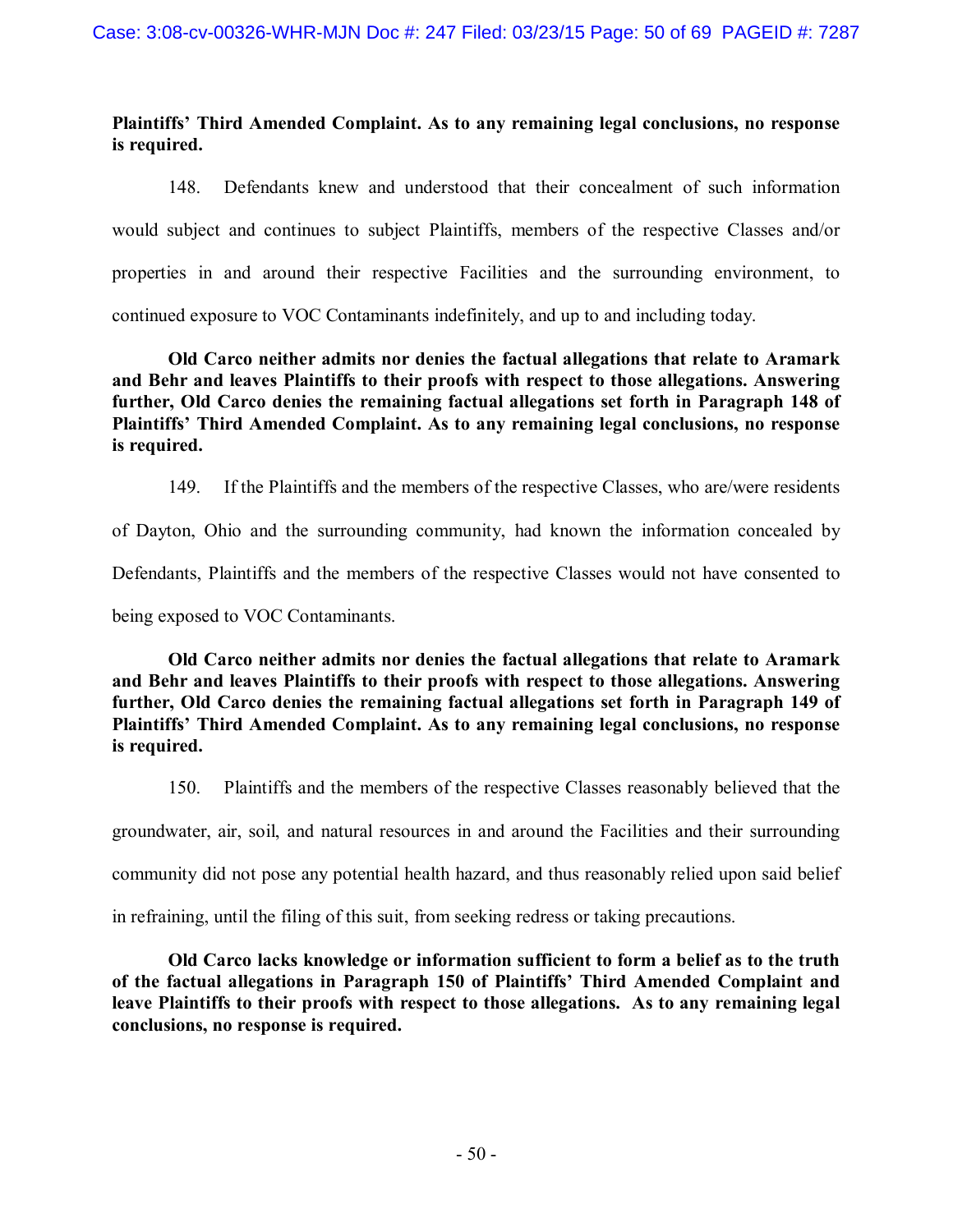151. Separate and apart from acting negligently or with gross negligence, at all relevant times the respective Defendants caused and cause injury and damages to the Plaintiffs and the members of the respective Classes through acts and omissions actuated by malice and/or accompanied by a wanton, reckless and willful disregard of persons who foreseeably might be harmed by such acts or omissions.

**Old Carco neither admits nor denies the factual allegations that relate to Aramark and Behr and leaves Plaintiffs to their proofs with respect to those allegations. Answering further, Old Carco denies the remaining factual allegations set forth in Paragraph 151 of Plaintiffs' Third Amended Complaint. As to any remaining legal conclusions, no response is required.**

152. As a direct and proximate result of Defendant Chrysler and Behr's misconduct as

set forth herein, Plaintiffs and the members of the Chrysler-Behr Class have suffered and continue to suffer economic losses, such as the loss of value to their properties.

**Old Carco neither admits nor denies the factual allegations that relate to Behr and leaves Plaintiffs to their proofs with respect to those allegations. Answering further, Old Carco denies the remaining factual allegations set forth in Paragraph 152 of Plaintiffs' Third Amended Complaint. As to any remaining legal conclusions, no response is required.**

153. As a direct and proximate result of Defendant Chrysler, Behr, and Aramark's

misconduct as set forth herein, Plaintiffs and the members of the Chrysler-Behr-Aramark Class

have suffered and continue to suffer economic losses, such as the loss of value to their properties.

**Old Carco neither admits nor denies the factual allegations that relate to Aramark and Behr and leaves Plaintiffs to their proofs with respect to those allegations. Answering further, Old Carco denies the remaining factual allegations set forth in Paragraph 153 of Plaintiffs' Third Amended Complaint**. **As to any remaining legal conclusions, no response is required.**

**WHEREFORE,** Old Carco respectfully requests that the Court dismiss Count VIII of

Plaintiffs' Third Amended Complaint with prejudice and award Old Carco its costs, expenses

and attorneys' fees incurred in defending this action and any such further relief as this Court

deems appropriate.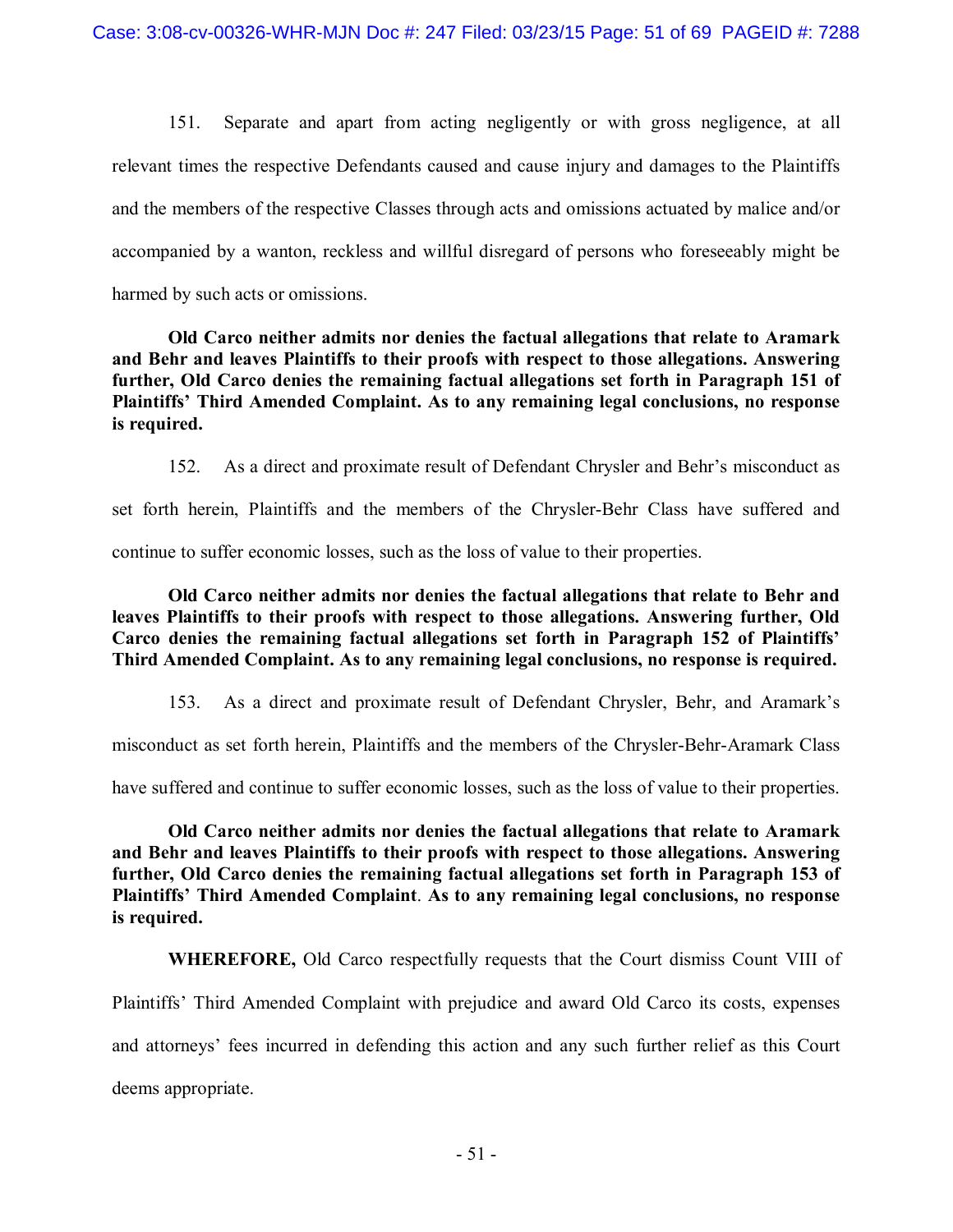Case: 3:08-cv-00326-WHR-MJN Doc #: 247 Filed: 03/23/15 Page: 52 of 69 PAGEID #: 7289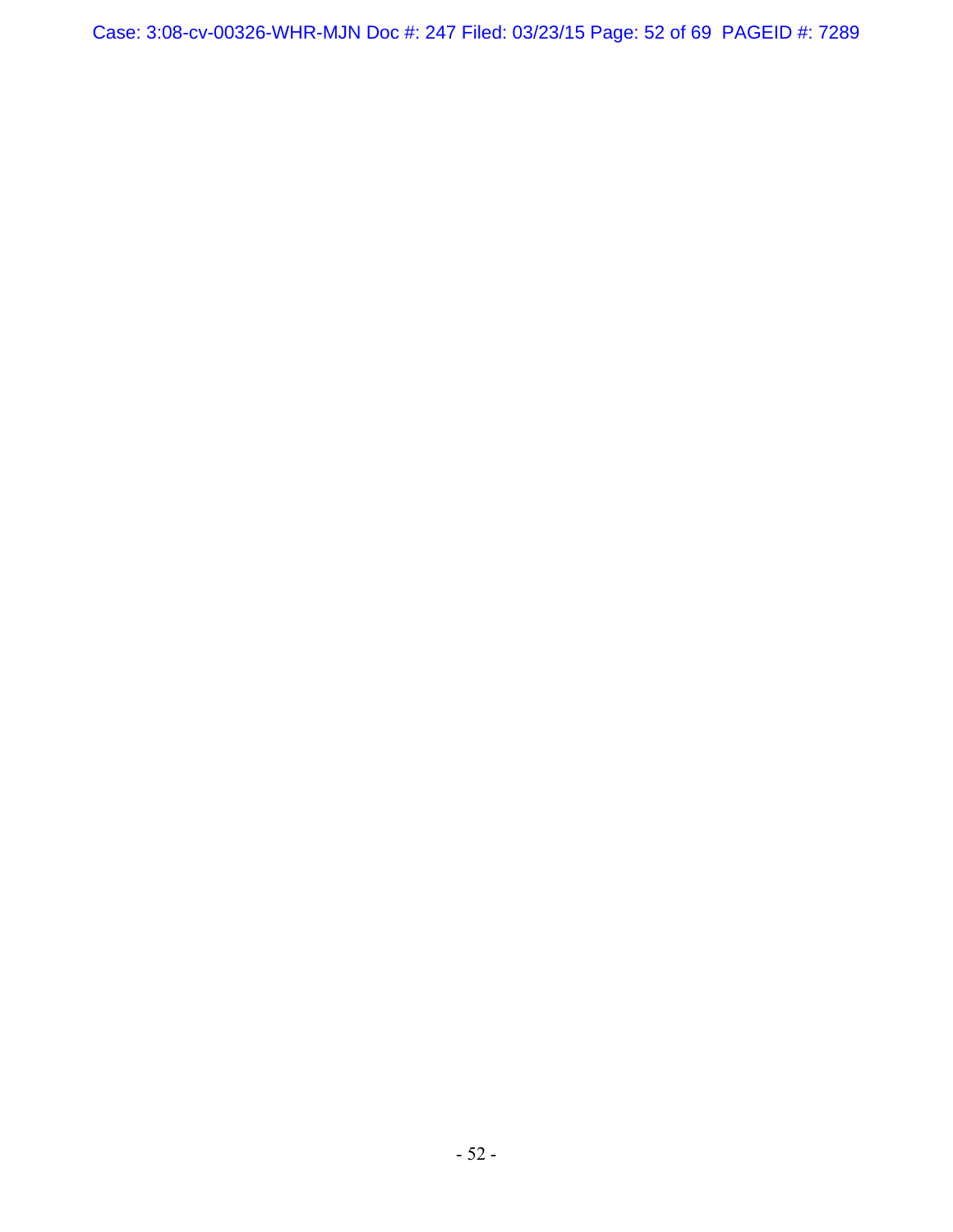#### **COUNT IX Constructive Fraud (Negligent Fraudulent Concealment)**

154. Plaintiffs incorporate herein by reference the allegations set forth in each paragraph above as if fully restated herein.

## **Old Carco incorporates by reference its answers to Paragraphs 1 through 153 of Plaintiffs' Third Amended Complaint as stated herein.**

155. Defendants Chrysler and Behr, negligently concealed and failed to disclose to Plaintiffs, members of the Chrysler-Behr Class and public authorities, and or agencies, material facts concerning the nature, extent, magnitude, and effects of the exposure of Plaintiffs, members of the Chrysler-Behr Class and/or their properties, to VOC Contaminants emitted, released, stored, handles, processed, transported, and/or disposed of in and around the Behr Facility and the surrounding environment. Separate and apart from acting negligently or with gross negligence, at all relevant times the Defendants Chrysler and Behr caused damages to the Plaintiffs and the members of the Chrysler-Behr Class through acts and omissions actuated by malice and/or accompanied by a wanton, reckless and willful disregard of persons who foreseeably might be harmed by such acts or omissions.

## **Old Carco neither admits nor denies the factual allegations that relate to Behr and leaves Plaintiffs to their proofs with respect to those allegations. Answering further, Old Carco denies the remaining factual allegations set forth in Paragraph 155 of Plaintiffs' Third Amended Complaint. As to any remaining legal conclusions, no response is required.**

156. Defendants Chrysler, Behr and Aramark negligently concealed and failed to disclose to Plaintiffs, members of the Chrysler-Behr-Aramark Class and public authorities, and or agencies, material facts concerning the nature, extent, magnitude, and effects of the exposure of Plaintiffs, members of the Chrysler-Behr-Aramark Class and/or their properties, to VOC Contaminants emitted, released, stored, handles, processed, transported, and/or disposed of in and around their respective Facilities and the surrounding environment. Separate and apart from acting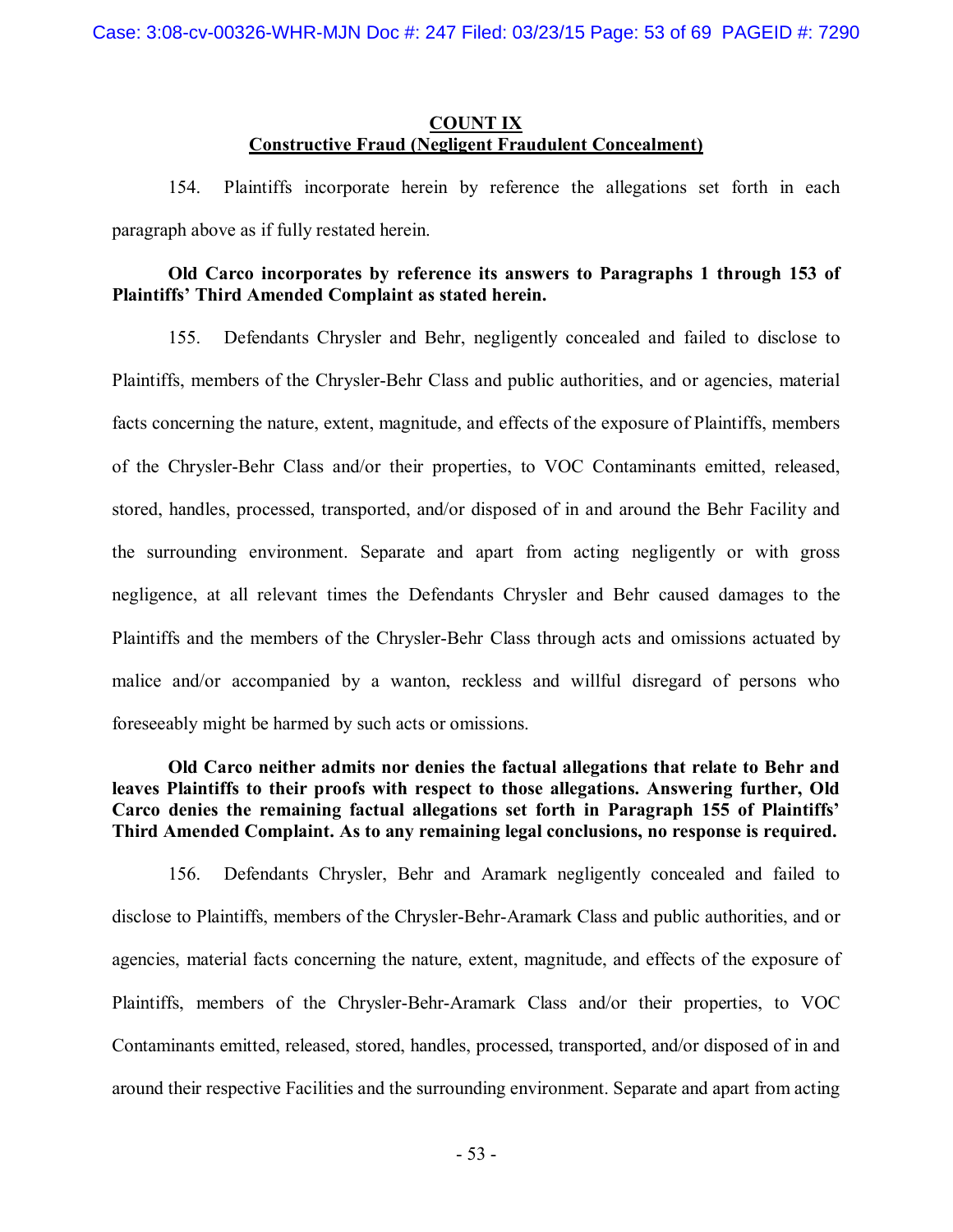negligently or with gross negligence, at all relevant times the Defendants Chrysler, Behr and Aramark caused damages to the Plaintiffs and the members of the Chrysler-Behr-Aramark Class through acts and omissions actuated by malice and/or accompanied by a wanton, reckless and willful disregard of persons who foreseeably might be harmed by such acts or omissions.

**Old Carco neither admits nor denies the factual allegations that relate to Aramark and Behr and leaves Plaintiffs to their proofs with respect to those allegations. Answering further, Old Carco denies the remaining factual allegations set forth in Paragraph 156 of Plaintiffs' Third Amended Complaint**. **As to any remaining legal conclusions, no response is required.**

157. At the time the respective Defendants concealed such information, Defendants knew or should have known that Plaintiffs, members of the respective Classes and/or property in and around their respective Facilities and the surrounding environment, would be exposed to VOC Contaminants.

**Old Carco neither admits nor denies the factual allegations that relate to Aramark and Behr and leaves Plaintiffs to their proofs with respect to those allegations. Answering further, Old Carco denies the remaining factual allegations set forth in Paragraph 157 of Plaintiffs' Third Amended Complaint. As to any remaining legal conclusions, no response is required.**

158. If the Plaintiffs and the members of the respective Classes, who are/were residents

of Dayton, Ohio and the surrounding community, had known the information concealed by the

respective Defendants, Plaintiffs and the members of the Classes would not have consented to

being exposed to VOC Contaminants.

**Old Carco neither admits nor denies the factual allegations that relate to Aramark and Behr and leaves Plaintiffs to their proofs with respect to those allegations. Answering further, Old Carco denies the remaining factual allegations set forth in Paragraph 158 of Plaintiffs' Third Amended Complaint. As to any remaining legal conclusions, no response is required.**

159. Plaintiffs and the members of the respective Classes reasonably believed that the

groundwater, air, soil, and natural resources in and around the respective Facilities and their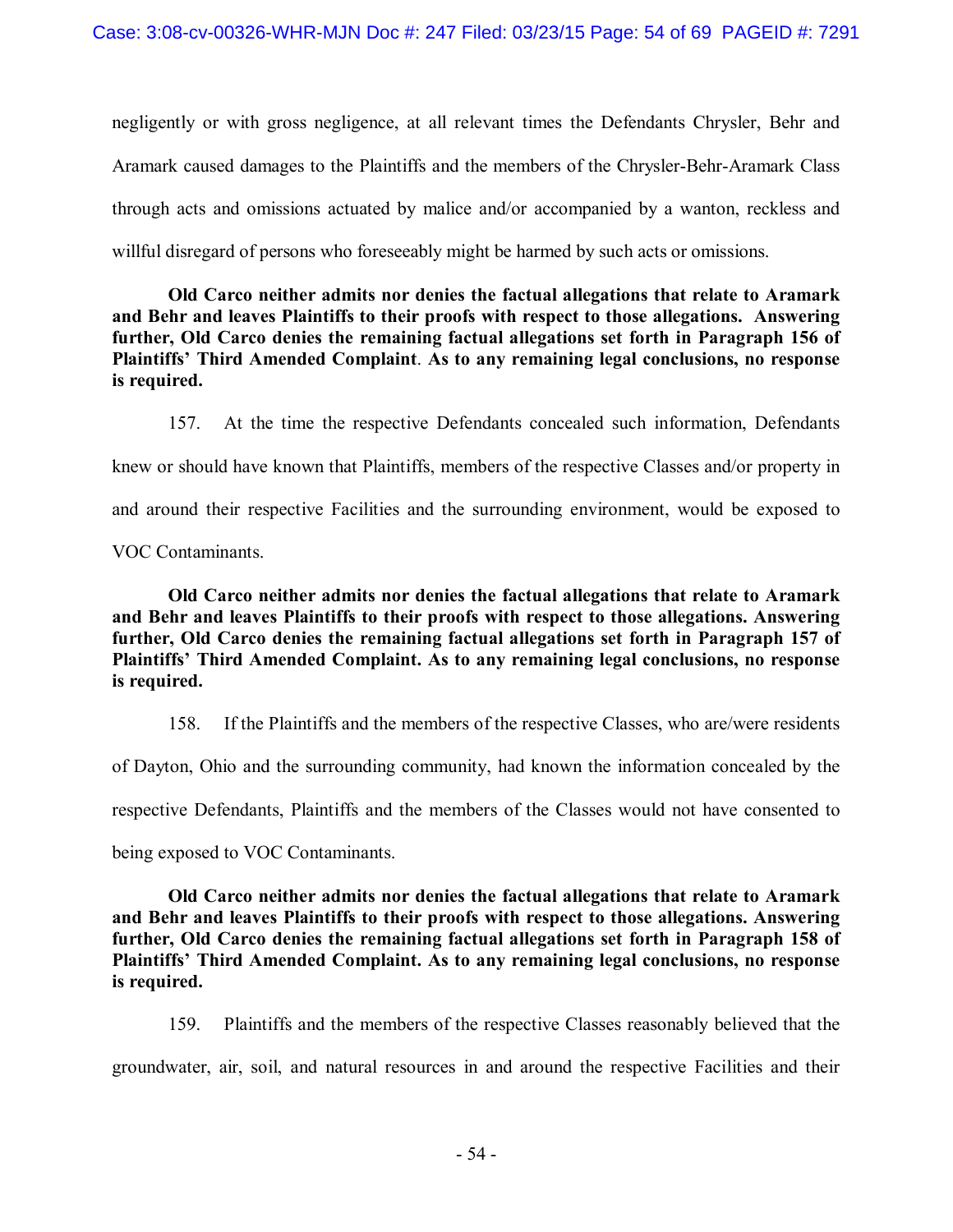surrounding community did not pose any potential health hazard, and thus reasonably relied upon said belief in refraining, until the filing of this suit, from seeking redress or taking precautions.

## **Old Carco denies the factual allegations set forth in Paragraph 159 of Plaintiffs' Third Amended Complaint. As to any remaining legal conclusions, no response is required.**

160. Separate and apart from acting negligently or with gross negligence, at all relevant times the respective Defendants caused and cause injury and damages to the Plaintiffs and the members of the respective Classes through acts and omissions actuated by malice and/or accompanied by a wanton, reckless and willful disregard of persons who foreseeably might be harmed by such acts or omissions.

**Old Carco neither admits nor denies the factual allegations that relate to Aramark and Behr and leaves Plaintiffs to their proofs with respect to those allegations. Answering further, Old Carco denies the remaining factual allegations set forth in Paragraph 160 of Plaintiffs' Third Amended Complaint. As to any remaining legal conclusions, no response is required.**

161. As a direct and proximate result of Defendants Chrysler and Behr's misconduct as set forth herein, Plaintiffs and the members of the Chrysler-Behr Class have suffered and continue to suffer economic losses, such as the loss of value to their properties.

**Old Carco neither admits nor denies the factual allegations that relate to Behr and leaves Plaintiffs to their proofs with respect to those allegations. Answering further, Old Carco denies the remaining factual allegations set forth in Paragraph 161 of Plaintiffs' Third Amended Complaint. As to any remaining legal conclusions, no response is required.**

162. As a direct and proximate result of Defendants Chrysler, Behr, and Aramark's

misconduct as set forth herein, Plaintiffs and the members of the Chrysler-Behr-Aramark Class

have suffered and continue to suffer economic losses, such as the loss of value to their properties.

**Old Carco neither admits nor denies the factual allegations that relate to Aramark and Behr and leaves Plaintiffs to their proofs with respect to those allegations. Answering further, Old Carco denies the remaining factual allegations set forth in Paragraph 162 of**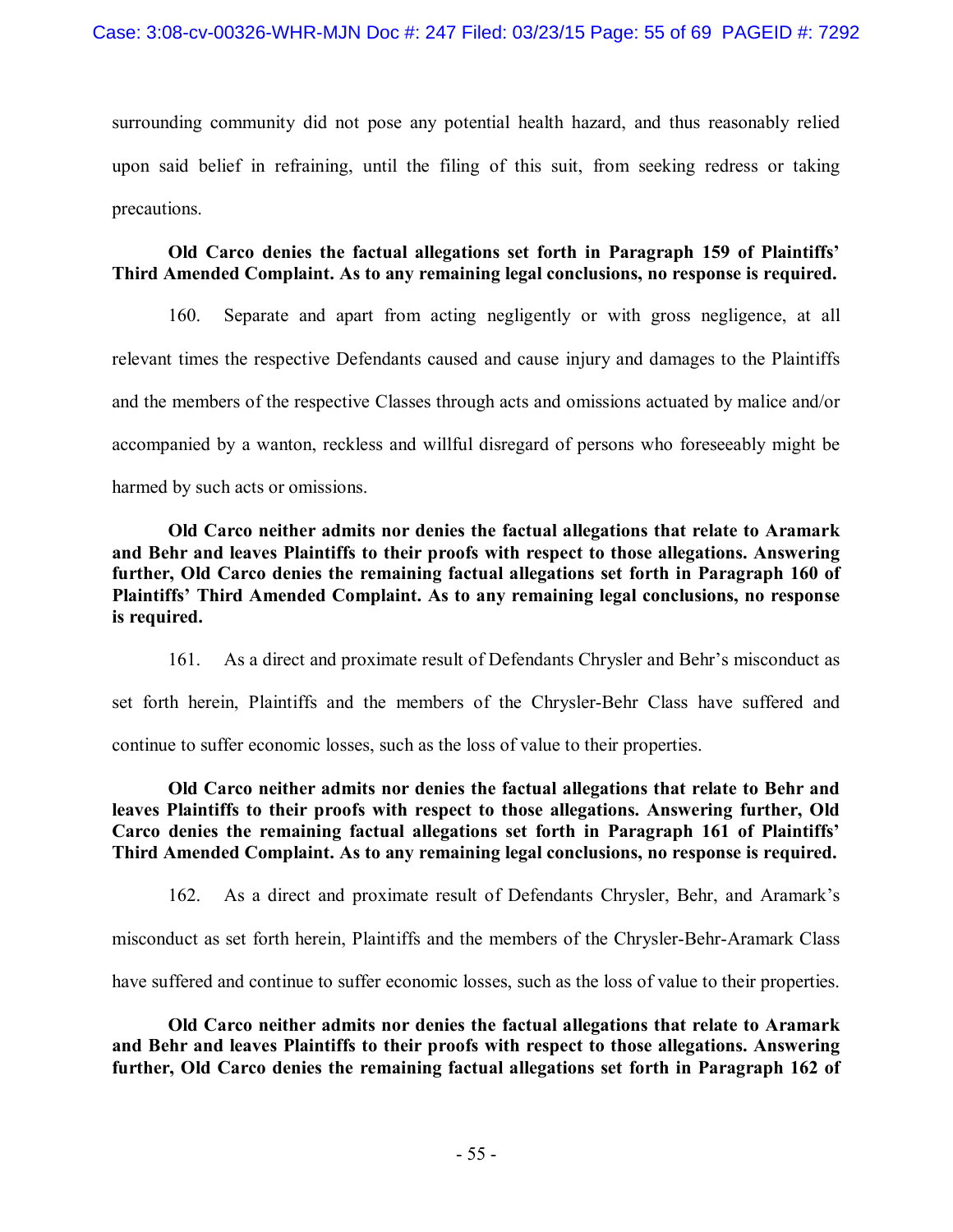## **Plaintiffs' Third Amended Complaint. As to any remaining legal conclusions, no response is required.**

**WHEREFORE,** Old Carco respectfully requests that the Court dismiss Count IX of Plaintiffs' Third Amended Complaint with prejudice and award Old Carco its costs, expenses and attorneys' fees incurred in defending this action and any such further relief as this Court deems appropriate.

### **COUNT X Negligent Misrepresentation**

163. Plaintiffs incorporate herein by reference the allegations set forth in each paragraph above as if fully restated herein.

## **Old Carco incorporates by reference its answers to Paragraphs 1 through 162 of Plaintiffs' Third Amended Complaint as stated herein.**

164. Defendants Chrysler and Behr negligently concealed and failed to disclose to Plaintiffs, members of the Chrysler-Behr Class and public authorities, and or agencies, material facts concerning the nature, extent, magnitude, and effects of the exposure of Plaintiffs, members of the Chrysler-Behr Class and/or their property, to VOC Contaminants emitted, released, stored, handled, processed, transported, and/or disposed of in and around the Behr Facility and the surrounding environment.

**Old Carco neither admits nor denies the factual allegations that relate to Behr and leaves Plaintiffs to their proofs with respect to those allegations. Answering further, Old Carco denies the remaining factual allegations set forth in Paragraph 164 of Plaintiffs' Third Amended Complaint. As to any remaining legal conclusions, no response is required.**

165. Defendants Chrysler, Behr and Aramark negligently concealed and failed to disclose to Plaintiffs, members of the Chrysler-Behr-Aramark Class and public authorities, and or agencies, material facts concerning the nature, extent, magnitude, and effects of the exposure of Plaintiffs, members of the Chrysler-Behr-Aramark Class and/or their property, to VOC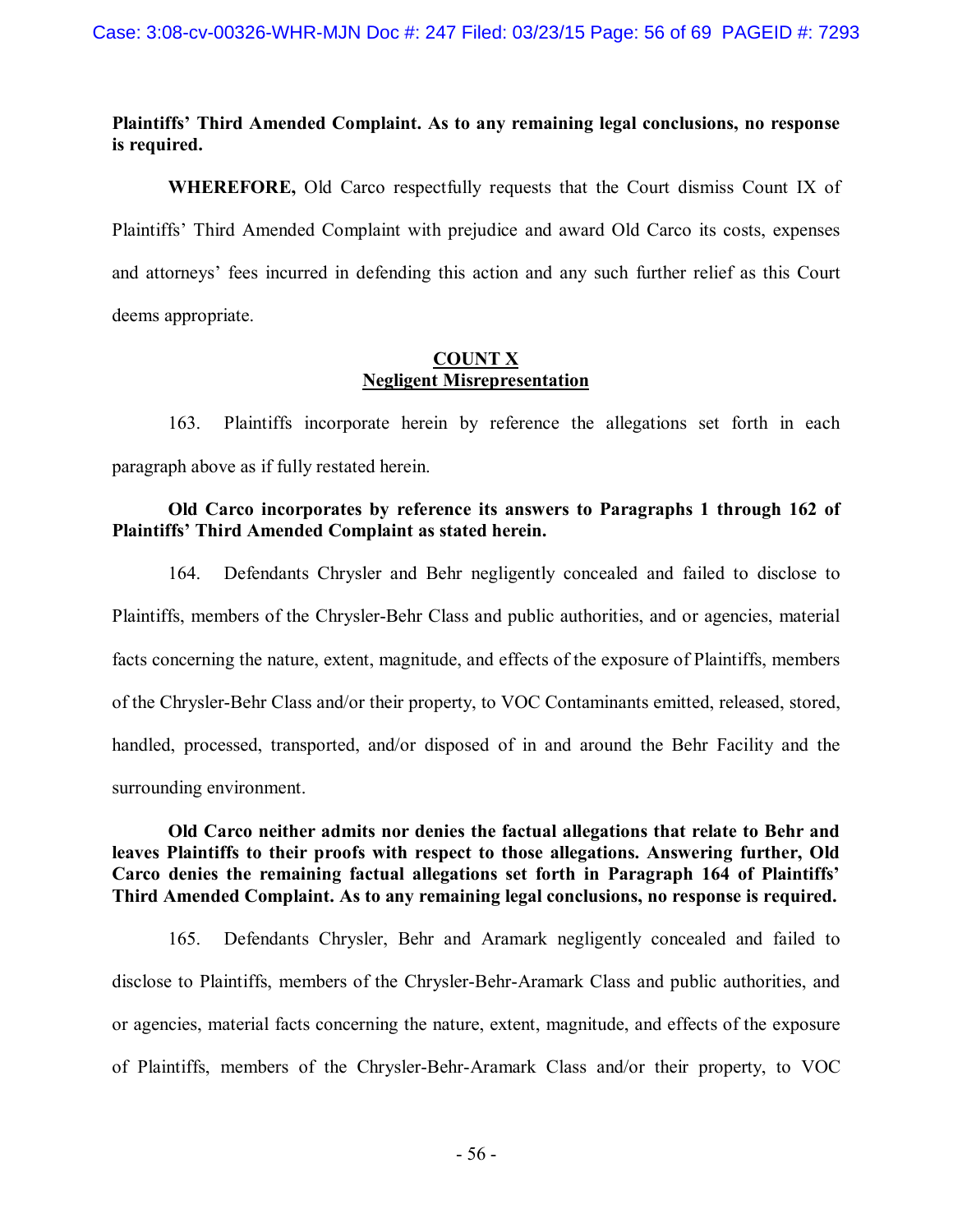Contaminants emitted, released, stored, handled, processed, transported, and/or disposed of in

and around the respective Facilities and the surrounding environment.

**Old Carco neither admits nor denies the factual allegations that relate to Aramark and Behr and leaves Plaintiffs to their proofs with respect to those allegations. Answering further, Old Carco denies the remaining factual allegations set forth in Paragraph 165 of Plaintiffs' Third Amended Complaint**. **As to any remaining legal conclusions, no response is required.**

166. At the time Defendants concealed such information, Defendants knew or

reasonably should have known that Plaintiffs and/or properties in and around their respective

Facilities and the surrounding environment would be exposed to VOC Contaminants.

**Old Carco neither admits nor denies the factual allegations that relate to Aramark and Behr and leaves Plaintiffs to their proofs with respect to those allegations. Answering further, Old Carco denies the remaining factual allegations set forth in Paragraph 166 of Plaintiffs' Third Amended Complaint. As to any remaining legal conclusions, no response is required.**

167. Defendants knew and understood or reasonably should have known that their

negligent concealment of such information would subject and continue to subject the properties

of the Plaintiffs and members of the respective Classes to continue to be exposed to VOC

Contaminants indefinitely, and up to and including today.

**Old Carco neither admits nor denies the factual allegations that relate to Aramark and Behr and leaves Plaintiffs to their proofs with respect to those allegations. Answering further, Old Carco denies the remaining factual allegations set forth in Paragraph 167 of Plaintiffs' Third Amended Complaint. As to any remaining legal conclusions, no response is required.**

168. If the Plaintiffs and the members of the Classes, who are/were residents of

Dayton, Ohio and the surrounding community, had known the information concealed by the

respective Defendants, Plaintiffs and the members of the respective Classes would not have

consented to being exposed to VOC Contaminants.

**Old Carco neither admits nor denies the factual allegations that relate to Aramark and Behr and leaves Plaintiffs to their proofs with respect to those allegations. Answering further, Old Carco denies the remaining factual allegations set forth in Paragraph 168 of**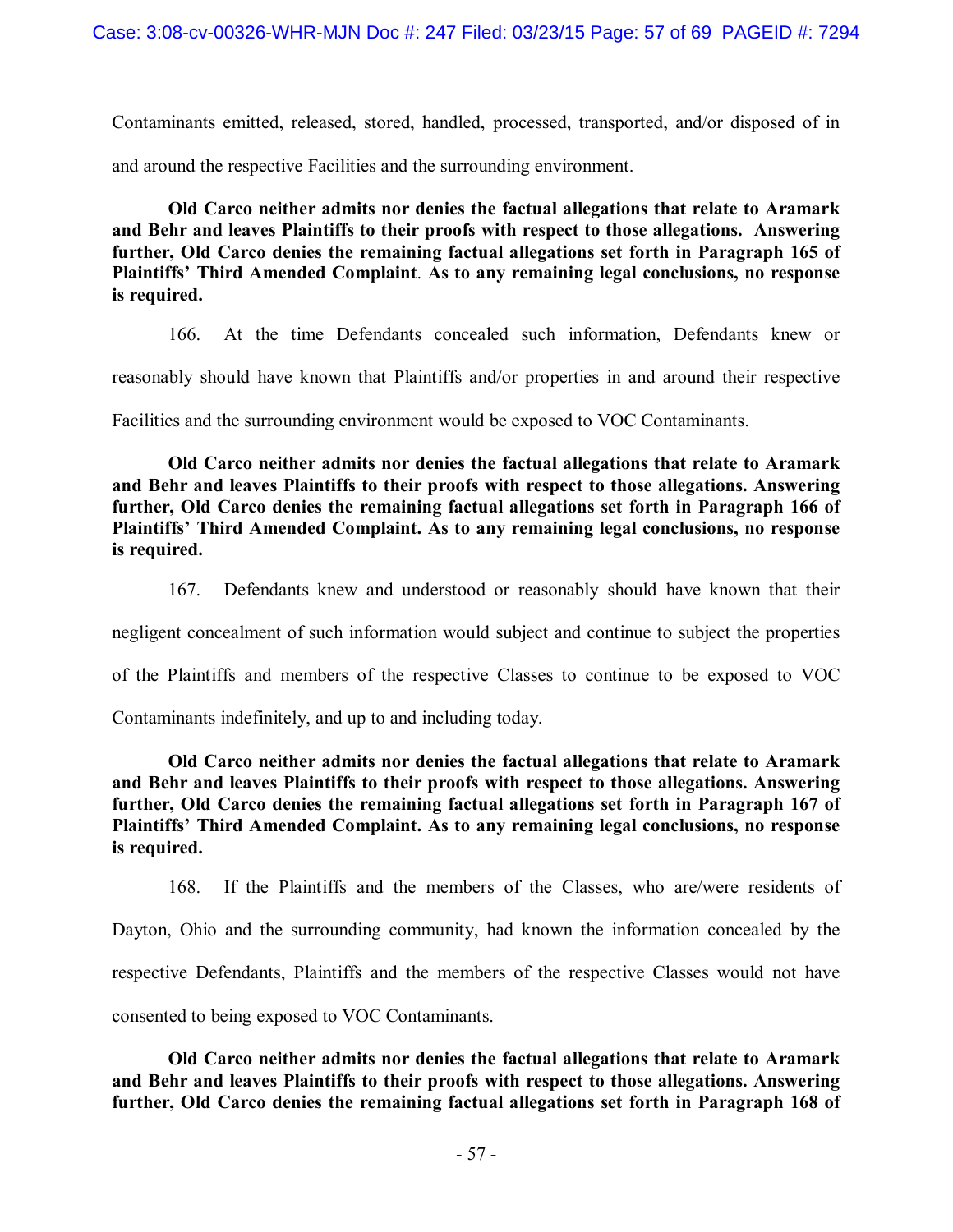## **Plaintiffs' Third Amended Complaint. As to any remaining legal conclusions, no response is required.**

169. Plaintiffs and the members of the respective Classes reasonably believed that the groundwater, air, soil, and natural resources in and around the respective Facilities and their surrounding community did not pose any potential health hazard, and thus reasonably relied upon said belief in refraining, until the filing of this suit, from seeking redress or taking precautions.

## **Old Carco denies the factual allegations set forth in Paragraph 169 of Plaintiffs' Third Amended Complaint. As to any remaining legal conclusions, no response is required.**

170. Separate and apart from acting negligently or with gross negligence, at all relevant times the respective Defendants caused and cause injury and damages to the Plaintiffs and the members of the respective Classes through acts and omissions actuated by malice and/or accompanied by a wanton, reckless and willful disregard of persons who foreseeably might be harmed by such acts or omissions.

**Old Carco neither admits nor denies the factual allegations that relate to Aramark and Behr and leaves Plaintiffs to their proofs with respect to those allegations. Answering further, Old Carco denies the remaining factual allegations set forth in Paragraph 170 of Plaintiffs' Third Amended Complaint. As to any remaining legal conclusions, no response is required.**

171. As a direct and proximate result of Defendants Chrysler and Behr's misconduct as

set forth herein, Plaintiffs and the members of the Chrysler-Behr Class have suffered and

continue to suffer economic losses, such as the loss of value to their property.

**Old Carco neither admits nor denies the factual allegations that relate to Behr and leaves Plaintiffs to their proofs with respect to those allegations. Answering further, Old Carco denies the remaining factual allegations set forth in Paragraph 171 of Plaintiffs' Third Amended Complaint. As to any remaining legal conclusions, no response is required.**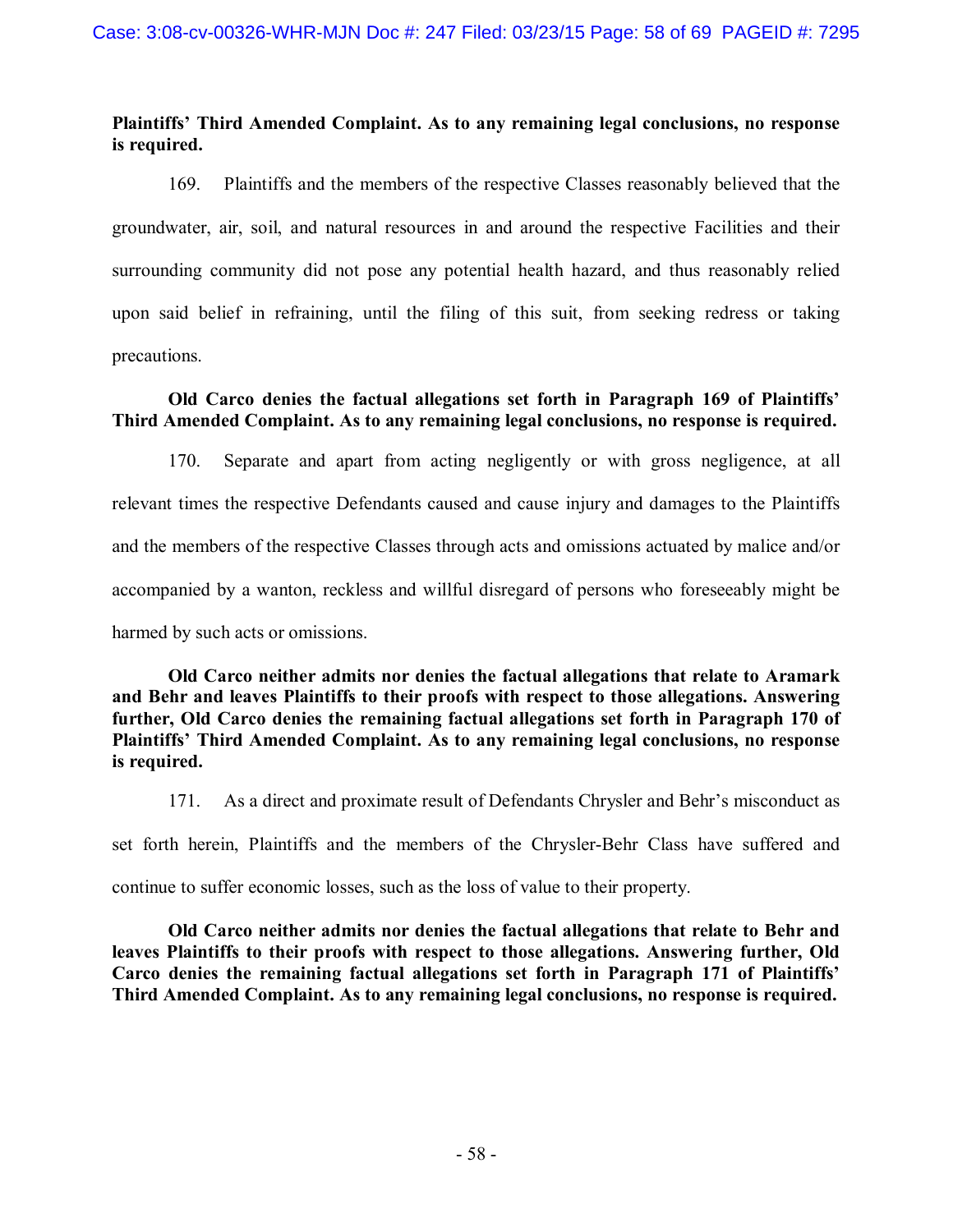172. As a direct and proximate result of Defendants Chrysler, Behr, and Aramark's

misconduct as set forth herein, Plaintiffs and the members of the Chrysler-Behr-Aramark Class

have suffered and continue to suffer economic losses, such as the loss of value to their property.

**Old Carco neither admits nor denies the factual allegations that relate to Aramark and Behr and leaves Plaintiffs to their proofs with respect to those allegations. Answering further, Old Carco denies the remaining factual allegations set forth in Paragraph 172 of Plaintiffs' Third Amended Complaint. As to any remaining legal conclusions, no response is required.**

**WHEREFORE,** Old Carco respectfully requests that the Court dismiss Count X of Plaintiffs' Third Amended Complaint with prejudice and award Old Carco its costs, expenses and attorneys' fees incurred in defending this action and any such further relief as this Court deems appropriate.

## **COUNT XI Civil Conspiracy (Chrysler and Behr Only)**

173. Plaintiffs incorporate herein by reference the allegations set forth in each paragraph above as if fully restated herein.

## **Old Carco incorporates by reference its answers to Paragraphs 1 through 172 of Plaintiffs' Third Amended Complaint as stated herein.**

174. At all times pertinent hereto, the conduct of Defendants Chrysler and Behr in the use, disposal, release, discharge, transportation, storage, treatment, and handling of VOC Contaminants, or concealment of knowledge of same, was more than momentary thoughtlessness, inadvertence, or error of judgment on the part of these Defendants. Instead, their conduct constituted an entire want of care and willful and wanton disregard of the rights, welfare, safety and health of Plaintiffs and the members of the Chrysler-Behr Class.

**Old Carco neither admits nor denies the factual allegations that relate to Behr and leaves Plaintiffs to their proofs with respect to those allegations. Answering further, Old Carco denies the remaining factual allegations set forth in Paragraph 174 of Plaintiffs'**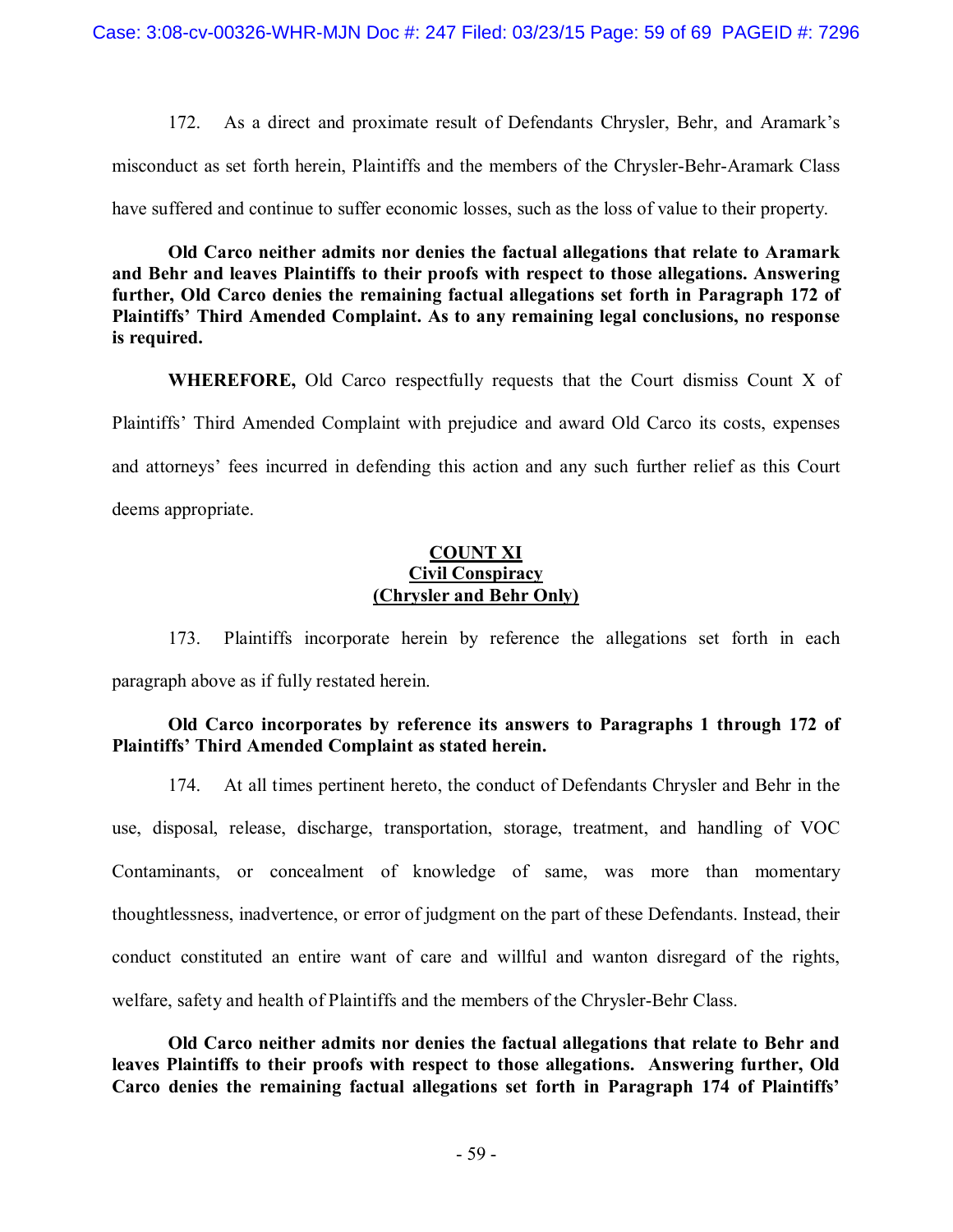## **Third Amended Complaint. As to any remaining legal conclusions, no response is required.**

175. Separate and apart from acting negligently or with gross negligence, at all relevant times the Defendants Chrysler and Behr caused damages to the Plaintiffs and the members of the Chrysler-Behr Class and the Chrysler-Behr-Aramark Class through acts and omissions actuated by malice and/or accompanied by a wanton and willful disregard of persons who foreseeably might be harmed by such acts or omissions.

**Old Carco neither admits nor denies the factual allegations that relate to Behr and leaves Plaintiffs to their proofs with respect to those allegations. Answering further, Old Carco denies the remaining factual allegations set forth in Paragraph 175 of Plaintiffs' Third Amended Complaint. As to any remaining legal conclusions, no response is required.**

176. Defendants Chrysler and Behr reached agreement to act in concert to mask the true extent of contamination, thereby enabling the Defendants to avoid taking all appropriate steps to remediate the Behr Facility and the surrounding environment or to mitigate dangers created by their release, discharge, storage, handling, processing, disposal of and dumping of VOC Contaminants at the Behr Facility and the surrounding environment. Acting in concert to affect these unlawful and wrongful acts and omissions, Defendants Chrysler and Behr jointly inflicted damages upon the Plaintiffs and the members of the Chrysler-Behr Class and the Chrysler-Behr-Aramark Class:

- a. Defendants Chrysler and Behr jointly operated the Behr Facility pursuant to a joint venture agreement;
- b. Defendants Chrysler and Behr jointly failed to prevent the migration of contaminants off the Behr Facility and into the proposed Chrysler-Behr Plume Area and the and the Chrysler-Behr-Aramark Plume Area;
- c. Defendants Chrysler and Behr jointly maintained interim remedial measures which were not adequate to protect Plaintiffs or their property in the Chrysler-Behr Plume Area and the and the Chrysler-Behr-Aramark Plume Area from the VOC Contaminants released from the Behr Facility and did not even attempt to promptly and completely remove VOC Contaminants from such Plaintiffs' properties;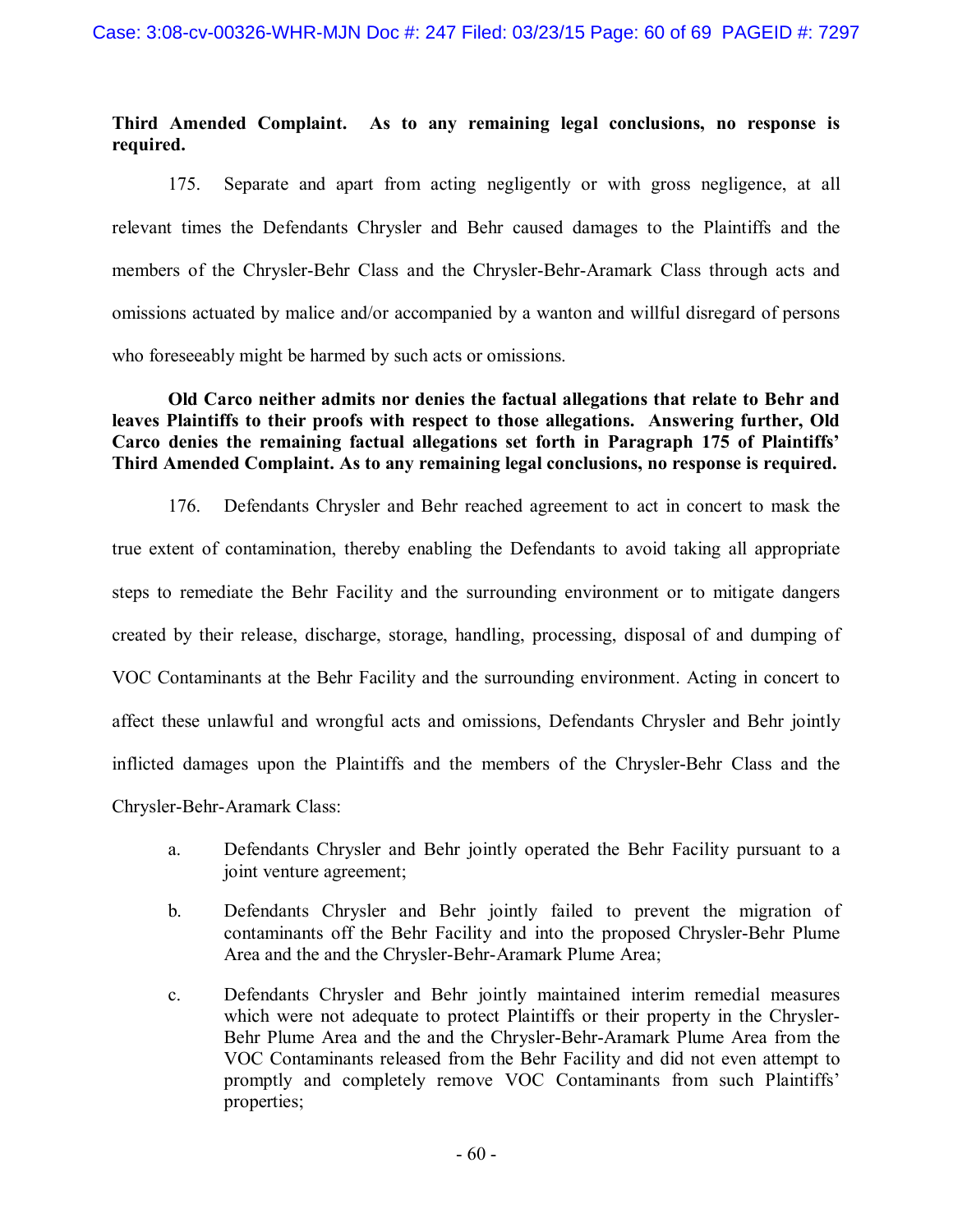- d. Defendants Chrysler and Behr shared information concerning the risks associated with exposure to VOC Contaminants released from the Behr Facility;
- e. Defendants Chrysler and Behr jointly failed to disclose to Plaintiffs, members of the Chrysler-Behr Class and the Chrysler-Behr-Aramark Class and public authorities, and or agencies, material facts concerning the nature, extent, magnitude, and effects of the exposure of Plaintiffs, members of the Chrysler-Behr Class and the Chrysler-Behr-Aramark Class and/or their respective property, to VOC Contaminants emitted, released, stored, handled, processed, transported, and/or disposed of in and around the Behr Facility and the surrounding environment thereby allowing Plaintiffs in the Chrysler-Behr Plume Area and the Chrysler-Behr-Aramark Plume Area to be exposed to VOC Contaminants.

**Old Carco neither admits nor denies the factual allegations that relate to Behr and leaves Plaintiffs to their proofs with respect to those allegations. Answering further, Old Carco denies the remaining factual allegations set forth in Paragraph 176, including all subparts, of Plaintiffs' Third Amended Complaint. As to any remaining legal conclusions, no response is required.**

177. At all times pertinent hereto, the conduct of Defendants Chrysler and Behr in the use, disposal, release, discharge, transportation, storage, treatment, and handling of VOC Contaminants, or concealment of knowledge of same, that threaten to cause property damage including damage to the natural resources such as soil, groundwater, and surface water, were deliberate acts or omissions taken with knowledge of a high degree of probability of harm and reckless indifference to the consequences thereof, and the welfare of the Plaintiffs in the Chrysler-Behr Class and the Chrysler-Behr-Aramark Class.

**Old Carco neither admits nor denies the factual allegations that relate to Behr and leaves Plaintiffs to their proofs with respect to those allegations. Answering further, Old Carco denies the remaining factual allegations set forth in Paragraph 177 of Plaintiffs' Third Amended Complaint. As to any remaining legal conclusions, no response is required.**

178. Further, each of Defendants Chrysler and Behr failed and refused to take positive steps and actions to prevent and/or minimize the exposure of Plaintiffs in the Chrysler-Behr Plume Area and the Chrysler-Behr-Aramark Plume Area to VOC Contaminants including failing to undertake any program to promptly and completely remove all VOC Contaminants from such Plaintiffs' properties.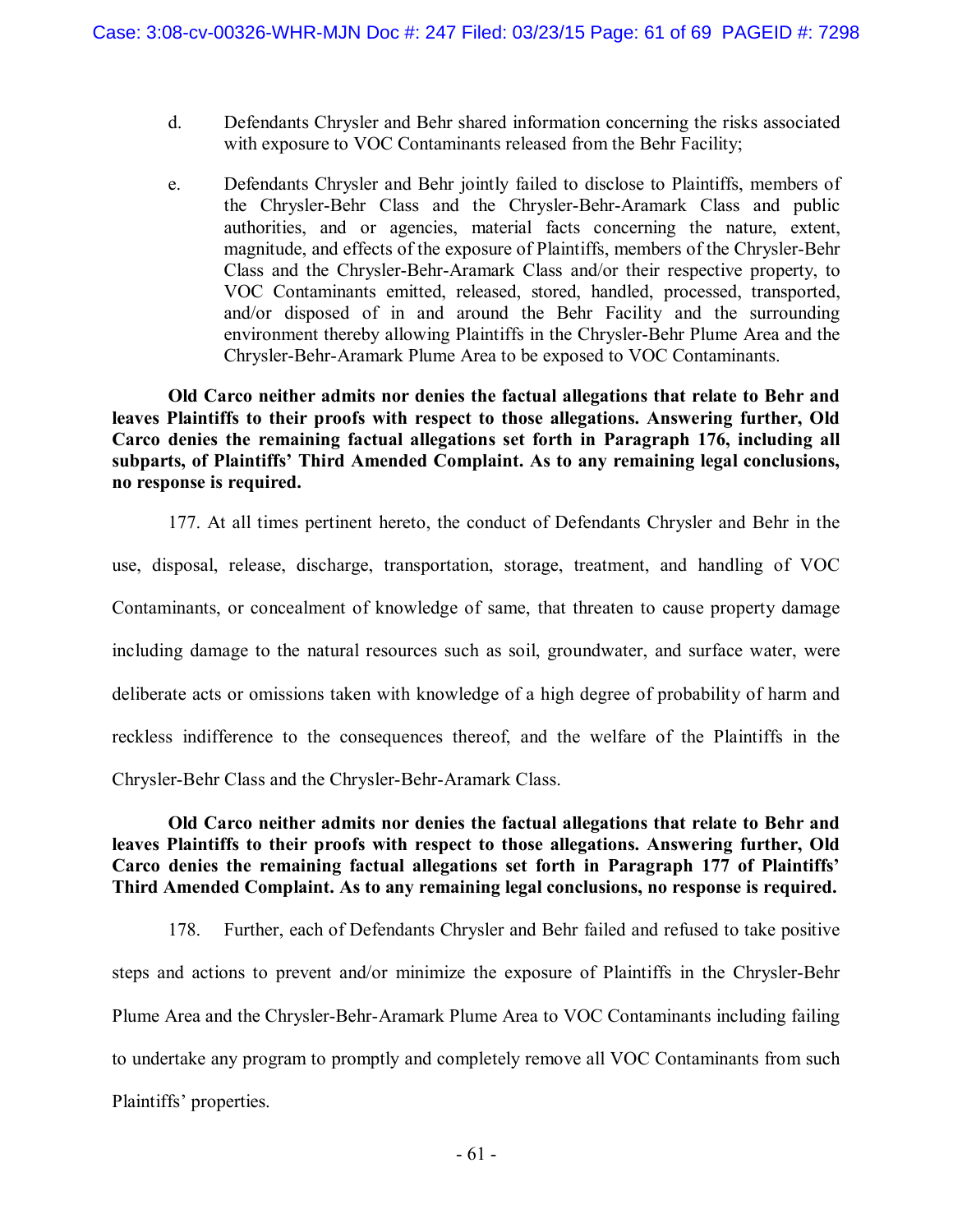**Old Carco neither admits nor denies the factual allegations that relate to Behr and leaves Plaintiffs to their proofs with respect to those allegations. Answering further, Old Carco denies the remaining factual allegations set forth in Paragraph 178 of Plaintiffs' Third Amended Complaint. As to any remaining legal conclusions, no response is required.**

179. Defendants Chrysler and Behr's conduct in the use, disposal, release, discharge, transportation, storage, treatment, and handling of VOC Contaminants, or concealment of knowledge of same, which have caused property damage, including damage to the natural resources such as soil, groundwater, and surface water, demonstrated a willful and wanton, malicious and reckless disregard of the rights of Plaintiffs in the Chrysler-Behr Class and the Chrysler-Behr-Aramark Class to warrant the imposition of punitive damages.

**Old Carco neither admits nor denies the factual allegations that relate to Behr and leaves Plaintiffs to their proofs with respect to those allegations. Answering further, Old Carco denies the remaining factual allegations set forth in Paragraph 179 of Plaintiffs' Third Amended Complaint. As to any remaining legal conclusions, no response is required.**

180. Separate and apart from acting negligently or with gross negligence, at all relevant times Defendants Chrysler and Behr caused and cause injury and damages to the Plaintiffs and the members of the Chrysler-Behr Class and the Chrysler-Behr-Aramark Class through acts and omissions actuated by malice and/or accompanied by a wanton, reckless and willful disregard of persons who foreseeably might be harmed by such acts or omissions.

**Old Carco neither admits nor denies the factual allegations that relate to Behr and leaves Plaintiffs to their proofs with respect to those allegations. Answering further, Old Carco denies the remaining factual allegations set forth in Paragraph 180 of Plaintiffs' Third Amended Complaint. As to any remaining legal conclusions, no response is required.**

181. As a direct and proximate result of Defendants Chrysler and Behr's misconduct as set forth herein, Plaintiffs and the members of the Chrysler-Behr Class and the Chrysler-Behr-Aramark Class have suffered and continue to suffer economic losses, such as the loss of value to their properties.

**Old Carco neither admits nor denies the factual allegations that relate to Behr and leaves Plaintiffs to their proofs with respect to those allegations. Answering further, Old**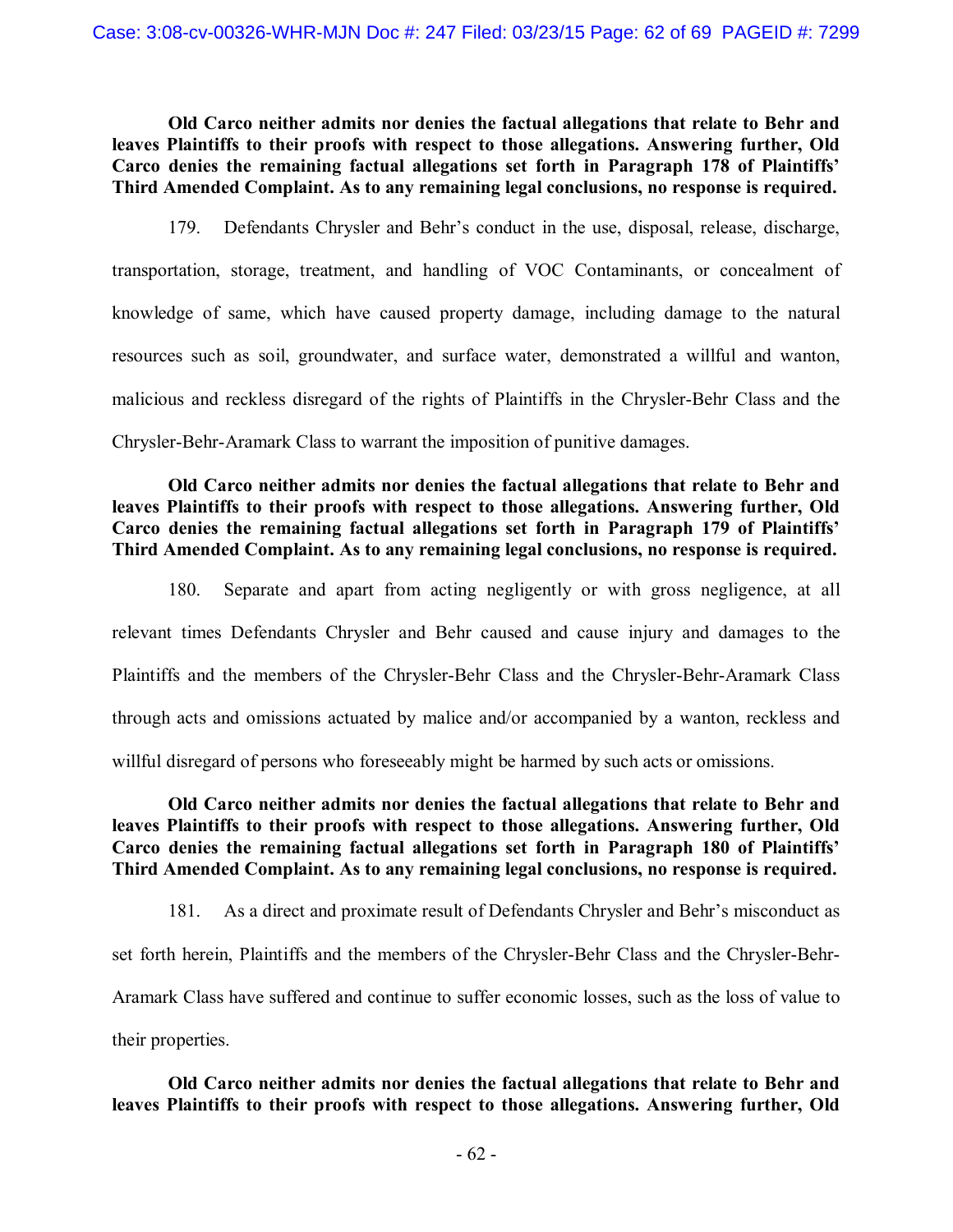### **Carco denies the remaining factual allegations set forth in Paragraph 181 of Plaintiffs' Third Amended Complaint. As to any remaining legal conclusions, no response is required.**

182. Defendants Chrysler and Behr are jointly and severally liable to Plaintiffs and the members of the Chrysler-Behr Class and the Chrysler-Behr-Aramark Class for their acts and/or omissions.

## **Old Carco denies the factual allegations set forth in Paragraph 182 of Plaintiffs' Third Amended Complaint. As to any remaining legal conclusions, no response is required.**

**WHEREFORE,** Old Carco respectfully requests that the Court dismiss Count XI of Plaintiffs' Third Amended Complaint with prejudice and award Old Carco its costs, expenses and attorneys' fees incurred in defending this action and any such further relief as this Court deems appropriate.

### **AFFIRMATIVE DEFENSES**

For its further and separate affirmative and/or special defenses to the Third Amended Complaint, Old Carco avers the following:

1. Plaintiffs fail to state a claim upon which relief may be granted against Old Carco.

2. Old Carco is an improper party to this action.

3. Plaintiffs' claims are barred, in whole or in part, by the applicable statutes of limitation and/or the doctrine of laches.

4. The Court lacks subject matter jurisdiction over certain claims and/or relief sought by Plaintiffs based on applicable environmental laws and regulations, including but not limited to procedures and processes under the Comprehensive Environmental Response, Compensation, and Liability Act ("CERCLA").

5. Certain claims and/or relief sought by Plaintiffs should be deferred based on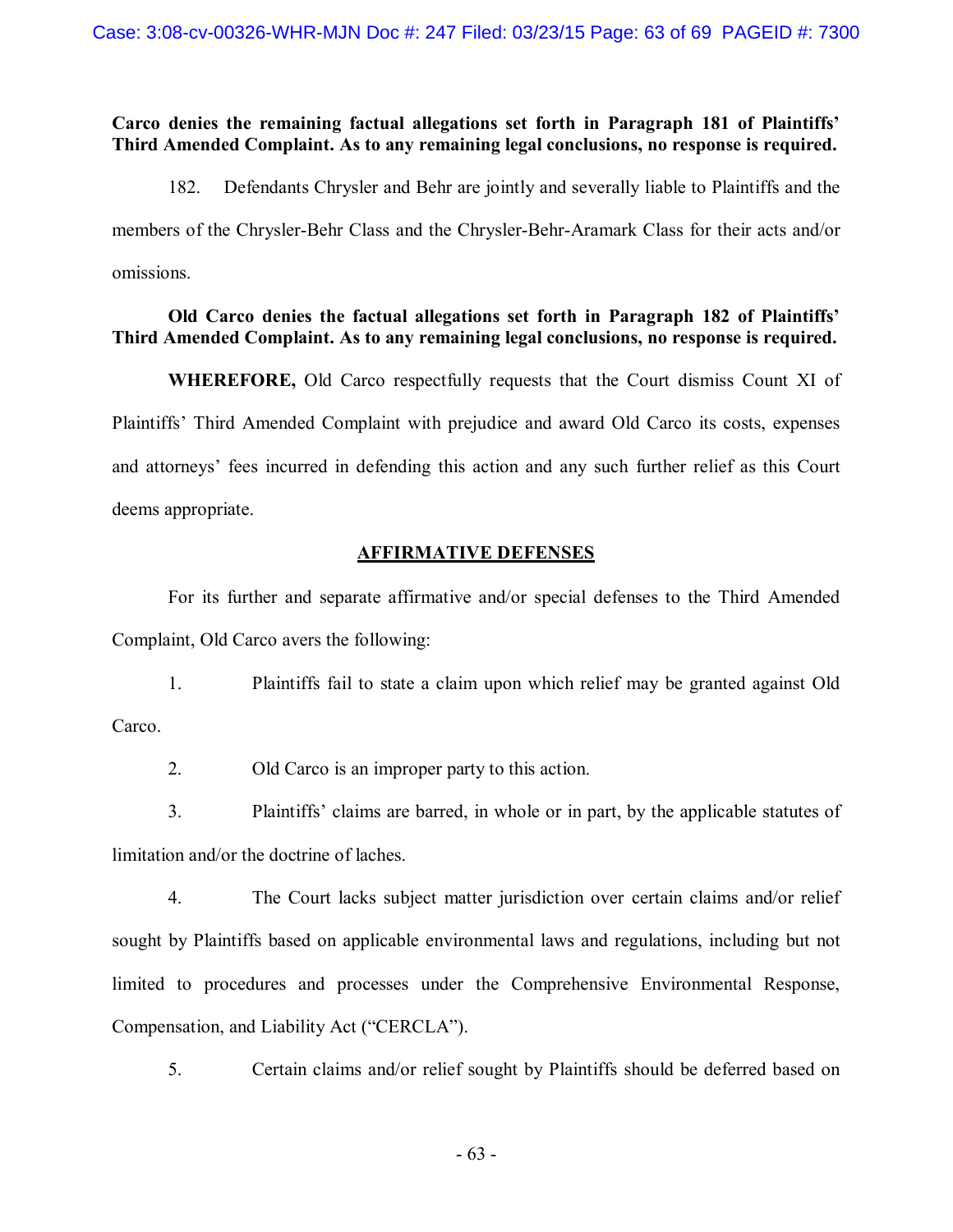primary jurisdiction of certain governmental agencies.

6. Plaintiffs' and the purported class members' claims are barred in whole or in part by the doctrines of waiver, estoppel, ratification and/or unclean hands.

7. Plaintiffs' claims are barred, in whole or in part, because Plaintiffs' damages, if any, were caused by their own acts or omissions.

8. Plaintiffs were guilty of negligence and/or contributory negligence, which was greater than any alleged negligence of Old Carco, and therefore, Plaintiffs are barred from recovery.

9. Plaintiffs are not entitled to a recovery because Plaintiffs failed to mitigate any damages they incurred.

10. Plaintiffs have failed to join other indispensable parties.

11. Plaintiffs' claims against Old Carco are barred because federal, state and/or local authorities directed and/or ratified all actions of Old Carco, which are the subject of Plaintiffs' claims.

12. Old Carco was entitled to utilize and rely upon a system of waste disposal authorized and regulated by federal and state law and has, in fact, complied with all relevant statutory and administrative regulations applicable hereto.

13. Plaintiffs' claims may be barred or limited by the doctrine of "coming to the nuisance."

14. Plaintiffs' claims are barred because any invasion or trespass by particulates, vapors, odors, or other emissions has not resulted in substantial and/or unreasonable harm to Plaintiffs.

15. Old Carco is participating in this matter solely as a nominal defendant and all

- 64 -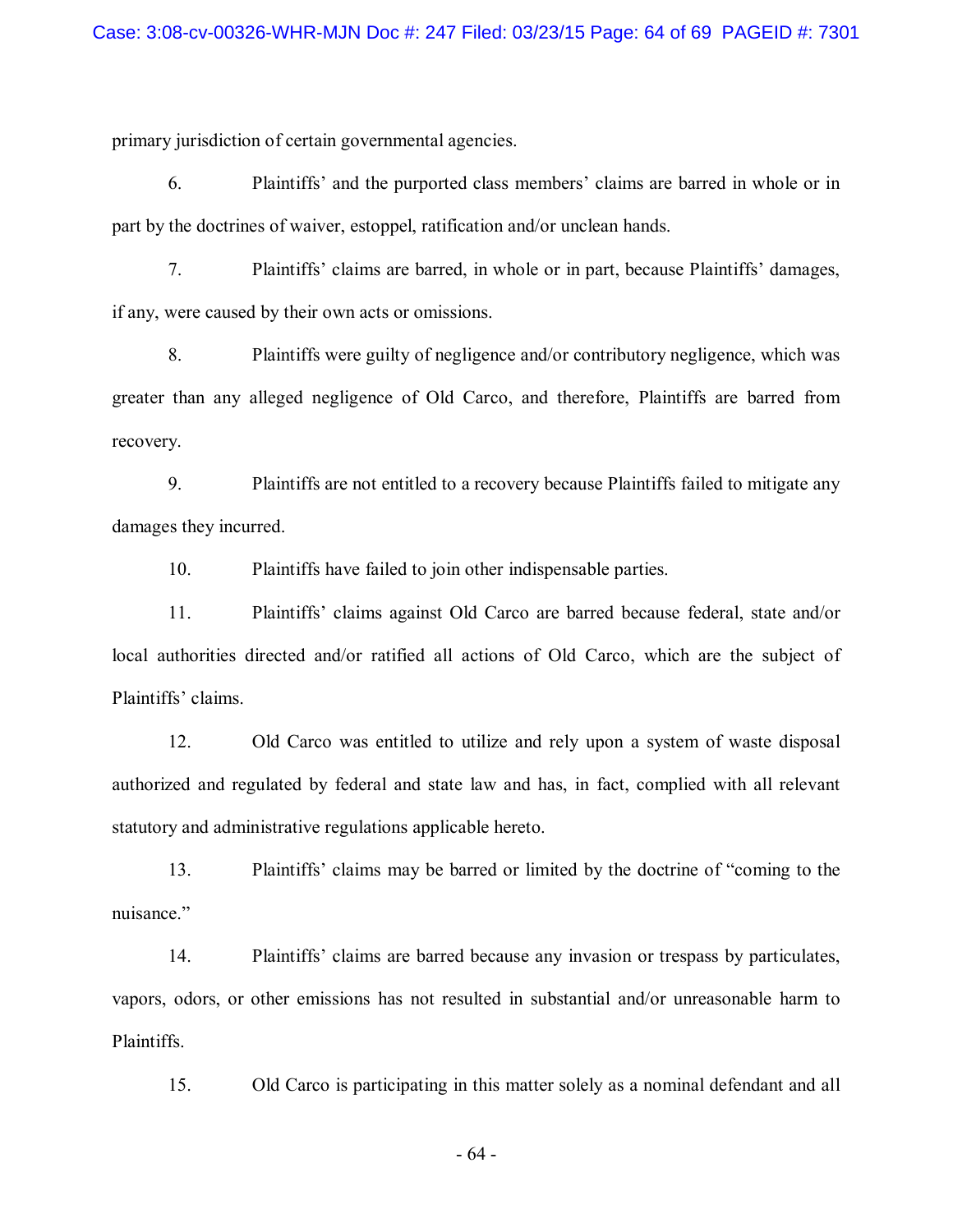actions involving Old Carco are subject to the Bankruptcy Action, and the terms of the Confirmation Order and the Liquidating Plan.

16. Old Carco denies that it has ever intentionally, fraudulently or negligently concealed or misrepresented any material fact relating to the claims asserted in Plaintiffs' Third Amended Complaint, and further denies that it conspired with any person or party. It is further denied that Plaintiffs relied on any representation made by Old Carco at any time relevant to the claims asserted by Plaintiffs. Finally it is denied that any reliance by Plaintiffs on any representation made by Old Carco, if any, was a proximate cause of any injury or damage alleged by Plaintiffs.

17. Plaintiffs' claims against Old Carco on the basis of alleged joint and several liability are barred since the acts and omissions of all other defendants were separate and distinct from those of Old Carco, if any, and neither the common law nor any federal or state statute renders Old Carco jointly and severally liable for the acts or omissions of other defendants.

18. Some or all of the purported class members may have voluntarily assumed the risks attendant to residing in the neighborhoods as alleged.

19. Plaintiffs' and the purported class members' causes of action are barred because they have not suffered any actual injury or damages as a result of the alleged conduct, and in any event, any losses or damages sustained by Plaintiffs are *de minimis*, remote, speculative and/or transient, and hence are not cognizable at law. Thus, Plaintiffs and any purported class members do not have any right, standing, or competency to maintain claims for damages or other relief.

20. The named Plaintiffs are not representative of any certifiable class or classes of person and therefore, they cannot meet the requirements set forth under Fed. R. Civ. P. 23.

- 65 -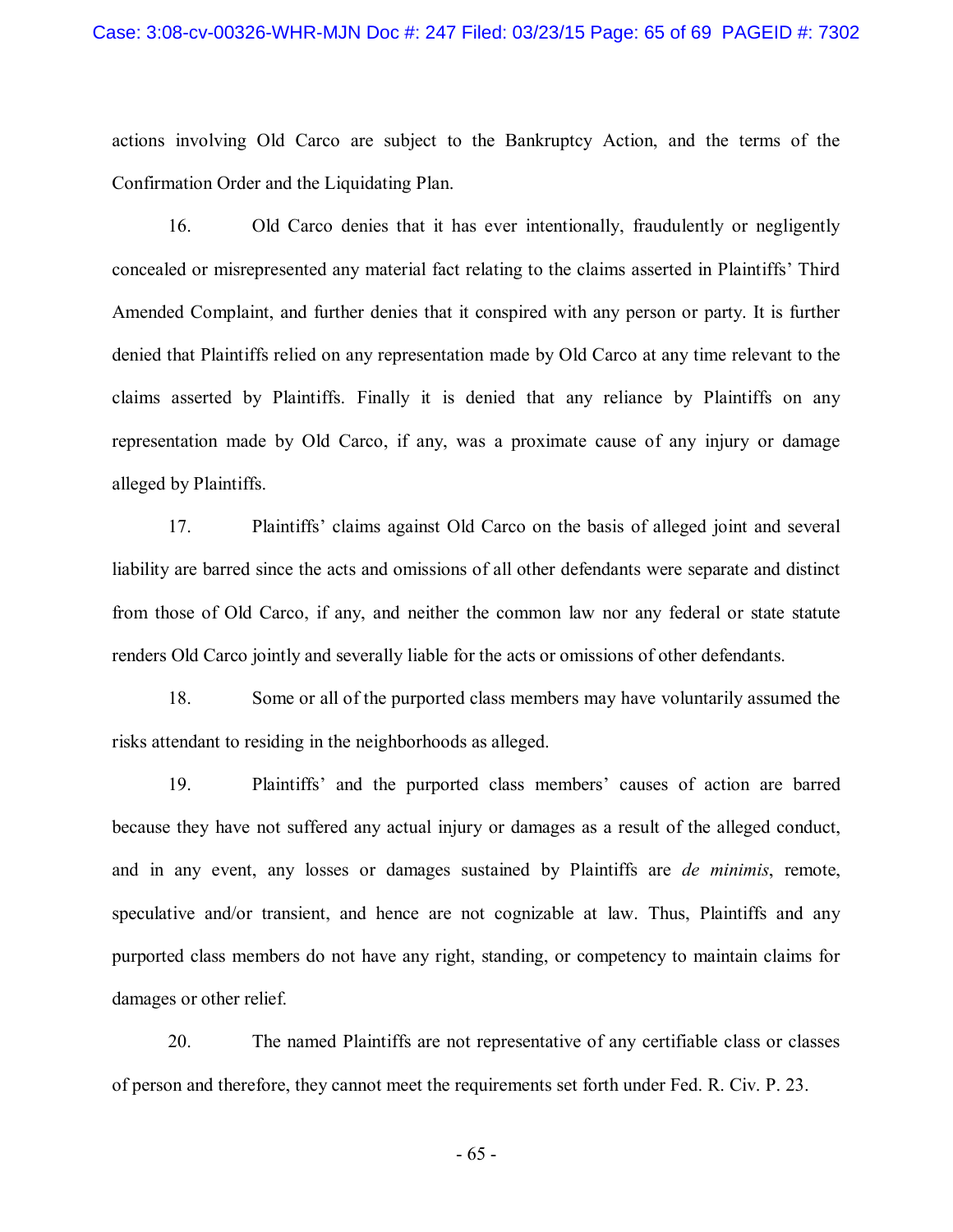21. This action is not properly maintainable as a class action.

22. Plaintiffs' and the purported class members' claims are barred because they are premature and not ripe for adjudication.

23. Plaintiffs' damages, if any, were not proximately caused by any act or omission on the part of Old Carco.

24. Plaintiffs' injury and/or damages are the proximate result of the negligence of third parties over whom Old Carco had no control.

25. Old Carco denies being liable under the doctrine of strict liability in tort.

26. Old Carco states that certain relief sought in the Third Amended Complaint is barred as against Old Carco by the doctrine of impossibility.

27. While denying at all times that any actions alleged to have been committed by Old Carco caused or contributed to the injuries and damages alleged by Plaintiffs, Old Carco alleges that any injuries and damages were the result of intervening or superseding events, factors, occurrences or conditions, which were in no way caused by Old Carco and for which Old Carco is not liable.

28. Old Carco alleges that any recovery by Plaintiffs must be reduced or offset by amounts Plaintiffs have received or will receive from others for the same injuries claimed in this lawsuit.

29. Plaintiffs' Complaint fails to state facts sufficient to entitle Plaintiffs to "attorneys' fees and costs" under federal and Ohio law.

30. Punitive or exemplary damages are inappropriate to the extent that they would serve no legitimate deterrent or retributive purpose. Old Carco is a nominal defendant that has been dissolved and no longer does business. The imposition of punitive or exemplary damages

- 66 -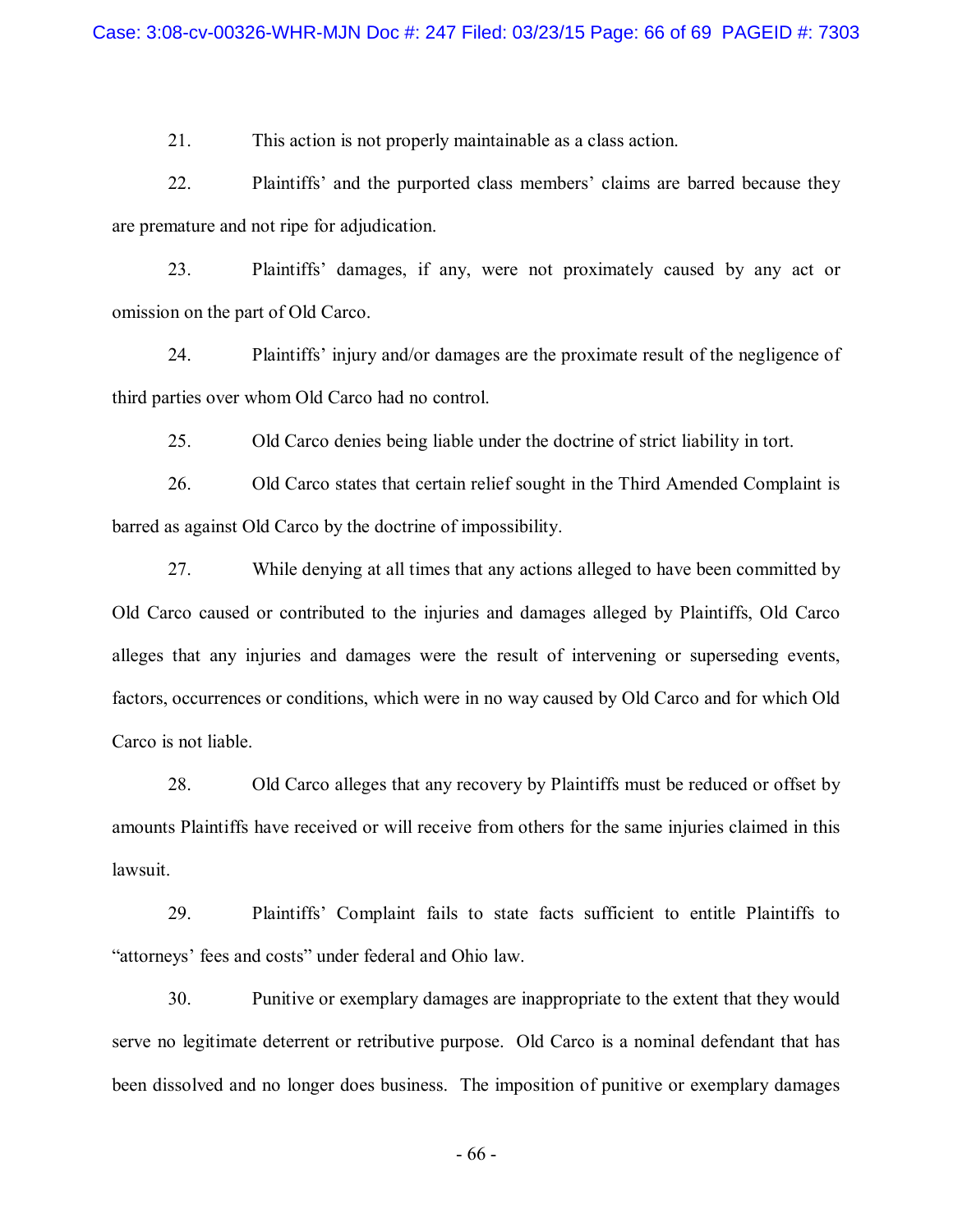under such circumstances would violate Old Carco's procedural and substantive due process rights and equal protection rights under the Fifth and Fourteenth Amendments to the United States Constitution, as well as Old Carco's due process and equal protection rights under the Ohio Constitution, and would be improper under the common law and public policies of the United States and the State of Ohio.

31. Old Carco reserves the right to plead any and all additional affirmative or special defenses that may in the future become available to it as a result of the discovery of additional facts or otherwise.

32. Old Carco incorporates by reference, as if fully set forth herein, all applicable affirmative or special defenses asserted by other Defendants in this action.

**WHEREFORE**, Old Carco respectfully requests that the Court dismiss Plaintiffs' Third Amended Complaint with prejudice and award Old Carco its costs, expenses and attorneys' fees incurred in defending this action and any such further relief as this Court deems appropriate.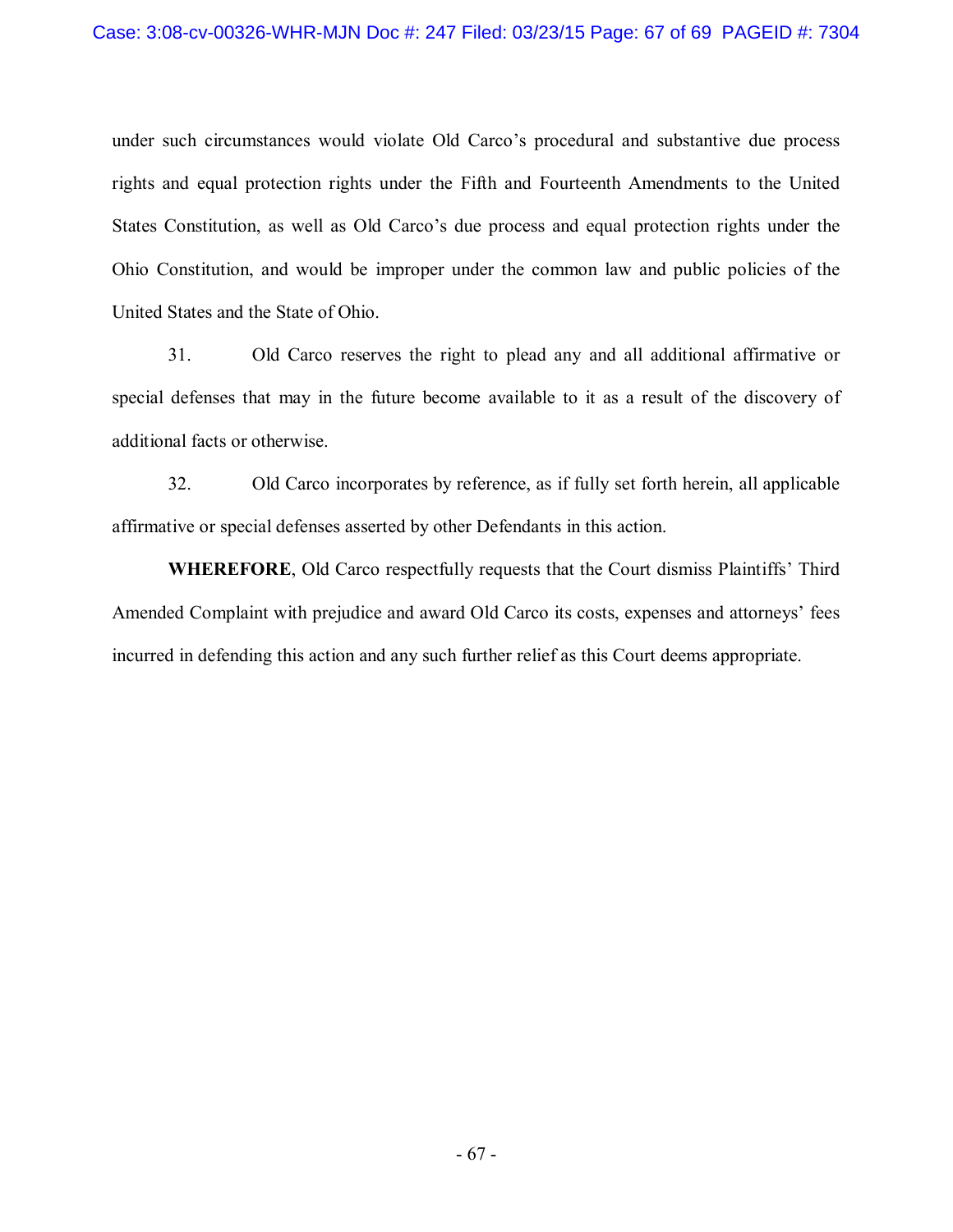Respectfully submitted,

#### THOMPSON COBURN LLP

/s/ Edward A. Cohen Edward A. Cohen, Admitted *Pro Hac Vice* Joseph M. Kellmeyer, Admitted *Pro Hac Vice* One US Bank Plaza St. Louis, Missouri 63101 (314) 552-6000 (314) 552-7000 Facsimile ecohen@thompsoncoburn.com jkellmeyer@thompsoncoburn.com

Chad E. Burton (#0078014) Trial Attorney BURTON LAW LLC 70 Birch Alley, Suite 240 Beavercreek, Ohio 45440 Office: (937) 610-0444 Fax: (937)660-9383 cburton@burton-law.com

Counsel for Old Carco LLC, formerly known as Chrysler LLC, as nominal Defendant